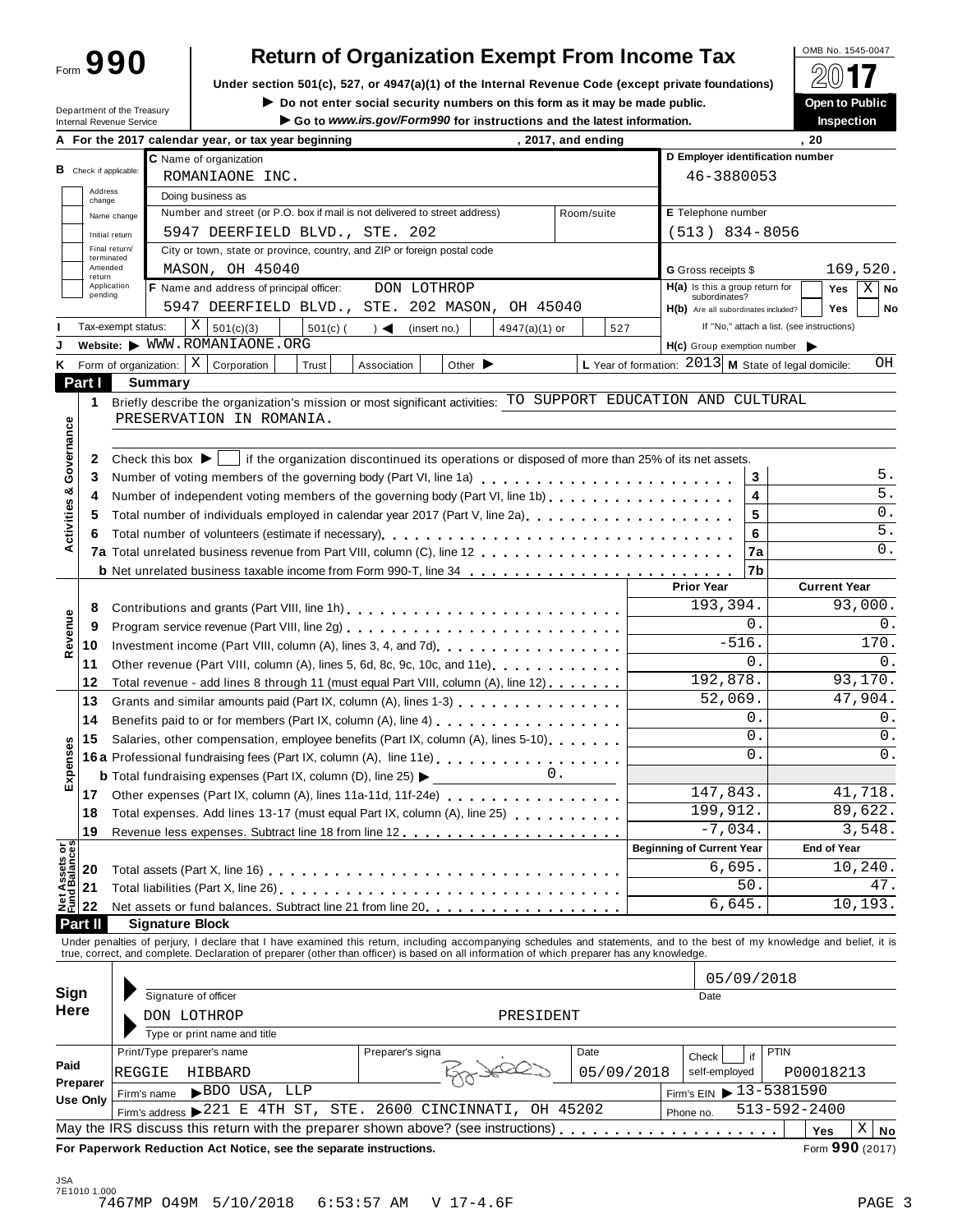|                                   |                                                      | ROMANIAONE INC.                                                                                                                                                                                                                                                                                                                             | 46-3880053    |                      |
|-----------------------------------|------------------------------------------------------|---------------------------------------------------------------------------------------------------------------------------------------------------------------------------------------------------------------------------------------------------------------------------------------------------------------------------------------------|---------------|----------------------|
| Form 990 (2017)                   |                                                      |                                                                                                                                                                                                                                                                                                                                             |               | Page 2               |
| Part III                          | <b>Statement of Program Service Accomplishments</b>  |                                                                                                                                                                                                                                                                                                                                             |               |                      |
|                                   | 1 Briefly describe the organization's mission:       |                                                                                                                                                                                                                                                                                                                                             |               |                      |
|                                   |                                                      | ROMANIAONE'S PRIMARY EXEMPT PURPOSE IS TO SUPPORT EDUCATION AND                                                                                                                                                                                                                                                                             |               |                      |
|                                   | CULTURAL PRESERVATION IN ROMANIA.                    |                                                                                                                                                                                                                                                                                                                                             |               |                      |
|                                   |                                                      | 2 Did the organization undertake any significant program services during the year which were not listed on the                                                                                                                                                                                                                              |               |                      |
|                                   | If "Yes," describe these new services on Schedule O. |                                                                                                                                                                                                                                                                                                                                             |               | $\sqrt{X}$ No<br>Yes |
|                                   |                                                      | 3 Did the organization cease conducting, or make significant changes in how it conducts, any program                                                                                                                                                                                                                                        |               | Yes $ X $ No         |
|                                   | If "Yes," describe these changes on Schedule O.      | Describe the organization's program service accomplishments for each of its three largest program services, as measured by<br>expenses. Section 501(c)(3) and 501(c)(4) organizations are required to report the amount of grants and allocations to others,<br>the total expenses, and revenue, if any, for each program service reported. |               |                      |
|                                   |                                                      |                                                                                                                                                                                                                                                                                                                                             |               |                      |
|                                   | EDUCATION AND CULTURAL PRESERVATION                  |                                                                                                                                                                                                                                                                                                                                             |               |                      |
|                                   |                                                      |                                                                                                                                                                                                                                                                                                                                             |               |                      |
|                                   |                                                      |                                                                                                                                                                                                                                                                                                                                             |               |                      |
|                                   |                                                      |                                                                                                                                                                                                                                                                                                                                             |               |                      |
|                                   |                                                      |                                                                                                                                                                                                                                                                                                                                             |               |                      |
|                                   |                                                      |                                                                                                                                                                                                                                                                                                                                             |               |                      |
|                                   |                                                      | 4b (Code: ____________) (Expenses \$______________including grants of \$______________) (Revenue \$_________________)                                                                                                                                                                                                                       |               |                      |
|                                   |                                                      |                                                                                                                                                                                                                                                                                                                                             |               |                      |
|                                   |                                                      |                                                                                                                                                                                                                                                                                                                                             |               |                      |
|                                   |                                                      |                                                                                                                                                                                                                                                                                                                                             |               |                      |
|                                   |                                                      |                                                                                                                                                                                                                                                                                                                                             |               |                      |
|                                   |                                                      |                                                                                                                                                                                                                                                                                                                                             |               |                      |
| 4c (Code:                         | ) (Expenses \$                                       | including grants of \$                                                                                                                                                                                                                                                                                                                      | ) (Revenue \$ |                      |
|                                   |                                                      |                                                                                                                                                                                                                                                                                                                                             |               |                      |
|                                   |                                                      |                                                                                                                                                                                                                                                                                                                                             |               |                      |
|                                   |                                                      |                                                                                                                                                                                                                                                                                                                                             |               |                      |
|                                   |                                                      |                                                                                                                                                                                                                                                                                                                                             |               |                      |
|                                   |                                                      |                                                                                                                                                                                                                                                                                                                                             |               |                      |
|                                   | 4d Other program services (Describe in Schedule O.)  |                                                                                                                                                                                                                                                                                                                                             |               |                      |
| (Expenses \$                      | including grants of \$                               | ) (Revenue \$<br>83,907.                                                                                                                                                                                                                                                                                                                    |               |                      |
| 4e Total program service expenses |                                                      |                                                                                                                                                                                                                                                                                                                                             |               |                      |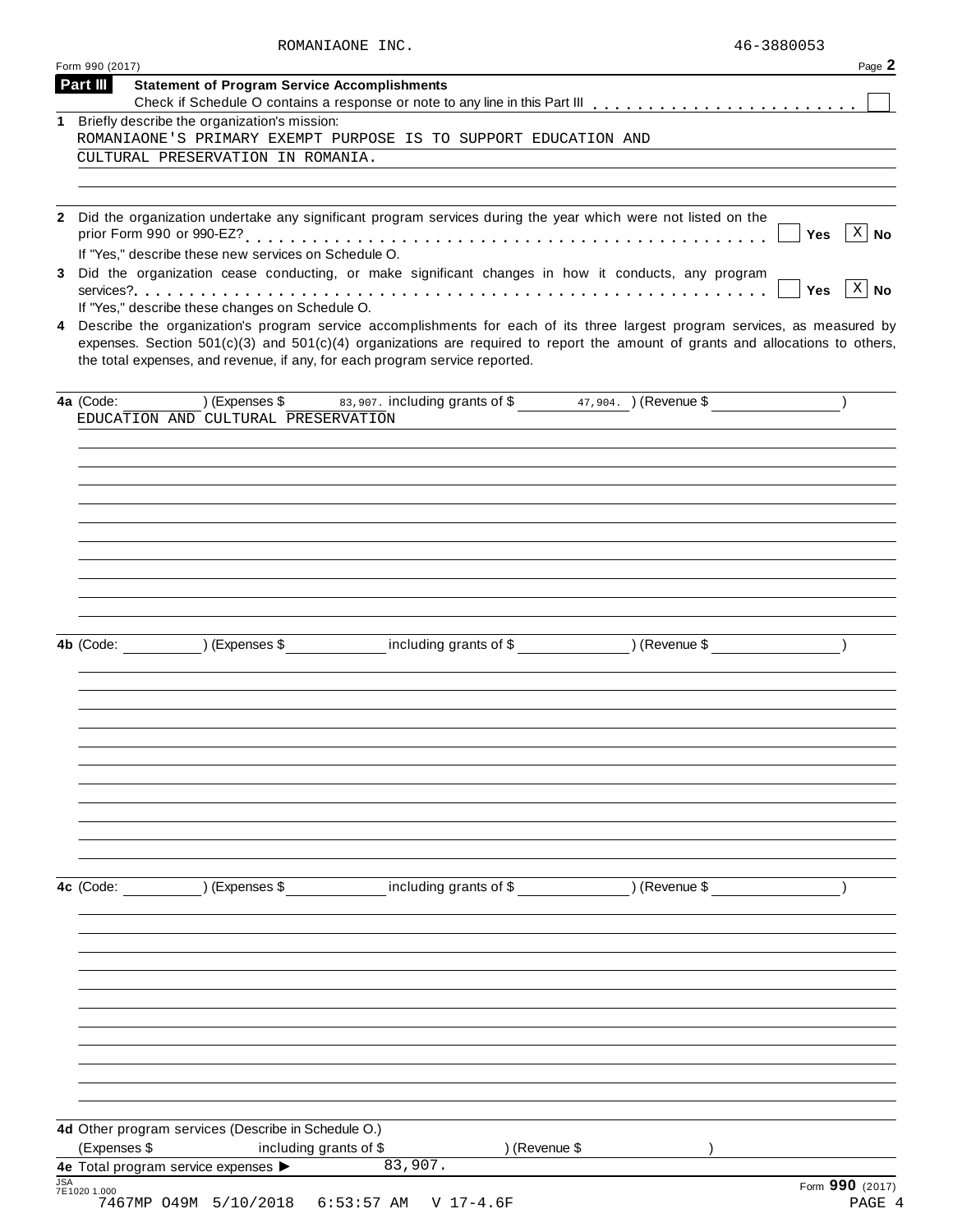|         | Form 990 (2017)                                                                                                                                                                                                                                                                                                                                                                               |                     |             | Page 3 |
|---------|-----------------------------------------------------------------------------------------------------------------------------------------------------------------------------------------------------------------------------------------------------------------------------------------------------------------------------------------------------------------------------------------------|---------------------|-------------|--------|
| Part IV | <b>Checklist of Required Schedules</b>                                                                                                                                                                                                                                                                                                                                                        |                     |             |        |
|         |                                                                                                                                                                                                                                                                                                                                                                                               |                     | Yes         | No     |
| 1.      | Is the organization described in section $501(c)(3)$ or $4947(a)(1)$ (other than a private foundation)? If "Yes,"                                                                                                                                                                                                                                                                             |                     | Χ           |        |
|         | Is the organization required to complete Schedule B, Schedule of Contributors (see instructions)?.                                                                                                                                                                                                                                                                                            | 1<br>$\overline{2}$ | $\mathbf X$ |        |
| 2<br>3  | Did the organization engage in direct or indirect political campaign activities on behalf of or in opposition to                                                                                                                                                                                                                                                                              |                     |             |        |
|         | candidates for public office? If "Yes," complete Schedule C, Part I.                                                                                                                                                                                                                                                                                                                          | 3                   |             | Χ      |
| 4       | Section 501(c)(3) organizations. Did the organization engage in lobbying activities, or have a section 501(h)                                                                                                                                                                                                                                                                                 |                     |             |        |
|         |                                                                                                                                                                                                                                                                                                                                                                                               | $\overline{4}$      |             | Χ      |
| 5       | Is the organization a section $501(c)(4)$ , $501(c)(5)$ , or $501(c)(6)$ organization that receives membership dues,                                                                                                                                                                                                                                                                          |                     |             |        |
|         | assessments, or similar amounts as defined in Revenue Procedure 98-19? If "Yes," complete Schedule C,                                                                                                                                                                                                                                                                                         |                     |             |        |
|         |                                                                                                                                                                                                                                                                                                                                                                                               | 5                   |             | Χ      |
| 6       | Did the organization maintain any donor advised funds or any similar funds or accounts for which donors                                                                                                                                                                                                                                                                                       |                     |             |        |
|         | have the right to provide advice on the distribution or investment of amounts in such funds or accounts? If                                                                                                                                                                                                                                                                                   |                     |             |        |
|         | "Yes," complete Schedule D, Part $l_1, \ldots, l_k, \ldots, l_k, \ldots, l_k, \ldots, l_k, \ldots, l_k, \ldots, l_k, \ldots, l_k, \ldots, l_k, \ldots, l_k, \ldots, l_k, \ldots, l_k, \ldots, l_k, \ldots, l_k, \ldots, l_k, \ldots, l_k, \ldots, l_k, \ldots, l_k, \ldots, l_k, \ldots, l_k, \ldots, l_k, \ldots, l_k, \ldots, l_k, \ldots, l_k, \ldots, l_k, \ldots, l_k, \ldots, l_k, \ld$ | 6                   |             | Χ      |
| 7       | Did the organization receive or hold a conservation easement, including easements to preserve open space,                                                                                                                                                                                                                                                                                     |                     |             |        |
|         | the environment, historic land areas, or historic structures? If "Yes," complete Schedule D, Part II.                                                                                                                                                                                                                                                                                         | $\overline{7}$      |             | Χ      |
| 8       | Did the organization maintain collections of works of art, historical treasures, or other similar assets? If "Yes,"                                                                                                                                                                                                                                                                           |                     |             |        |
|         |                                                                                                                                                                                                                                                                                                                                                                                               | 8                   |             | Χ      |
| 9       | Did the organization report an amount in Part X, line 21, for escrow or custodial account liability, serve as a                                                                                                                                                                                                                                                                               |                     |             |        |
|         | custodian for amounts not listed in Part X; or provide credit counseling, debt management, credit repair, or                                                                                                                                                                                                                                                                                  |                     |             |        |
|         |                                                                                                                                                                                                                                                                                                                                                                                               | 9                   |             | Χ      |
| 10      | Did the organization, directly or through a related organization, hold assets in temporarily restricted                                                                                                                                                                                                                                                                                       |                     |             |        |
|         | endowments, permanent endowments, or quasi-endowments? If "Yes," complete Schedule D, Part V.                                                                                                                                                                                                                                                                                                 | 10                  |             | X      |
| 11      | If the organization's answer to any of the following questions is "Yes," then complete Schedule D, Parts VI,                                                                                                                                                                                                                                                                                  |                     |             |        |
|         | VII, VIII, IX, or X as applicable.                                                                                                                                                                                                                                                                                                                                                            |                     |             |        |
|         | a Did the organization report an amount for land, buildings, and equipment in Part X, line 10? If "Yes,"                                                                                                                                                                                                                                                                                      |                     |             |        |
|         |                                                                                                                                                                                                                                                                                                                                                                                               | 11a                 |             | Χ      |
|         | <b>b</b> Did the organization report an amount for investments-other securities in Part X, line 12 that is 5% or more                                                                                                                                                                                                                                                                         |                     |             |        |
|         |                                                                                                                                                                                                                                                                                                                                                                                               | 11 <sub>b</sub>     |             | Χ      |
|         | c Did the organization report an amount for investments-program related in Part X, line 13 that is 5% or more                                                                                                                                                                                                                                                                                 |                     |             |        |
|         |                                                                                                                                                                                                                                                                                                                                                                                               | 11c                 |             | Χ      |
|         | d Did the organization report an amount for other assets in Part X, line 15 that is 5% or more of its total assets                                                                                                                                                                                                                                                                            |                     |             |        |
|         | reported in Part X, line 16? If "Yes," complete Schedule D, Part IX.                                                                                                                                                                                                                                                                                                                          | 11d                 |             | Χ      |
|         | e Did the organization report an amount for other liabilities in Part X, line 25? If "Yes," complete Schedule D, Part X                                                                                                                                                                                                                                                                       | 11e                 | $\mathbf X$ |        |
|         | f Did the organization's separate or consolidated financial statements for the tax year include a footnote that addresses                                                                                                                                                                                                                                                                     |                     |             |        |
|         | the organization's liability for uncertain tax positions under FIN 48 (ASC 740)? If "Yes," complete Schedule D, Part X                                                                                                                                                                                                                                                                        | 11f                 |             | Χ      |
|         | 12a Did the organization obtain separate, independent audited financial statements for the tax year? If "Yes," complete                                                                                                                                                                                                                                                                       |                     |             |        |
|         |                                                                                                                                                                                                                                                                                                                                                                                               | 12a                 |             | Χ      |
|         | <b>b</b> Was the organization included in consolidated, independent audited financial statements for the tax year? If                                                                                                                                                                                                                                                                         |                     |             |        |
|         | "Yes," and if the organization answered "No" to line 12a, then completing Schedule D, Parts XI and XII is optional .                                                                                                                                                                                                                                                                          | 12b                 |             | Χ      |
| 13      | Is the organization a school described in section 170(b)(1)(A)(ii)? If "Yes," complete Schedule E.                                                                                                                                                                                                                                                                                            | 13                  |             | Χ      |
|         | 14a Did the organization maintain an office, employees, or agents outside of the United States?.                                                                                                                                                                                                                                                                                              | 14a                 | Χ           |        |
|         | <b>b</b> Did the organization have aggregate revenues or expenses of more than \$10,000 from grantmaking,                                                                                                                                                                                                                                                                                     |                     |             |        |
|         | fundraising, business, investment, and program service activities outside the United States, or aggregate                                                                                                                                                                                                                                                                                     |                     |             |        |
|         | foreign investments valued at \$100,000 or more? If "Yes," complete Schedule F, Parts I and IV                                                                                                                                                                                                                                                                                                | 14 <sub>b</sub>     |             | Χ      |
| 15      | Did the organization report on Part IX, column (A), line 3, more than \$5,000 of grants or other assistance to or                                                                                                                                                                                                                                                                             |                     |             |        |
|         |                                                                                                                                                                                                                                                                                                                                                                                               | 15                  | Χ           |        |
| 16      | Did the organization report on Part IX, column (A), line 3, more than \$5,000 of aggregate grants or other                                                                                                                                                                                                                                                                                    |                     |             |        |
|         | assistance to or for foreign individuals? If "Yes," complete Schedule F, Parts III and IV                                                                                                                                                                                                                                                                                                     | 16                  |             | Χ      |
| 17      | Did the organization report a total of more than \$15,000 of expenses for professional fundraising services on                                                                                                                                                                                                                                                                                |                     |             |        |
|         | Part IX, column (A), lines 6 and 11e? If "Yes," complete Schedule G, Part I (see instructions)                                                                                                                                                                                                                                                                                                | 17                  |             | Χ      |
| 18      | Did the organization report more than \$15,000 total of fundraising event gross income and contributions on                                                                                                                                                                                                                                                                                   |                     |             |        |
|         |                                                                                                                                                                                                                                                                                                                                                                                               | 18                  |             | Χ      |
| 19      | Did the organization report more than \$15,000 of gross income from gaming activities on Part VIII, line 9a?                                                                                                                                                                                                                                                                                  |                     |             |        |
|         |                                                                                                                                                                                                                                                                                                                                                                                               | 19                  |             | Χ      |

Form **990** (2017)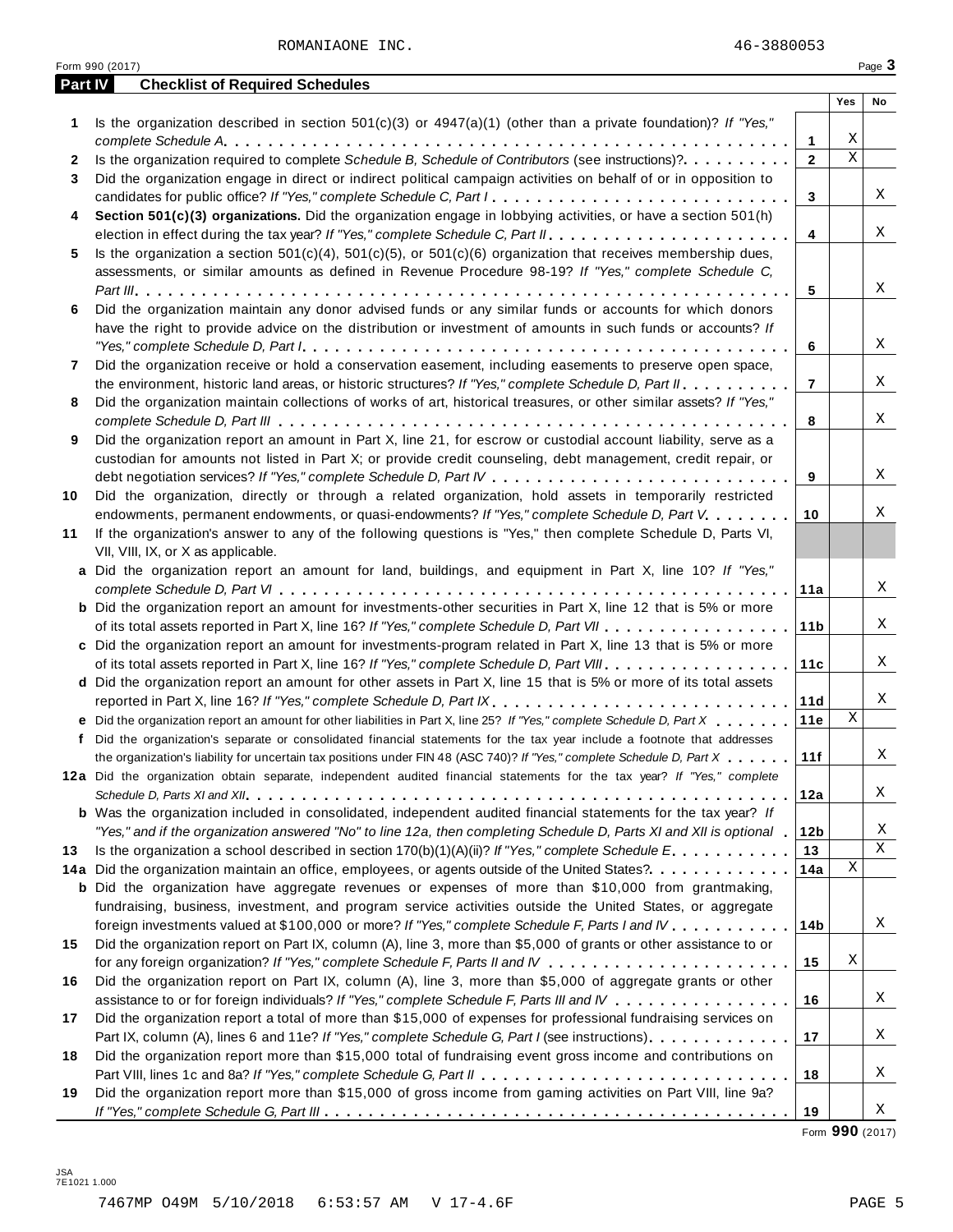| <b>Part IV</b> | <b>Checklist of Required Schedules (continued)</b>                                                                                                                                                                |                 |     |             |
|----------------|-------------------------------------------------------------------------------------------------------------------------------------------------------------------------------------------------------------------|-----------------|-----|-------------|
|                |                                                                                                                                                                                                                   |                 | Yes | No          |
| 20 a           | Did the organization operate one or more hospital facilities? If "Yes," complete Schedule H.                                                                                                                      | 20a             |     | X           |
| b              | If "Yes" to line 20a, did the organization attach a copy of its audited financial statements to this return?                                                                                                      | 20 <sub>b</sub> |     |             |
| 21             | Did the organization report more than \$5,000 of grants or other assistance to any domestic organization or                                                                                                       |                 |     |             |
|                | domestic government on Part IX, column (A), line 1? If "Yes," complete Schedule I, Parts I and II.                                                                                                                | 21              |     | Χ           |
| 22             | Did the organization report more than \$5,000 of grants or other assistance to or for domestic individuals on                                                                                                     |                 |     |             |
|                |                                                                                                                                                                                                                   | 22              |     | X           |
| 23             | Did the organization answer "Yes" to Part VII, Section A, line 3, 4, or 5 about compensation of the                                                                                                               |                 |     |             |
|                | organization's current and former officers, directors, trustees, key employees, and highest compensated                                                                                                           |                 |     |             |
|                |                                                                                                                                                                                                                   | 23              |     | Χ           |
| 24 a           | Did the organization have a tax-exempt bond issue with an outstanding principal amount of more than                                                                                                               |                 |     |             |
|                | \$100,000 as of the last day of the year, that was issued after December 31, 2002? If "Yes," answer lines 24b                                                                                                     |                 |     |             |
|                | through 24d and complete Schedule K. If "No," go to line 25a                                                                                                                                                      | 24a             |     | Χ           |
| b              | Did the organization invest any proceeds of tax-exempt bonds beyond a temporary period exception?                                                                                                                 | 24b             |     |             |
| c              | Did the organization maintain an escrow account other than a refunding escrow at any time during the year                                                                                                         |                 |     |             |
|                |                                                                                                                                                                                                                   | 24c             |     |             |
| d              | Did the organization act as an "on behalf of" issuer for bonds outstanding at any time during the year?                                                                                                           | 24d             |     |             |
| 25 a           | Section 501(c)(3), 501(c)(4), and 501(c)(29) organizations. Did the organization engage in an excess benefit                                                                                                      |                 |     |             |
|                | transaction with a disqualified person during the year? If "Yes," complete Schedule L, Part $l_1, \ldots, l_l, \ldots, l_l$                                                                                       | 25a             |     | Χ           |
| b              | Is the organization aware that it engaged in an excess benefit transaction with a disqualified person in a prior                                                                                                  |                 |     |             |
|                | year, and that the transaction has not been reported on any of the organization's prior Forms 990 or 990-EZ?                                                                                                      |                 |     |             |
|                |                                                                                                                                                                                                                   | 25 <sub>b</sub> |     | Χ           |
| 26             | Did the organization report any amount on Part X, line 5, 6, or 22 for receivables from or payables to any                                                                                                        |                 |     |             |
|                | current or former officers, directors, trustees, key employees, highest compensated employees, or                                                                                                                 |                 |     | X           |
|                |                                                                                                                                                                                                                   | 26              |     |             |
| 27             | Did the organization provide a grant or other assistance to an officer, director, trustee, key employee,                                                                                                          |                 |     |             |
|                | substantial contributor or employee thereof, a grant selection committee member, or to a 35% controlled                                                                                                           |                 |     | Χ           |
|                | entity or family member of any of these persons? If "Yes," complete Schedule L, Part III.                                                                                                                         | 27              |     |             |
| 28             | Was the organization a party to a business transaction with one of the following parties (see Schedule L,                                                                                                         |                 |     |             |
|                | Part IV instructions for applicable filing thresholds, conditions, and exceptions):                                                                                                                               | 28a             |     | Χ           |
| a              | A current or former officer, director, trustee, or key employee? If "Yes," complete Schedule L, Part IV<br>A family member of a current or former officer, director, trustee, or key employee? If "Yes," complete |                 |     |             |
| b              |                                                                                                                                                                                                                   | 28b             |     | Χ           |
| c              | An entity of which a current or former officer, director, trustee, or key employee (or a family member thereof)                                                                                                   |                 |     |             |
|                | was an officer, director, trustee, or direct or indirect owner? If "Yes," complete Schedule L, Part IV.                                                                                                           | 28c             |     | Χ           |
| 29             | Did the organization receive more than \$25,000 in non-cash contributions? If "Yes," complete Schedule M.                                                                                                         | 29              | Χ   |             |
| 30             | Did the organization receive contributions of art, historical treasures, or other similar assets, or qualified                                                                                                    |                 |     |             |
|                |                                                                                                                                                                                                                   | 30              |     | X           |
| 31             | Did the organization liquidate, terminate, or dissolve and cease operations? If "Yes," complete Schedule N,                                                                                                       |                 |     |             |
|                |                                                                                                                                                                                                                   | 31              |     | Χ           |
| 32             | Did the organization sell, exchange, dispose of, or transfer more than 25% of its net assets? If "Yes,"                                                                                                           |                 |     |             |
|                |                                                                                                                                                                                                                   | 32              |     | Χ           |
| 33             | Did the organization own 100% of an entity disregarded as separate from the organization under Regulations                                                                                                        |                 |     |             |
|                | sections 301.7701-2 and 301.7701-3? If "Yes," complete Schedule R, Part $1, \ldots, \ldots, \ldots, \ldots, \ldots, \ldots$                                                                                       | 33              |     | Χ           |
| 34             | Was the organization related to any tax-exempt or taxable entity? If "Yes," complete Schedule R, Part II, III,                                                                                                    |                 |     |             |
|                |                                                                                                                                                                                                                   | 34              |     | Χ           |
| 35a            | Did the organization have a controlled entity within the meaning of section $512(b)(13)? \ldots \ldots \ldots \ldots$                                                                                             | 35a             |     | $\mathbf X$ |
| b              | If "Yes" to line 35a, did the organization receive any payment from or engage in any transaction with a                                                                                                           |                 |     |             |
|                | controlled entity within the meaning of section 512(b)(13)? If "Yes," complete Schedule R, Part V, line 2                                                                                                         | 35 <sub>b</sub> |     |             |
| 36             | Section 501(c)(3) organizations. Did the organization make any transfers to an exempt non-charitable                                                                                                              |                 |     |             |
|                |                                                                                                                                                                                                                   | 36              |     | Χ           |
| 37             | Did the organization conduct more than 5% of its activities through an entity that is not a related organization                                                                                                  |                 |     |             |
|                | and that is treated as a partnership for federal income tax purposes? If "Yes," complete Schedule R,                                                                                                              |                 |     |             |
|                |                                                                                                                                                                                                                   | 37              |     | Χ           |
| 38             | Did the organization complete Schedule O and provide explanations in Schedule O for Part VI, lines 11b and                                                                                                        |                 |     |             |
|                | 19? Note. All Form 990 filers are required to complete Schedule O.                                                                                                                                                | 38              | Χ   |             |

Form **990** (2017)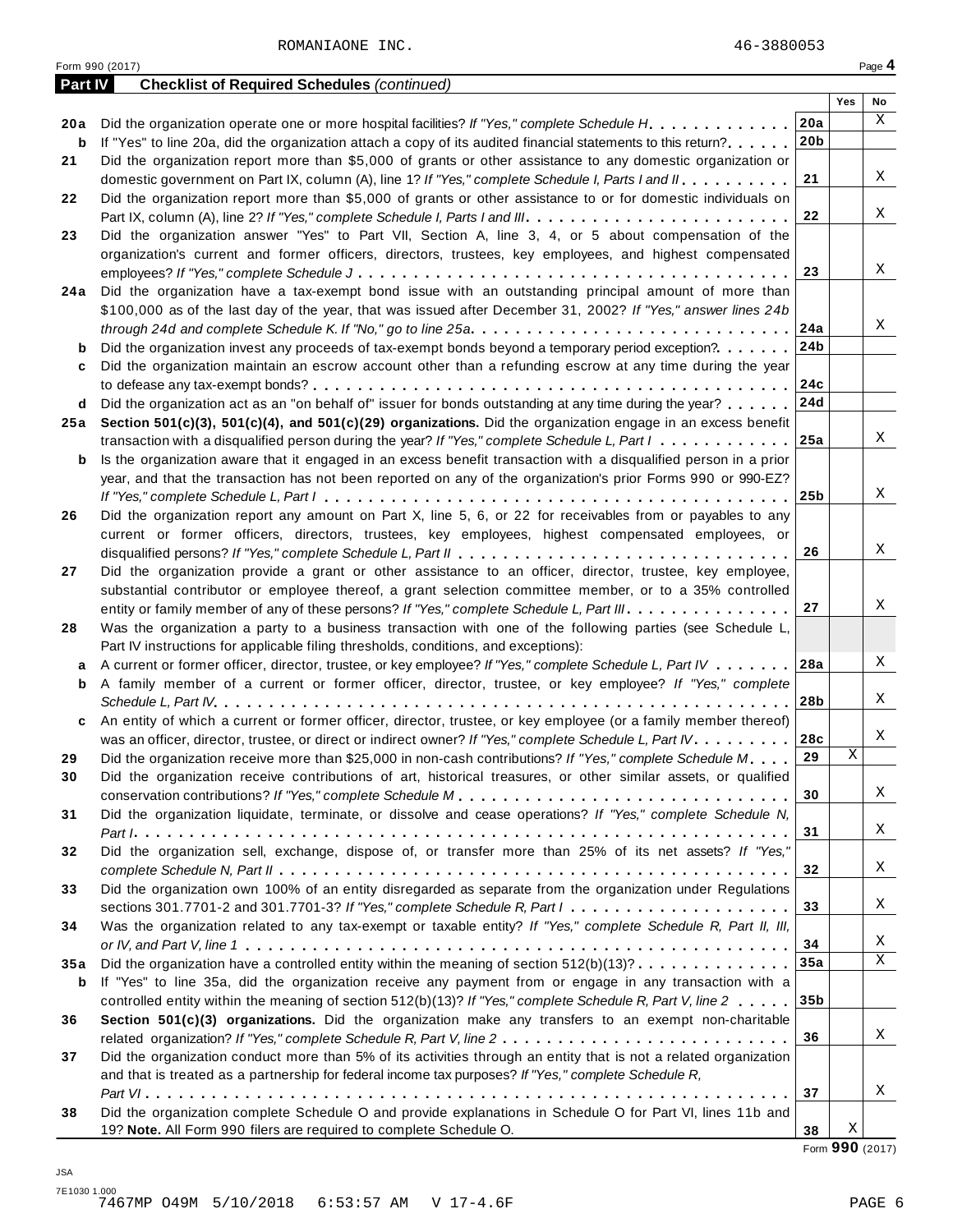| Part V     | <b>Statements Regarding Other IRS Filings and Tax Compliance</b>                                                                                                                         |                 |                 |
|------------|------------------------------------------------------------------------------------------------------------------------------------------------------------------------------------------|-----------------|-----------------|
|            | Check if Schedule O contains a response or note to any line in this Part $V_1, \ldots, V_k, \ldots, V_k, \ldots$                                                                         |                 | Yes<br>No       |
|            | 1a<br>1a Enter the number reported in Box 3 of Form 1096. Enter -0- if not applicable                                                                                                    |                 |                 |
|            | 0.<br>1 <sub>b</sub><br><b>b</b> Enter the number of Forms W-2G included in line 1a. Enter -0- if not applicable                                                                         |                 |                 |
|            | c Did the organization comply with backup withholding rules for reportable payments to vendors and                                                                                       |                 |                 |
|            |                                                                                                                                                                                          | 1c              |                 |
|            | 2a Enter the number of employees reported on Form W-3, Transmittal of Wage and Tax                                                                                                       |                 |                 |
|            | 0.<br>2a<br>Statements, filed for the calendar year ending with or within the year covered by this return.                                                                               |                 |                 |
|            | <b>b</b> If at least one is reported on line 2a, did the organization file all required federal employment tax returns?                                                                  | 2 <sub>b</sub>  |                 |
|            | Note. If the sum of lines 1a and 2a is greater than 250, you may be required to e-file (see instructions)                                                                                |                 |                 |
|            |                                                                                                                                                                                          | 3a              | Χ               |
|            | <b>b</b> If "Yes," has it filed a Form 990-T for this year? If "No" to line 3b, provide an explanation in Schedule O                                                                     | 3 <sub>b</sub>  |                 |
|            | 4a At any time during the calendar year, did the organization have an interest in, or a signature or other authority                                                                     |                 |                 |
|            | over, a financial account in a foreign country (such as a bank account, securities account, or other financial                                                                           |                 |                 |
|            |                                                                                                                                                                                          | 4a              | Χ               |
|            | <b>b</b> If "Yes," enter the name of the foreign country: $\blacktriangleright$ ____________________                                                                                     |                 |                 |
|            | See instructions for filing requirements for FinCEN Form 114, Report of Foreign Bank and Financial Accounts                                                                              |                 |                 |
|            | (FBAR).                                                                                                                                                                                  |                 |                 |
|            | 5a Was the organization a party to a prohibited tax shelter transaction at any time during the tax year?                                                                                 | 5a              | Х               |
|            | <b>b</b> Did any taxable party notify the organization that it was or is a party to a prohibited tax shelter transaction?                                                                | 5b              | Χ               |
|            |                                                                                                                                                                                          | 5c              |                 |
|            | 6a Does the organization have annual gross receipts that are normally greater than \$100,000, and did the                                                                                |                 |                 |
|            | organization solicit any contributions that were not tax deductible as charitable contributions?                                                                                         | 6a              | X               |
|            | <b>b</b> If "Yes," did the organization include with every solicitation an express statement that such contributions or                                                                  |                 |                 |
|            |                                                                                                                                                                                          | 6b              |                 |
| 7          | Organizations that may receive deductible contributions under section 170(c).                                                                                                            |                 |                 |
|            | a Did the organization receive a payment in excess of \$75 made partly as a contribution and partly for goods                                                                            |                 |                 |
|            |                                                                                                                                                                                          | 7a              | X               |
|            | <b>b</b> If "Yes," did the organization notify the donor of the value of the goods or services provided?                                                                                 | 7b              |                 |
|            | c Did the organization sell, exchange, or otherwise dispose of tangible personal property for which it was                                                                               |                 |                 |
|            |                                                                                                                                                                                          | 7c              | X               |
|            |                                                                                                                                                                                          |                 |                 |
|            | e Did the organization receive any funds, directly or indirectly, to pay premiums on a personal benefit contract?                                                                        | 7e              | X               |
|            | f Did the organization, during the year, pay premiums, directly or indirectly, on a personal benefit contract?                                                                           | 7f              | Χ               |
|            | g If the organization received a contribution of qualified intellectual property, did the organization file Form 8899 as required?                                                       | 7g              |                 |
|            | h If the organization received a contribution of cars, boats, airplanes, or other vehicles, did the organization file a Form 1098-C?. .                                                  | 7h              |                 |
|            | Sponsoring organizations maintaining donor advised funds. Did a donor advised fund maintained by the                                                                                     |                 |                 |
|            | sponsoring organization have excess business holdings at any time during the year?                                                                                                       | 8               |                 |
| 9          | Sponsoring organizations maintaining donor advised funds.                                                                                                                                |                 |                 |
|            | a Did the sponsoring organization make any taxable distributions under section 4966?.                                                                                                    | 9а              |                 |
|            | <b>b</b> Did the sponsoring organization make a distribution to a donor, donor advisor, or related person?                                                                               | 9b              |                 |
| 10         | Section 501(c)(7) organizations. Enter:                                                                                                                                                  |                 |                 |
|            | 10a<br>a Initiation fees and capital contributions included on Part VIII, line 12                                                                                                        |                 |                 |
|            | 10 <sub>b</sub><br><b>b</b> Gross receipts, included on Form 990, Part VIII, line 12, for public use of club facilities.                                                                 |                 |                 |
| 11         | Section 501(c)(12) organizations. Enter:                                                                                                                                                 |                 |                 |
|            | 11a                                                                                                                                                                                      |                 |                 |
|            | b Gross income from other sources (Do not net amounts due or paid to other sources                                                                                                       |                 |                 |
|            | 11b                                                                                                                                                                                      |                 |                 |
|            | 12a Section 4947(a)(1) non-exempt charitable trusts. Is the organization filing Form 990 in lieu of Form 1041?                                                                           | 12a             |                 |
|            | 12b<br><b>b</b> If "Yes," enter the amount of tax-exempt interest received or accrued during the year                                                                                    |                 |                 |
| 13         | Section 501(c)(29) qualified nonprofit health insurance issuers.                                                                                                                         |                 |                 |
|            | a Is the organization licensed to issue qualified health plans in more than one state?                                                                                                   | 13a             |                 |
|            | Note. See the instructions for additional information the organization must report on Schedule O.                                                                                        |                 |                 |
|            |                                                                                                                                                                                          |                 |                 |
|            | <b>b</b> Enter the amount of reserves the organization is required to maintain by the states in which<br>13 <sub>b</sub><br>the organization is licensed to issue qualified health plans |                 |                 |
|            | 13c                                                                                                                                                                                      |                 |                 |
|            | 14a Did the organization receive any payments for indoor tanning services during the tax year?                                                                                           | 14a             | Χ               |
|            | <b>b</b> If "Yes," has it filed a Form 720 to report these payments? If "No," provide an explanation in Schedule $0 \ldots \ldots$                                                       | 14 <sub>b</sub> |                 |
| <b>JSA</b> | 7E1040 1.000                                                                                                                                                                             |                 | Form 990 (2017) |

Form <sup>990</sup> (2017) Page **5**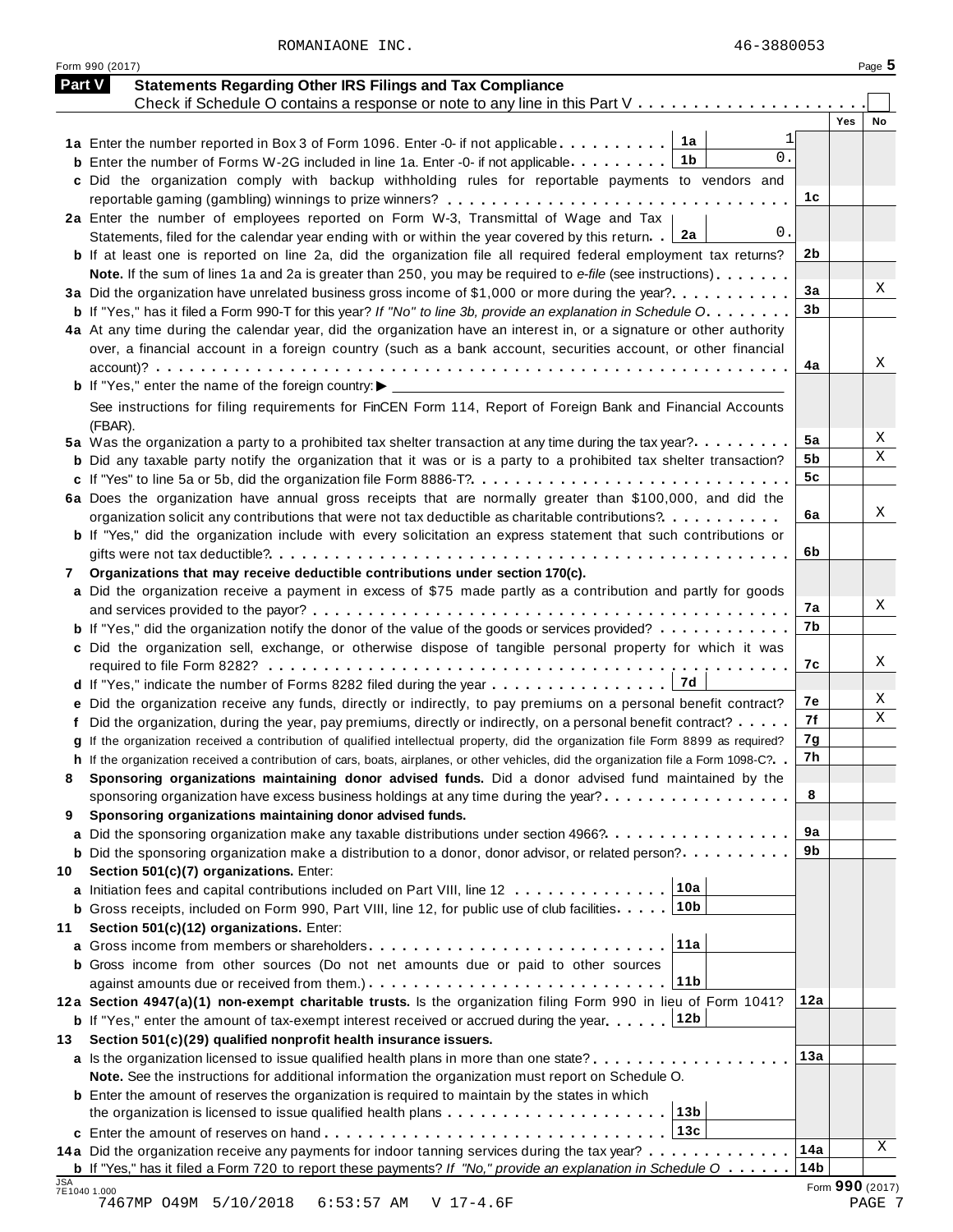|                | 46-3880053<br>ROMANIAONE INC.<br>Form 990 (2017)                                                                                                                                                                                 |                 |            | Page $6$    |
|----------------|----------------------------------------------------------------------------------------------------------------------------------------------------------------------------------------------------------------------------------|-----------------|------------|-------------|
| <b>Part VI</b> | Governance, Management, and Disclosure For each "Yes" response to lines 2 through 7b below, and for a "No"                                                                                                                       |                 |            |             |
|                | response to line 8a, 8b, or 10b below, describe the circumstances, processes, or changes in Schedule O. See instructions.                                                                                                        |                 |            |             |
|                |                                                                                                                                                                                                                                  |                 |            |             |
|                | <b>Section A. Governing Body and Management</b>                                                                                                                                                                                  |                 |            |             |
|                |                                                                                                                                                                                                                                  |                 | <b>Yes</b> | No          |
|                | 1a<br>1a Enter the number of voting members of the governing body at the end of the tax year                                                                                                                                     |                 |            |             |
|                | If there are material differences in voting rights among members of the governing body, or                                                                                                                                       |                 |            |             |
|                | if the governing body delegated broad authority to an executive committee or similar<br>committee, explain in Schedule O.                                                                                                        |                 |            |             |
| b              | 1b<br>Enter the number of voting members included in line 1a, above, who are independent                                                                                                                                         |                 |            |             |
| $\mathbf{2}$   | Did any officer, director, trustee, or key employee have a family relationship or a business relationship with                                                                                                                   |                 |            |             |
|                |                                                                                                                                                                                                                                  | $\mathbf{2}$    |            | Χ           |
| 3              | Did the organization delegate control over management duties customarily performed by or under the direct                                                                                                                        |                 |            |             |
|                | supervision of officers, directors, or trustees, or key employees to a management company or other person?                                                                                                                       | 3               |            | Χ           |
| 4              | Did the organization make any significant changes to its governing documents since the prior Form 990 was filed?                                                                                                                 | 4               |            | $\mathbf X$ |
| 5              | Did the organization become aware during the year of a significant diversion of the organization's assets?                                                                                                                       | 5               |            | X           |
| 6              |                                                                                                                                                                                                                                  | 6               |            | $\mathbf X$ |
| 7a             | Did the organization have members, stockholders, or other persons who had the power to elect or appoint                                                                                                                          |                 |            |             |
|                |                                                                                                                                                                                                                                  | 7a              |            | Χ           |
| b              | Are any governance decisions of the organization reserved to (or subject to approval by) members,                                                                                                                                |                 |            |             |
|                |                                                                                                                                                                                                                                  | 7b              |            | Χ           |
| 8              | Did the organization contemporaneously document the meetings held or written actions undertaken during                                                                                                                           |                 |            |             |
|                | the year by the following:                                                                                                                                                                                                       |                 | X          |             |
| a              |                                                                                                                                                                                                                                  | 8a              | X          |             |
| b              | Each committee with authority to act on behalf of the governing body?                                                                                                                                                            | 8b              |            |             |
| 9              | Is there any officer, director, trustee, or key employee listed in Part VII, Section A, who cannot be reached at                                                                                                                 | 9               |            | Χ           |
|                | the organization's mailing address? If "Yes," provide the names and addresses in Schedule O<br>Section B. Policies (This Section B requests information about policies not required by the Internal Revenue Code.)               |                 |            |             |
|                |                                                                                                                                                                                                                                  |                 | <b>Yes</b> | No          |
|                |                                                                                                                                                                                                                                  | 10a             |            | Χ           |
|                | 10a Did the organization have local chapters, branches, or affiliates?                                                                                                                                                           |                 |            |             |
| b              | If "Yes," did the organization have written policies and procedures governing the activities of such chapters,                                                                                                                   | 10 <sub>b</sub> |            |             |
|                | affiliates, and branches to ensure their operations are consistent with the organization's exempt purposes?                                                                                                                      | 11a             |            | X           |
| $\mathbf b$    | 11a Has the organization provided a complete copy of this Form 990 to all members of its governing body before filing the form?<br>Describe in Schedule O the process, if any, used by the organization to review this Form 990. |                 |            |             |
|                | 12a Did the organization have a written conflict of interest policy? If "No," go to line 13                                                                                                                                      | 12a             |            | Χ           |
| b              | Were officers, directors, or trustees, and key employees required to disclose annually interests that could give                                                                                                                 |                 |            |             |
|                |                                                                                                                                                                                                                                  | 12b             |            |             |
| c              | Did the organization regularly and consistently monitor and enforce compliance with the policy? If "Yes,"                                                                                                                        |                 |            |             |
|                |                                                                                                                                                                                                                                  | 12c             |            |             |
| 13             |                                                                                                                                                                                                                                  | 13              |            | Χ           |
| 14             | Did the organization have a written document retention and destruction policy?                                                                                                                                                   | 14              |            | X           |
| 15             | Did the process for determining compensation of the following persons include a review and approval by                                                                                                                           |                 |            |             |
|                | independent persons, comparability data, and contemporaneous substantiation of the deliberation and decision?                                                                                                                    |                 |            |             |
| a              |                                                                                                                                                                                                                                  | 15a             |            | Χ           |
| b              |                                                                                                                                                                                                                                  | 15 <sub>b</sub> |            | X           |
|                | If "Yes" to line 15a or 15b, describe the process in Schedule O (see instructions).                                                                                                                                              |                 |            |             |
|                | 16a Did the organization invest in, contribute assets to, or participate in a joint venture or similar arrangement                                                                                                               |                 |            |             |
|                |                                                                                                                                                                                                                                  | 16a             |            | Χ           |
| $\mathbf b$    | If "Yes," did the organization follow a written policy or procedure requiring the organization to evaluate its                                                                                                                   |                 |            |             |
|                | participation in joint venture arrangements under applicable federal tax law, and take steps to safeguard the                                                                                                                    |                 |            |             |
|                |                                                                                                                                                                                                                                  | 16b             |            |             |
|                | <b>Section C. Disclosure</b>                                                                                                                                                                                                     |                 |            |             |
| 17             | List the states with which a copy of this Form 990 is required to be filed $\blacktriangleright \frac{\text{OH}}{\text{OH}}$                                                                                                     |                 |            |             |
| 18             | Section 6104 requires an organization to make its Forms 1023 (or 1024 if applicable), 990, and 990-T (Section 501(c)(3)s only)                                                                                                   |                 |            |             |
|                | available for public inspection. Indicate how you made these available. Check all that apply.                                                                                                                                    |                 |            |             |
|                | X<br>Own website<br>Another's website<br>Upon request<br>Other (explain in Schedule O)                                                                                                                                           |                 |            |             |
| 19             | Describe in Schedule O whether (and if so, how) the organization made its governing documents, conflict of interest policy, and                                                                                                  |                 |            |             |
|                | financial statements available to the public during the tax year.                                                                                                                                                                |                 |            |             |
| 20             | State the name, address, and telephone number of the person who possesses the organization's books and records:<br>PAMELA CLARK 5947 DEERFIELD BLVD. STE 202 MASON, OH 45040                                                     |                 |            |             |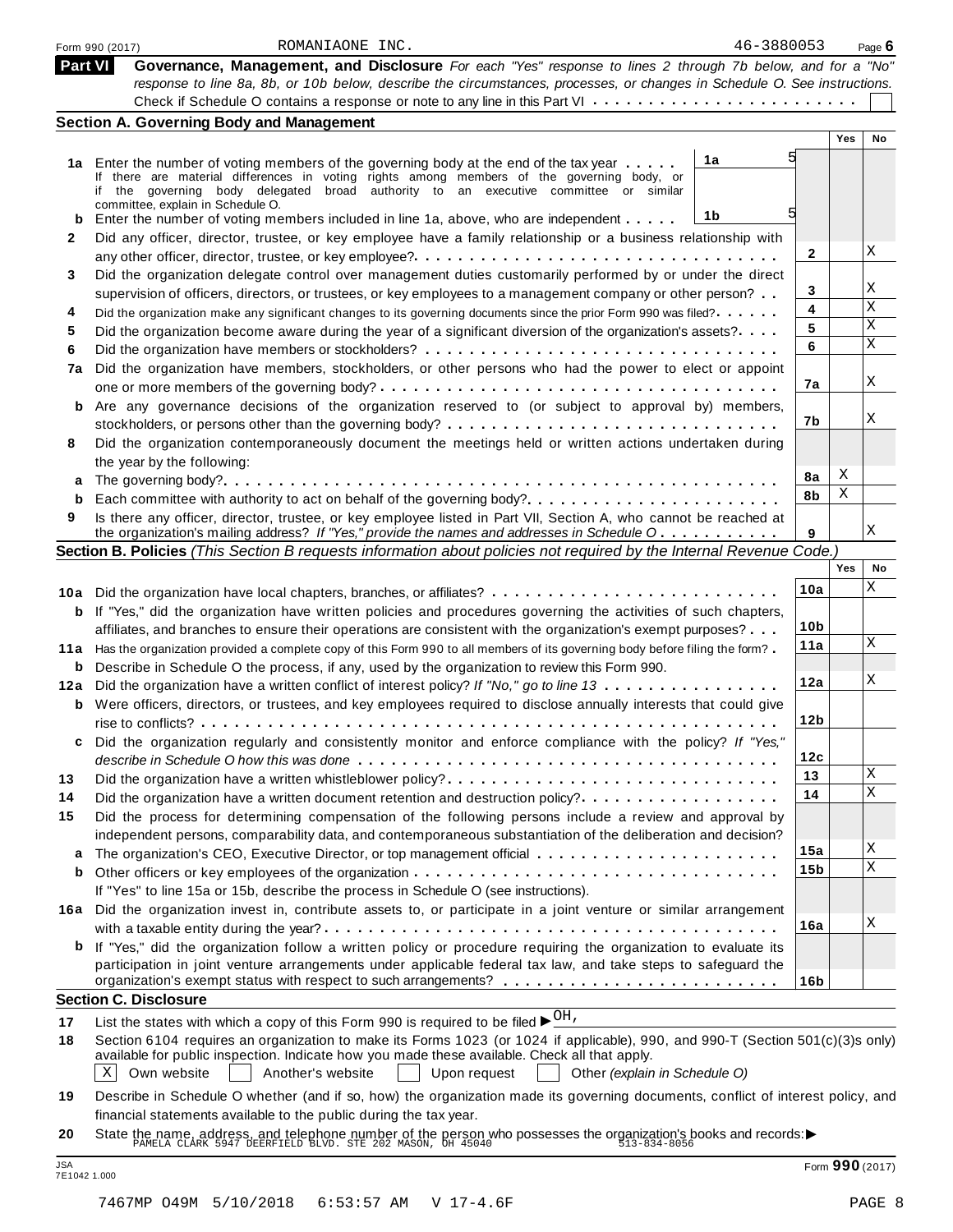| Part VII Compensation of Officers, Directors, Trustees, Key Employees, Highest Compensated Employees, and |  |  |  |  |  |
|-----------------------------------------------------------------------------------------------------------|--|--|--|--|--|
| <b>Independent Contractors</b>                                                                            |  |  |  |  |  |

Check if Schedule <sup>O</sup> contains <sup>a</sup> response or note to any line in this Part VIIm m m m m m m m m m m m m m m m m m m m m m m m m m m m

**Section A. Officers, Directors, Trustees, Key Employees, and Highest Compensated Employees**

**1a** Complete this table for all persons required to be listed. Report compensation for the calendar year ending with or within the organization's tax year.

anization's lax year.<br>● List all of the organization's **current** officers, directors, trustees (whether individuals or organizations), regardless of amount of<br>nnensation Enter -0- in columns (D) (E) and (E) if no compensa compensation. Enter -0- in columns (D), (E), and (F) if no compensation was paid.

• List all of the organization's **current** key employees, if any. See instructions for definition of "key employee."<br>● List the experientials five expect highest expressed explores (other than an efficer director of

**Example in the organization's current** key employees, if any. See instructions for definition of key employee.<br>• List the organization's five **current** highest compensated employees (other than an officer, director, trust who received reportable compensation (Box 5 of Form W-2 and/or Box 7 of Form 1099-MISC) of more than \$100,000 from the

organization and any related organizations.<br>• List all of the organization's **former** officers, key employees, and highest compensated employees who received more than<br>\$1.00.000 of reportable componention from the erganiza \$100,000 of reportable compensation from the organization and any related organizations.

% List all of the organization's **former directors or trustees** that received, in the capacity as a former director or trustee of the organization, more than \$10,000 of reportable compensation from the organization and any related organizations.

List persons in the following order: individual trustees or directors; institutional trustees; officers; key employees; highest compensated employees; and former such persons.

Check this box if neither the organization nor any related organization compensated any current officer, director, or trustee. X

|                    |                          | (C)                                     |                                 |             |              |                                 |                            |                                 |                        |                          |
|--------------------|--------------------------|-----------------------------------------|---------------------------------|-------------|--------------|---------------------------------|----------------------------|---------------------------------|------------------------|--------------------------|
| (A)                | (B)                      | Position<br>(do not check more than one |                                 |             |              |                                 |                            | (D)                             | (E)                    | (F)                      |
| Name and Title     | Average<br>hours per     | box, unless person is both an           |                                 |             |              |                                 | Reportable<br>compensation | Reportable<br>compensation from | Estimated<br>amount of |                          |
|                    | week (list any           |                                         | officer and a director/trustee) |             |              |                                 |                            | from                            | related                | other                    |
|                    | hours for                |                                         |                                 |             |              |                                 |                            | the                             | organizations          | compensation             |
|                    | related<br>organizations | Individual trustee<br>or director       | Institutional trustee           | Officer     | Key employee |                                 | Former                     | organization<br>(W-2/1099-MISC) | (W-2/1099-MISC)        | from the<br>organization |
|                    | below dotted             |                                         |                                 |             |              |                                 |                            |                                 |                        | and related              |
|                    | line)                    |                                         |                                 |             |              |                                 |                            |                                 |                        | organizations            |
|                    |                          |                                         |                                 |             |              | Highest compensated<br>employee |                            |                                 |                        |                          |
|                    |                          |                                         |                                 |             |              |                                 |                            |                                 |                        |                          |
| (1) DON LOTHROP    | 10.00                    |                                         |                                 |             |              |                                 |                            |                                 |                        |                          |
| PRESIDENT          |                          | $\mathbf X$                             |                                 | Χ           |              |                                 |                            | $0$ .                           | 0.                     | $\mathsf 0$ .            |
| (2) JIM VAN EERDEN | 1.00                     |                                         |                                 |             |              |                                 |                            |                                 |                        |                          |
| VICE PRESIDENT     |                          | $\mathbf X$                             |                                 | Χ           |              |                                 |                            | $0$ .                           | $\mathsf 0$ .          | $\mathsf 0$ .            |
| (3) MATT GARRETSON | 1.00                     |                                         |                                 |             |              |                                 |                            |                                 |                        |                          |
| TREASURER          |                          | $\mathbf X$                             |                                 | $\mathbf X$ |              |                                 |                            | $0$ .                           | $0$ .                  | $\mathsf 0$ .            |
| (4) PAMELA CLARK   | 5.00                     |                                         |                                 |             |              |                                 |                            |                                 |                        |                          |
| SECRETARY          |                          | Χ                                       |                                 | Χ           |              |                                 |                            | $0$ .                           | $\mathsf 0$ .          | $\mathsf 0$ .            |
| (5) DOUG WORPLE    | 1.00                     |                                         |                                 |             |              |                                 |                            |                                 |                        |                          |
| <b>DIRECTOR</b>    |                          | Χ                                       |                                 |             |              |                                 |                            | 0.                              | 0.                     | $\mathsf 0$ .            |
| (6)                |                          |                                         |                                 |             |              |                                 |                            |                                 |                        |                          |
|                    |                          |                                         |                                 |             |              |                                 |                            |                                 |                        |                          |
| (7)                |                          |                                         |                                 |             |              |                                 |                            |                                 |                        |                          |
|                    |                          |                                         |                                 |             |              |                                 |                            |                                 |                        |                          |
| (8)                |                          |                                         |                                 |             |              |                                 |                            |                                 |                        |                          |
|                    |                          |                                         |                                 |             |              |                                 |                            |                                 |                        |                          |
| (9)                |                          |                                         |                                 |             |              |                                 |                            |                                 |                        |                          |
| (10)               |                          |                                         |                                 |             |              |                                 |                            |                                 |                        |                          |
|                    |                          |                                         |                                 |             |              |                                 |                            |                                 |                        |                          |
| (11)               |                          |                                         |                                 |             |              |                                 |                            |                                 |                        |                          |
|                    |                          |                                         |                                 |             |              |                                 |                            |                                 |                        |                          |
| (12)               |                          |                                         |                                 |             |              |                                 |                            |                                 |                        |                          |
|                    |                          |                                         |                                 |             |              |                                 |                            |                                 |                        |                          |
| (13)               |                          |                                         |                                 |             |              |                                 |                            |                                 |                        |                          |
|                    |                          |                                         |                                 |             |              |                                 |                            |                                 |                        |                          |
| (14)               |                          |                                         |                                 |             |              |                                 |                            |                                 |                        |                          |
|                    |                          |                                         |                                 |             |              |                                 |                            |                                 |                        |                          |

7467MP O49M 5/10/2018 6:53:57 AM V 17-4.6F PAGE 9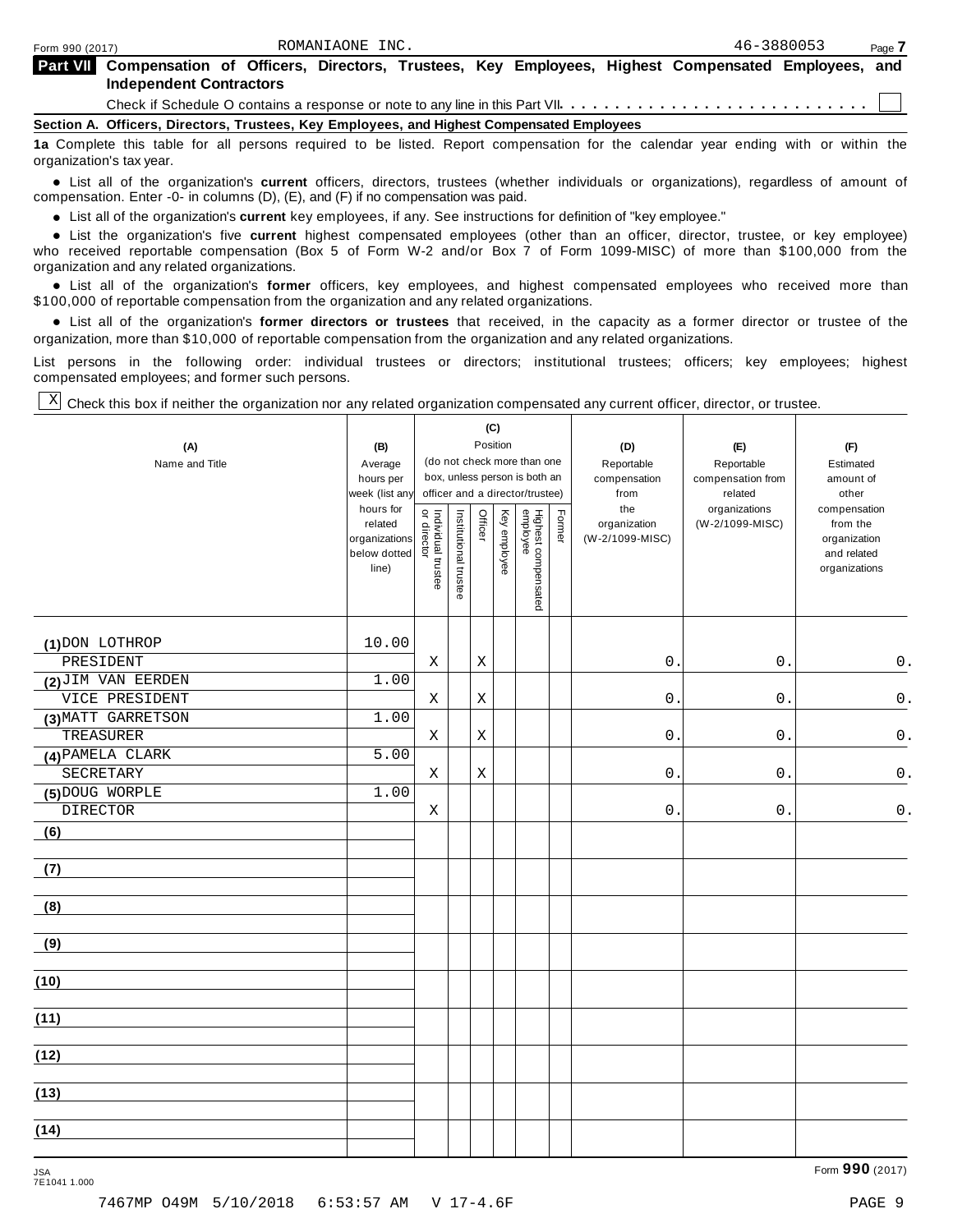| <b>Part VII</b> | Section A. Officers, Directors, Trustees, Key Employees, and Highest Compensated Employees (continued)                                                                                                                                           |                                                            |                                                                                                                    |                       |         |              |                                 |        |                                           |                                                   |                                                        |                                                          |
|-----------------|--------------------------------------------------------------------------------------------------------------------------------------------------------------------------------------------------------------------------------------------------|------------------------------------------------------------|--------------------------------------------------------------------------------------------------------------------|-----------------------|---------|--------------|---------------------------------|--------|-------------------------------------------|---------------------------------------------------|--------------------------------------------------------|----------------------------------------------------------|
|                 | (A)<br>Name and title                                                                                                                                                                                                                            | (B)<br>Average<br>hours per<br>week (list any<br>hours for | (C)<br>Position<br>(do not check more than one<br>box, unless person is both an<br>officer and a director/trustee) |                       |         |              |                                 |        | (D)<br>Reportable<br>compensation<br>from | (E)<br>Reportable<br>compensation from<br>related | (F)<br>Estimated<br>amount of<br>other<br>compensation |                                                          |
|                 |                                                                                                                                                                                                                                                  | related<br>organizations<br>below dotted<br>line)          | Individual trustee<br>or director                                                                                  | Institutional trustee | Officer | Key employee | Highest compensated<br>employee | Former | the<br>organization<br>(W-2/1099-MISC)    | organizations<br>(W-2/1099-MISC)                  |                                                        | from the<br>organization<br>and related<br>organizations |
|                 |                                                                                                                                                                                                                                                  |                                                            |                                                                                                                    |                       |         |              |                                 |        |                                           |                                                   |                                                        |                                                          |
|                 |                                                                                                                                                                                                                                                  |                                                            |                                                                                                                    |                       |         |              |                                 |        |                                           |                                                   |                                                        |                                                          |
|                 |                                                                                                                                                                                                                                                  |                                                            |                                                                                                                    |                       |         |              |                                 |        |                                           |                                                   |                                                        |                                                          |
|                 |                                                                                                                                                                                                                                                  |                                                            |                                                                                                                    |                       |         |              |                                 |        |                                           |                                                   |                                                        |                                                          |
|                 |                                                                                                                                                                                                                                                  |                                                            |                                                                                                                    |                       |         |              |                                 |        |                                           |                                                   |                                                        |                                                          |
|                 |                                                                                                                                                                                                                                                  |                                                            |                                                                                                                    |                       |         |              |                                 |        |                                           |                                                   |                                                        |                                                          |
|                 |                                                                                                                                                                                                                                                  |                                                            |                                                                                                                    |                       |         |              |                                 |        |                                           |                                                   |                                                        |                                                          |
|                 |                                                                                                                                                                                                                                                  |                                                            |                                                                                                                    |                       |         |              |                                 |        |                                           |                                                   |                                                        |                                                          |
|                 |                                                                                                                                                                                                                                                  |                                                            |                                                                                                                    |                       |         |              |                                 |        |                                           |                                                   |                                                        |                                                          |
|                 |                                                                                                                                                                                                                                                  |                                                            |                                                                                                                    |                       |         |              |                                 |        |                                           |                                                   |                                                        |                                                          |
|                 |                                                                                                                                                                                                                                                  |                                                            |                                                                                                                    |                       |         |              |                                 |        |                                           |                                                   |                                                        |                                                          |
|                 | 1b Sub-total<br>c Total from continuation sheets to Part VII, Section A<br>d Total (add lines 1b and 1c) $\ldots \ldots \ldots \ldots \ldots \ldots \ldots \ldots \ldots \ldots \ldots$                                                          |                                                            |                                                                                                                    |                       |         |              |                                 |        | $\mathsf{O}$ .<br>$0$ .<br>0.             | $0$ .<br>0.<br>0.                                 |                                                        | 0.<br>0.<br>0.                                           |
|                 | 2 Total number of individuals (including but not limited to those listed above) who received more than \$100,000 of<br>reportable compensation from the organization ▶                                                                           |                                                            | 0.                                                                                                                 |                       |         |              |                                 |        |                                           |                                                   |                                                        |                                                          |
|                 | Did the organization list any former officer, director, or trustee, key employee, or highest compensated<br>employee on line 1a? If "Yes," complete Schedule J for such individual                                                               |                                                            |                                                                                                                    |                       |         |              |                                 |        |                                           |                                                   | 3                                                      | Yes<br>No<br>Χ                                           |
| 4               | For any individual listed on line 1a, is the sum of reportable compensation and other compensation from the<br>organization and related organizations greater than \$150,000? If "Yes," complete Schedule J for such                             |                                                            |                                                                                                                    |                       |         |              |                                 |        |                                           |                                                   |                                                        |                                                          |
|                 | Did any person listed on line 1a receive or accrue compensation from any unrelated organization or individual<br>for services rendered to the organization? If "Yes," complete Schedule J for such person                                        |                                                            |                                                                                                                    |                       |         |              |                                 |        |                                           |                                                   | 4<br>5                                                 | Χ<br>Χ                                                   |
|                 | <b>Section B. Independent Contractors</b>                                                                                                                                                                                                        |                                                            |                                                                                                                    |                       |         |              |                                 |        |                                           |                                                   |                                                        |                                                          |
| 1<br>year.      | Complete this table for your five highest compensated independent contractors that received more than \$100,000 of<br>compensation from the organization. Report compensation for the calendar year ending with or within the organization's tax |                                                            |                                                                                                                    |                       |         |              |                                 |        |                                           |                                                   |                                                        |                                                          |
|                 | (A)<br>Name and business address                                                                                                                                                                                                                 |                                                            |                                                                                                                    |                       |         |              |                                 |        | (B)<br>Description of services            |                                                   | (C)<br>Compensation                                    |                                                          |
|                 |                                                                                                                                                                                                                                                  |                                                            |                                                                                                                    |                       |         |              |                                 |        |                                           |                                                   |                                                        |                                                          |
|                 |                                                                                                                                                                                                                                                  |                                                            |                                                                                                                    |                       |         |              |                                 |        |                                           |                                                   |                                                        |                                                          |
|                 |                                                                                                                                                                                                                                                  |                                                            |                                                                                                                    |                       |         |              |                                 |        |                                           |                                                   |                                                        |                                                          |

**2** Total number of independent contractors (including but not limited to those listed above) who received more than \$100,000 in compensation from the organization  $\triangleright$  0.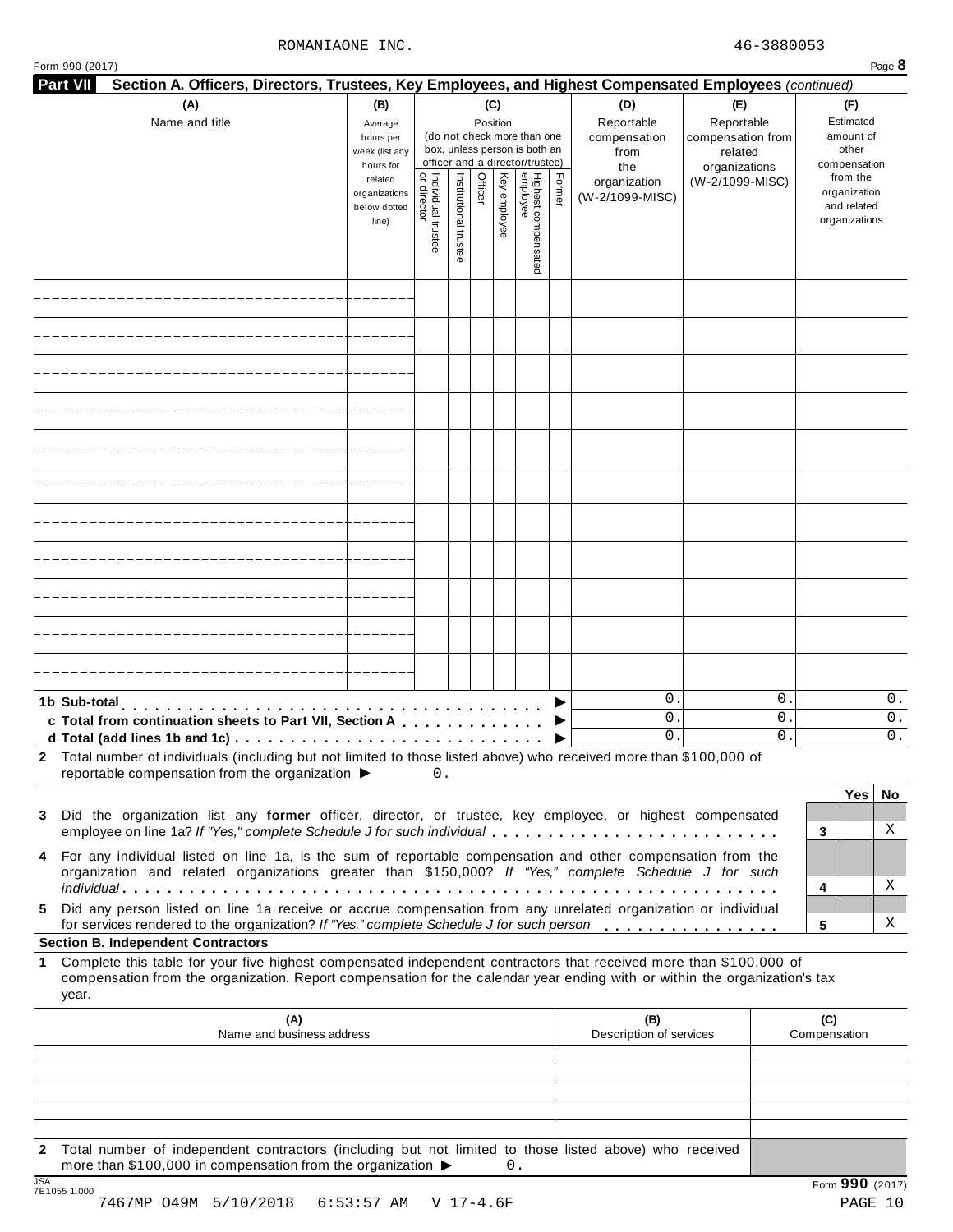|                                                                       |                                                                                                                                                                                        | (A)            | (B)                                         | (C)                              | (D)                                                       |
|-----------------------------------------------------------------------|----------------------------------------------------------------------------------------------------------------------------------------------------------------------------------------|----------------|---------------------------------------------|----------------------------------|-----------------------------------------------------------|
|                                                                       |                                                                                                                                                                                        | Total revenue  | Related or<br>exempt<br>function<br>revenue | Unrelated<br>business<br>revenue | Revenue<br>excluded from tax<br>under sections<br>512-514 |
| 1a                                                                    | 1a<br>Federated campaigns                                                                                                                                                              |                |                                             |                                  |                                                           |
| b                                                                     | 1 <sub>b</sub><br>Membership dues                                                                                                                                                      |                |                                             |                                  |                                                           |
| c                                                                     | 1c<br>Fundraising events <b>Fundraising</b>                                                                                                                                            |                |                                             |                                  |                                                           |
| d                                                                     | 1 <sub>d</sub><br>Related organizations <b>contains</b>                                                                                                                                |                |                                             |                                  |                                                           |
| <b>Contributions, Gifts, Grants</b><br>and Other Similar Amounts<br>е | 1e<br>Government grants (contributions)                                                                                                                                                |                |                                             |                                  |                                                           |
| f                                                                     | All other contributions, gifts, grants,                                                                                                                                                |                |                                             |                                  |                                                           |
|                                                                       | 93,000.<br>1f<br>and similar amounts not included above                                                                                                                                |                |                                             |                                  |                                                           |
| g                                                                     | 76,350.<br>Noncash contributions included in lines 1a-1f: \$                                                                                                                           |                |                                             |                                  |                                                           |
| h                                                                     | Total. Add lines 1a-1f ▶<br><b>Business Code</b>                                                                                                                                       | 93,000         |                                             |                                  |                                                           |
|                                                                       |                                                                                                                                                                                        |                |                                             |                                  |                                                           |
| 2a<br>b                                                               | the control of the control of the control of the control of the control of the control of                                                                                              |                |                                             |                                  |                                                           |
| c                                                                     | the control of the control of the control of the control of the control of the control of<br>the control of the control of the control of the control of the control of the control of |                |                                             |                                  |                                                           |
| d                                                                     | <u> 1989 - John Stein, Amerikaansk politiker († 1908)</u>                                                                                                                              |                |                                             |                                  |                                                           |
|                                                                       |                                                                                                                                                                                        |                |                                             |                                  |                                                           |
| Program Service Revenue                                               | All other program service revenue                                                                                                                                                      |                |                                             |                                  |                                                           |
| g                                                                     |                                                                                                                                                                                        | $\mathbf{0}$ . |                                             |                                  |                                                           |
| 3                                                                     | Investment income<br>(including dividends,<br>interest,                                                                                                                                |                |                                             |                                  |                                                           |
|                                                                       |                                                                                                                                                                                        | $\mathbf 0$ .  |                                             |                                  |                                                           |
| 4                                                                     | Income from investment of tax-exempt bond proceeds $\blacksquare$                                                                                                                      | $\mathsf{0}$ . |                                             |                                  |                                                           |
| 5                                                                     | (i) Real<br>(ii) Personal                                                                                                                                                              | $\mathbf{0}$ . |                                             |                                  |                                                           |
|                                                                       |                                                                                                                                                                                        |                |                                             |                                  |                                                           |
| 6a                                                                    | Gross rents <b>Container and Container</b>                                                                                                                                             |                |                                             |                                  |                                                           |
| b                                                                     | Less: rental expenses                                                                                                                                                                  |                |                                             |                                  |                                                           |
| c<br>d                                                                | Rental income or (loss)<br><u>.</u> . <b>&gt;</b><br>Net rental income or (loss)                                                                                                       | 0.             |                                             |                                  |                                                           |
| 7а                                                                    | (i) Securities<br>(ii) Other<br>Gross amount from sales of                                                                                                                             |                |                                             |                                  |                                                           |
|                                                                       | 76,520.<br>assets other than inventory                                                                                                                                                 |                |                                             |                                  |                                                           |
| b                                                                     | Less: cost or other basis                                                                                                                                                              |                |                                             |                                  |                                                           |
|                                                                       | 76,350.<br>and sales expenses                                                                                                                                                          |                |                                             |                                  |                                                           |
| c                                                                     | 170.<br>Gain or (loss)                                                                                                                                                                 |                |                                             |                                  |                                                           |
| d                                                                     |                                                                                                                                                                                        | 170            |                                             |                                  |                                                           |
| 8а                                                                    | Gross income from fundraising                                                                                                                                                          |                |                                             |                                  |                                                           |
|                                                                       | events (not including \$                                                                                                                                                               |                |                                             |                                  |                                                           |
| <b>Other Revenue</b>                                                  | of contributions reported on line 1c).                                                                                                                                                 |                |                                             |                                  |                                                           |
|                                                                       | See Part IV, line 18 a                                                                                                                                                                 |                |                                             |                                  |                                                           |
| b                                                                     | Less: direct expenses b                                                                                                                                                                | $\mathbf{0}$ . |                                             |                                  |                                                           |
| c                                                                     | Net income or (loss) from fundraising events __________                                                                                                                                |                |                                             |                                  |                                                           |
| 9а                                                                    | Gross income from gaming activities.<br>See Part IV, line 19 a                                                                                                                         |                |                                             |                                  |                                                           |
|                                                                       | Less: direct expenses b                                                                                                                                                                |                |                                             |                                  |                                                           |
| b<br>c                                                                | Net income or (loss) from gaming activities ________                                                                                                                                   | $\mathbf{0}$ . |                                             |                                  |                                                           |
| 10a                                                                   | sales of inventory,<br>Gross<br>less                                                                                                                                                   |                |                                             |                                  |                                                           |
|                                                                       | returns and allowances and all allowances                                                                                                                                              |                |                                             |                                  |                                                           |
| b                                                                     |                                                                                                                                                                                        |                |                                             |                                  |                                                           |
|                                                                       | Miscellaneous Revenue<br><b>Business Code</b>                                                                                                                                          | $\mathbf{0}$ . |                                             |                                  |                                                           |
|                                                                       |                                                                                                                                                                                        |                |                                             |                                  |                                                           |
| 11a                                                                   | <u> 1989 - Johann Harry Harry Harry Harry Harry Harry Harry Harry Harry Harry Harry Harry Harry Harry Harry Harry</u>                                                                  |                |                                             |                                  |                                                           |
| b                                                                     | <u> 1989 - Johann Stein, mars an deutscher Stein und der Stein und der Stein und der Stein und der Stein und der</u>                                                                   |                |                                             |                                  |                                                           |
| с                                                                     | <u> 1989 - John Harry Harry Harry Harry Harry Harry Harry Harry Harry Harry Harry Harry Harry Harry Harry Harry H</u><br>All other revenue                                             |                |                                             |                                  |                                                           |
|                                                                       |                                                                                                                                                                                        | $\mathbf{0}$ . |                                             |                                  |                                                           |
|                                                                       |                                                                                                                                                                                        | 93,170.        |                                             |                                  |                                                           |

Form 990 (2017) ROMANIAONE INC. 46-3880053 Page 9

ROMANIAONE INC.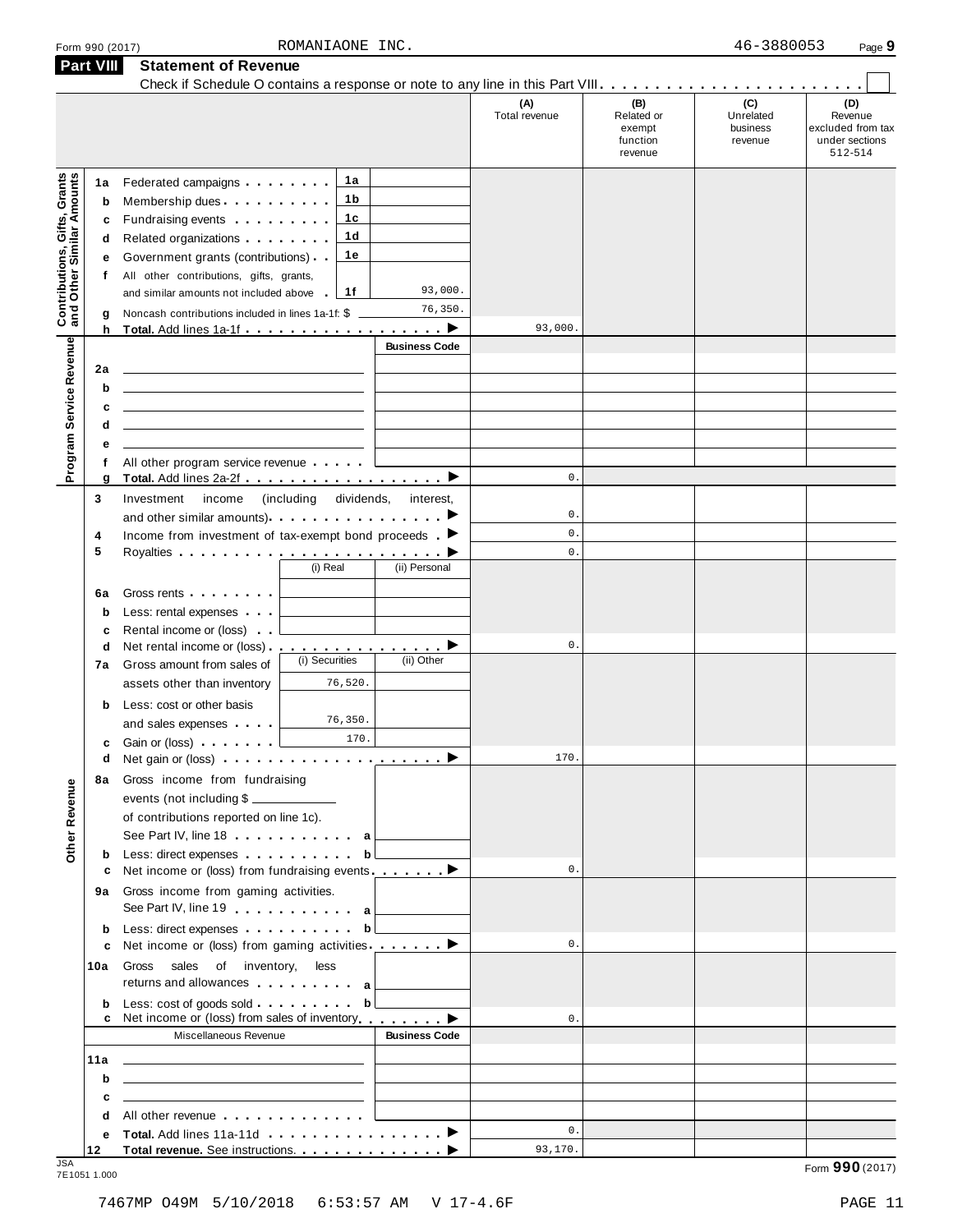**Part IX Statement of Functional Expenses**

Section 501(c)(3) and 501(c)(4) organizations must complete all columns. All other organizations must complete column (A). Check if Schedule <sup>O</sup> contains <sup>a</sup> response or note to any line in this Part IX m m m m m m m m m m m m m m m m m m m m m m m m *Do no* **(A) (B) (C) (D)** *t include amounts reported on lines 6b, 7b,* **8b, 9b, and 10b of Part VIII.** The construction of *B***, 9b, and 10b of Part VIII.** expenses Management and general expenses Fundraising expenses **1** Grants and other assistance to domestic organizations and domestic governments. See Part IV, line 21 m m m **2** Grants and other assistance to domestic individuals. See Part IV, line 22 **3** Grants and other assistance to foreign organizations, foreign governments, and foreign individuals. See Part IV, lines <sup>15</sup> and <sup>16</sup> <sup>m</sup> <sup>m</sup> <sup>m</sup> <sup>m</sup> <sup>m</sup> **<sup>4</sup>** Benefits paid to or for members <sup>m</sup> <sup>m</sup> <sup>m</sup> <sup>m</sup> <sup>m</sup> <sup>m</sup> <sup>m</sup> <sup>m</sup> <sup>m</sup> **5** Compensation of current officers, directors, trustees, and key employees m m m m m m m m m m **6** Compensation not included above, to disqualified persons (as defined under section 4958(f)(1)) and persons described in section 4958(c)(3)(B) <sup>m</sup> <sup>m</sup> <sup>m</sup> <sup>m</sup> <sup>m</sup> <sup>m</sup> **<sup>7</sup>** Other salaries and wages <sup>m</sup> <sup>m</sup> <sup>m</sup> <sup>m</sup> <sup>m</sup> <sup>m</sup> <sup>m</sup> <sup>m</sup> <sup>m</sup> <sup>m</sup> <sup>m</sup> <sup>m</sup> **8** Pension plan accruals and contributions (include section 401(k) and 403(b) employer contributions) **9** Section 401(k) and 403(b) employer contributions<br>9 Other employee benefits 9 Other employee benefits **10** Payroll taxes **10** Fees for services (non-employees): **11** Fees for services (non-employees):<br>**a** Management ..................<br>**b** Legal ......................... Legal m m m m m m m m m m m m m m m m m m m m m c Accounting . . . . . . . . . . . . . Lobbying **cd** m m m m m m m m m m m m m m m m m m m A) amount, list line 11g expenses on Schedule O.<br>**12** Advertising and promotion **manual 13** Office expenses **13** Office expenses<br>**14** Information technology **manual manual metal of the metal of the metal of the metal of 15** Royalties m m m m m m m m m m m m m m m m m m m m **16** Occupancy m m m m m m m m m m m m m m m m m m **16** Occupancy ...................<br>17 Travel..................... **18** Payments of travel or entertainment expenses for any federal, state, or local public officials<br>**19** Conferences, conventions, and meetings **19** Conferences, conventions, and meetings **endorship.**<br>20 Interest **manual meeting 21** Payments to affiliates 21 Payments to affiliates<br>22 Depreciation, depletion, and amortization <sub>1</sub> , , , **22** Depreciation, depletion, and amortization **manufation**<br>23 Insurance 24 Other expenses. Itemize expenses not covered **d** Lobbying **come and the services.** See Part IV, line 17 **P** Professional fundraising services. See Part IV, line 17<br>**f** Investment management fees **g** Other. (If line 11g amount exceeds 10% of line 25, column m m m m m m m m m m m m m m m m m m (A) amount, list line 11g expenses on Schedule O.) means m m m m m m m m m m m m m m m m for any federal, state, or local public officials m m m m m m m m m m m m m m above (List miscellaneous expenses in line 24e. If line 24e amount exceeds 10% of line 25, column (A) amount, list line 24e expenses on Schedule O.) **a** BANK FEES 180.<br>**b**BUSINESS LICENSES & FEES 831. 831. **cd e** All other expenses **25 Total functional expenses.** Add lines 1 through 24e **26 Joint costs.** Complete this line only if the organization reported in column (B) joint costs from a combined educational campaign and fundraising solicitation. Check here  $\blacktriangleright \begin{array}{c} \square \\ \square \end{array}$  if following SOP 98-2 (ASC 958-720) following SOP 98-2 (ASC 958-720) <sup>m</sup> <sup>m</sup> <sup>m</sup> <sup>m</sup> <sup>m</sup> <sup>m</sup> <sup>m</sup> JSA Form **<sup>990</sup>** (2017) 7E1052 1.000 0. 0. 47,904. 47,904. 0. 0. 0.  $\overline{0}$  $\Omega$ 0. 0.  $\Omega$  $\overline{0}$ 3,900. 3,900. 0. 0.  $\overline{0}$ 0.  $\overline{0}$ 0. 36,807. 36,003. 804.  $\mathsf{O}$  .  $\overline{0}$ 0. 0.  $\overline{0}$  $\overline{0}$  $\overline{0}$ . 0. 0.  $B<sub>B</sub>$ BANK FEES 180. 89,622. 83,907. 5,715 0.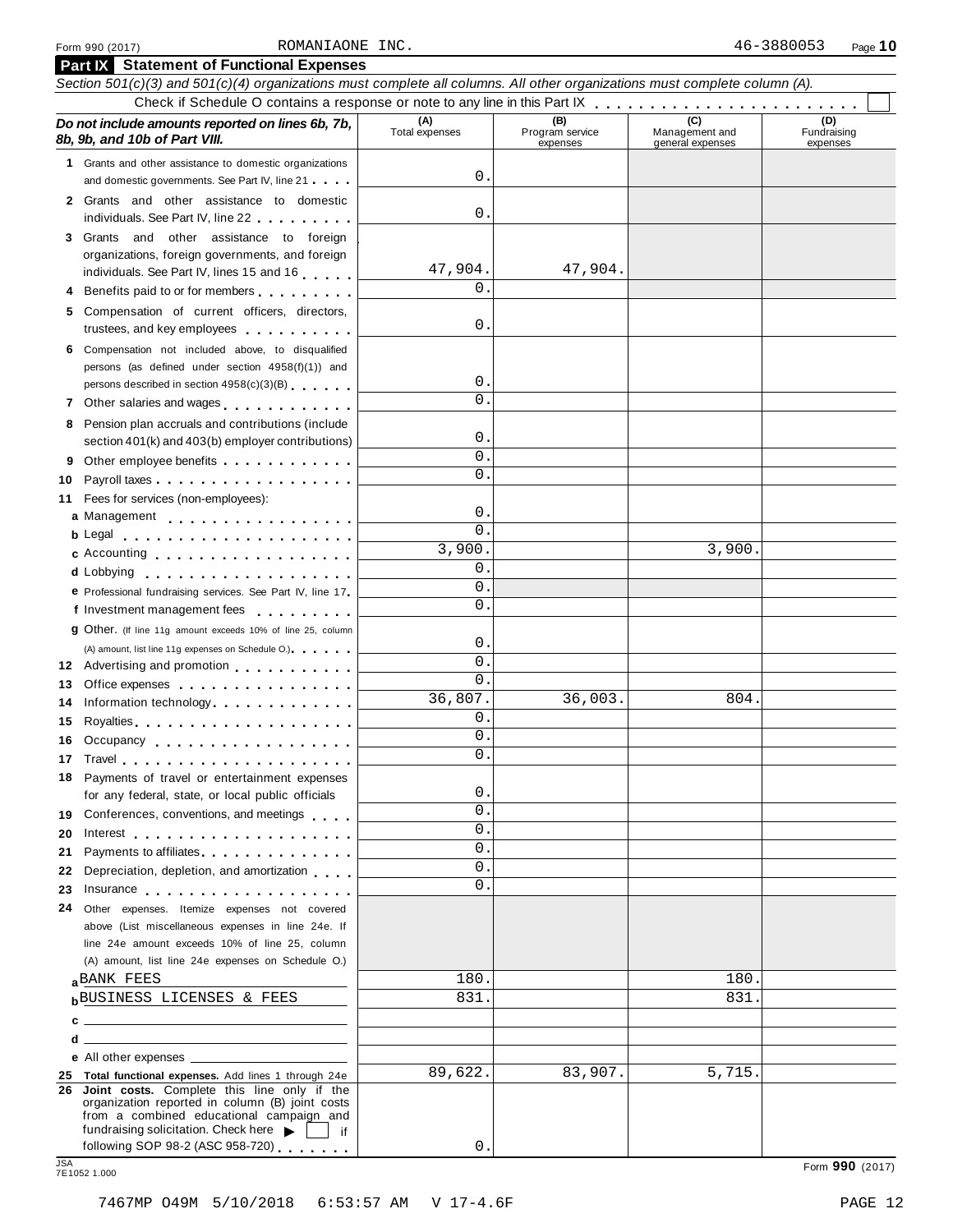|--|--|

|                           | Form 990 (2017) |                                                                                                                                                                                                                                |                          |                | Page $11$          |  |  |  |  |
|---------------------------|-----------------|--------------------------------------------------------------------------------------------------------------------------------------------------------------------------------------------------------------------------------|--------------------------|----------------|--------------------|--|--|--|--|
|                           | Part X          | <b>Balance Sheet</b>                                                                                                                                                                                                           |                          |                |                    |  |  |  |  |
|                           |                 |                                                                                                                                                                                                                                |                          |                |                    |  |  |  |  |
|                           |                 |                                                                                                                                                                                                                                | (A)<br>Beginning of year |                | (B)<br>End of year |  |  |  |  |
|                           | 1               |                                                                                                                                                                                                                                | 6,635.                   | $\mathbf{1}$   | 10, 240.           |  |  |  |  |
|                           | 2               |                                                                                                                                                                                                                                | 60.                      | $\overline{2}$ | 0.                 |  |  |  |  |
|                           | 3               | Pledges and grants receivable, net                                                                                                                                                                                             | 0.                       | $\overline{3}$ | 0.                 |  |  |  |  |
|                           | 4               |                                                                                                                                                                                                                                | $\Omega$ .               |                |                    |  |  |  |  |
|                           | 5               | Loans and other receivables from current and former officers, directors,                                                                                                                                                       |                          |                |                    |  |  |  |  |
|                           |                 | trustees, key employees, and highest compensated employees.                                                                                                                                                                    |                          |                |                    |  |  |  |  |
|                           |                 |                                                                                                                                                                                                                                | 0.                       | $5\phantom{1}$ | 0.                 |  |  |  |  |
|                           | 6               | Complete Part II of Schedule L<br>Loans and other receivables from other disqualified persons (as defined under section<br>$4958(f)(1)$ , persons described in section $4958(c)(3)(B)$ , and contributing employers            |                          |                |                    |  |  |  |  |
|                           |                 | and sponsoring organizations of section $501(c)(9)$ voluntary employees' beneficiary<br>organizations (see instructions). Complete Part II of Schedule Letter and Letter Letter Letter                                         | 0.                       | $6\phantom{1}$ | 0.                 |  |  |  |  |
|                           | 7               |                                                                                                                                                                                                                                | $\mathbf{0}$ .           | $\overline{7}$ | 0.                 |  |  |  |  |
| Assets                    | 8               | Inventories for sale or use enterprise to contact the contract of the contract of the contract of the contract of the contract of the contract of the contract of the contract of the contract of the contract of the contract | $0$ .                    | 8              | 0.                 |  |  |  |  |
|                           | 9               |                                                                                                                                                                                                                                | $0$ .                    | 9              | 0.                 |  |  |  |  |
|                           |                 | 10a Land, buildings, and equipment: cost or                                                                                                                                                                                    |                          |                |                    |  |  |  |  |
|                           |                 | other basis. Complete Part VI of Schedule D<br>∣10a                                                                                                                                                                            |                          |                |                    |  |  |  |  |
|                           |                 |                                                                                                                                                                                                                                |                          | 0.10c          | 0.                 |  |  |  |  |
|                           | 11              |                                                                                                                                                                                                                                | 0.1                      | 11             | 0.                 |  |  |  |  |
|                           | 12              | Investments - other securities. See Part IV, line 11                                                                                                                                                                           | 0.1                      | $\vert$ 12     | 0.                 |  |  |  |  |
|                           | 13              | Investments - program-related. See Part IV, line 11                                                                                                                                                                            | 0.                       | 13             | 0.                 |  |  |  |  |
|                           | 14              |                                                                                                                                                                                                                                | 0.                       | 14             | 0.                 |  |  |  |  |
|                           | 15              |                                                                                                                                                                                                                                | 0.                       | 15             | 0.                 |  |  |  |  |
|                           | 16              | Total assets. Add lines 1 through 15 (must equal line 34)                                                                                                                                                                      | 6,695.                   | 16             | 10, 240.           |  |  |  |  |
|                           | 17              | Accounts payable and accrued expenses                                                                                                                                                                                          | 0.                       | 17             | $0$ .              |  |  |  |  |
|                           | 18              |                                                                                                                                                                                                                                | 0.                       | 18             | 0.                 |  |  |  |  |
|                           | 19              |                                                                                                                                                                                                                                | 0.                       | 19             | 0.                 |  |  |  |  |
|                           | 20              |                                                                                                                                                                                                                                | 0.                       | 20             | 0.                 |  |  |  |  |
|                           | 21              | Escrow or custodial account liability. Complete Part IV of Schedule D                                                                                                                                                          | 0.                       | 21             | 0.                 |  |  |  |  |
|                           | 22              | Loans and other payables to current and former officers, directors,                                                                                                                                                            |                          |                |                    |  |  |  |  |
|                           |                 | trustees, key employees, highest compensated employees, and                                                                                                                                                                    |                          |                |                    |  |  |  |  |
| Liabilities               |                 | disqualified persons. Complete Part II of Schedule L.                                                                                                                                                                          | 0.1                      | 22             | 0.                 |  |  |  |  |
|                           | 23              | Secured mortgages and notes payable to unrelated third parties [1, 1, 1, 1, 1]                                                                                                                                                 | $\mathbf{0}$ .           | 23             | 0.                 |  |  |  |  |
|                           | 24              | Unsecured notes and loans payable to unrelated third parties<br>                                                                                                                                                               | $\Omega$ .               | 24             | 0.                 |  |  |  |  |
|                           | 25              | Other liabilities (including federal income tax, payables to related third                                                                                                                                                     |                          |                |                    |  |  |  |  |
|                           |                 | parties, and other liabilities not included on lines 17-24). Complete Part X                                                                                                                                                   |                          |                |                    |  |  |  |  |
|                           |                 |                                                                                                                                                                                                                                | 50.                      | 25             | 47.                |  |  |  |  |
|                           | 26              |                                                                                                                                                                                                                                | 50.                      | 26             | $\overline{47}$ .  |  |  |  |  |
|                           |                 | $X$ and<br>Organizations that follow SFAS 117 (ASC 958), check here ▶<br>complete lines 27 through 29, and lines 33 and 34.                                                                                                    |                          |                |                    |  |  |  |  |
|                           | 27              | Unrestricted net assets                                                                                                                                                                                                        | 6,645.                   | 27             | 10,193.            |  |  |  |  |
|                           | 28              |                                                                                                                                                                                                                                | 0.                       | 28             | 0.                 |  |  |  |  |
|                           | 29              |                                                                                                                                                                                                                                | 0.                       | 29             | 0.                 |  |  |  |  |
| <b>Fund Balances</b><br>ŏ |                 | Organizations that do not follow SFAS 117 (ASC 958), check here ▶<br>and<br>complete lines 30 through 34.                                                                                                                      |                          |                |                    |  |  |  |  |
|                           | 30              |                                                                                                                                                                                                                                |                          | 30             |                    |  |  |  |  |
|                           | 31              | Paid-in or capital surplus, or land, building, or equipment fund<br>                                                                                                                                                           |                          | 31             |                    |  |  |  |  |
|                           | 32              | Retained earnings, endowment, accumulated income, or other funds                                                                                                                                                               |                          | 32             |                    |  |  |  |  |
| <b>Net Assets</b>         | 33              |                                                                                                                                                                                                                                | 6,645.                   | 33             | 10,193.            |  |  |  |  |
|                           | 34              | Total liabilities and net assets/fund balances                                                                                                                                                                                 | 6,695.                   | 34             | 10, 240.           |  |  |  |  |
|                           |                 |                                                                                                                                                                                                                                |                          |                | $\overline{00}$    |  |  |  |  |

Form **990** (2017)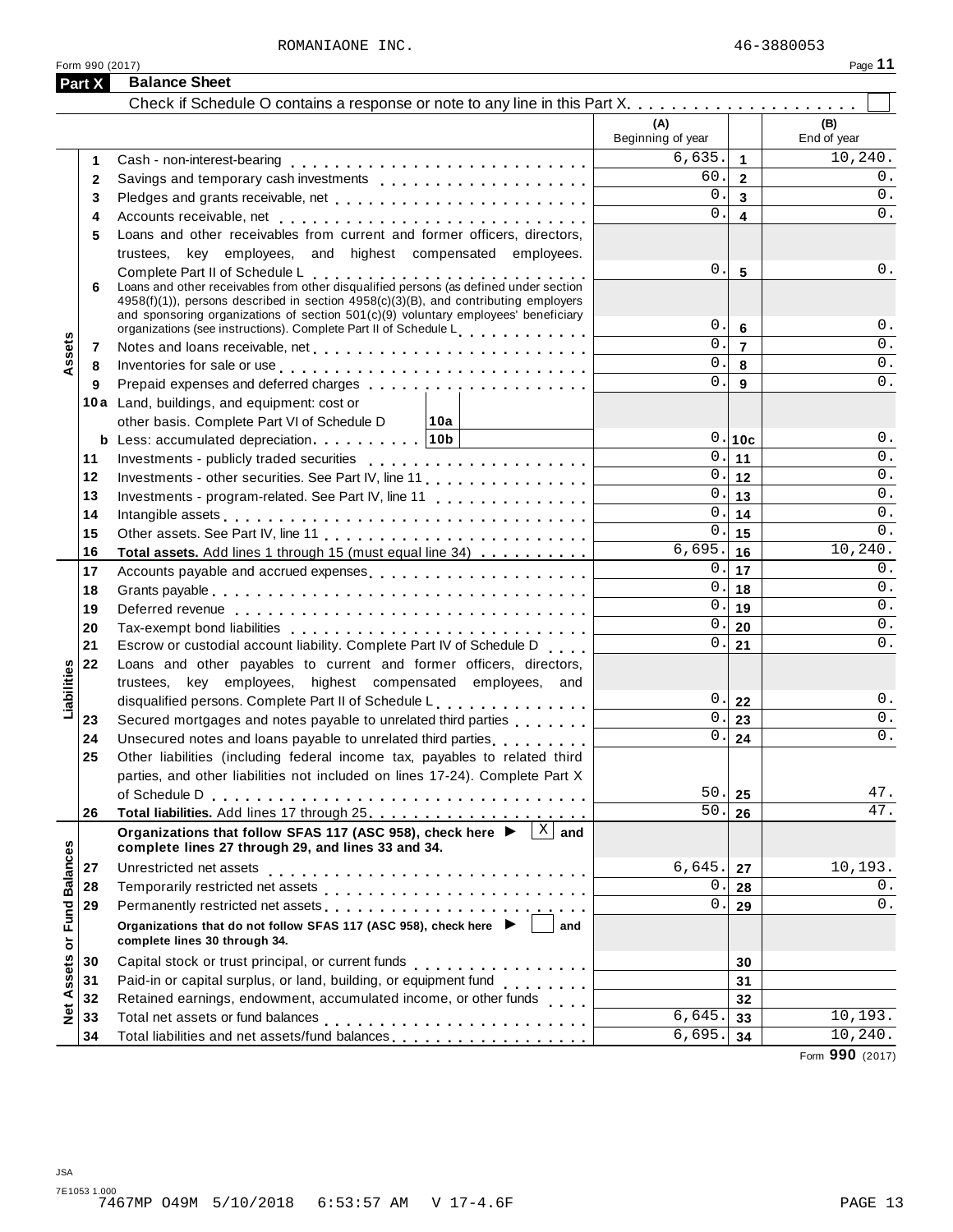|              | Form 990 (2017)                                                                                                                                                                                                                                                                                                                                                   |                |                |                   | Page 12 |
|--------------|-------------------------------------------------------------------------------------------------------------------------------------------------------------------------------------------------------------------------------------------------------------------------------------------------------------------------------------------------------------------|----------------|----------------|-------------------|---------|
| Part XI      | <b>Reconciliation of Net Assets</b>                                                                                                                                                                                                                                                                                                                               |                |                |                   |         |
|              |                                                                                                                                                                                                                                                                                                                                                                   |                |                |                   |         |
| 1            |                                                                                                                                                                                                                                                                                                                                                                   | $\mathbf{1}$   |                | 93,170.           |         |
| $\mathbf{2}$ |                                                                                                                                                                                                                                                                                                                                                                   | $\mathbf{2}$   |                | 89,622.           |         |
| 3            | Revenue less expenses. Subtract line 2 from line 1                                                                                                                                                                                                                                                                                                                | $\mathbf{3}$   |                |                   | 3,548.  |
| 4            | Net assets or fund balances at beginning of year (must equal Part X, line 33, column (A))                                                                                                                                                                                                                                                                         | $\overline{4}$ |                |                   | 6,645.  |
| 5            |                                                                                                                                                                                                                                                                                                                                                                   | 5              |                |                   | 0.      |
| 6            |                                                                                                                                                                                                                                                                                                                                                                   | 6              |                |                   | 0.      |
| 7            |                                                                                                                                                                                                                                                                                                                                                                   | $\overline{7}$ |                |                   | 0.      |
| 8            |                                                                                                                                                                                                                                                                                                                                                                   | 8              |                |                   | $0$ .   |
| 9            | Other changes in net assets or fund balances (explain in Schedule O)                                                                                                                                                                                                                                                                                              | 9              |                |                   | 0.      |
| 10           | Net assets or fund balances at end of year. Combine lines 3 through 9 (must equal Part X, line                                                                                                                                                                                                                                                                    |                |                |                   |         |
|              |                                                                                                                                                                                                                                                                                                                                                                   | 10             |                | 10,193.           |         |
| Part XII     | <b>Financial Statements and Reporting</b>                                                                                                                                                                                                                                                                                                                         |                |                |                   |         |
|              |                                                                                                                                                                                                                                                                                                                                                                   |                |                |                   |         |
| 1            | Accounting method used to prepare the Form 990: $ X $ Cash<br>Accrual<br>Other<br>If the organization changed its method of accounting from a prior year or checked "Other," explain in<br>Schedule O.                                                                                                                                                            |                |                | Yes               | No      |
|              | 2a Were the organization's financial statements compiled or reviewed by an independent accountant?<br>If "Yes," check a box below to indicate whether the financial statements for the year were compiled or<br>reviewed on a separate basis, consolidated basis, or both:<br>Separate basis<br><b>Consolidated basis</b><br>Both consolidated and separate basis |                | 2a             |                   | Χ       |
|              | <b>b</b> Were the organization's financial statements audited by an independent accountant?<br>If "Yes," check a box below to indicate whether the financial statements for the year were audited on a<br>separate basis, consolidated basis, or both:<br>Consolidated basis<br>Separate basis<br>Both consolidated and separate basis                            |                | 2 <sub>b</sub> |                   | Χ       |
|              | c If "Yes" to line 2a or 2b, does the organization have a committee that assumes responsibility for oversight<br>of the audit, review, or compilation of its financial statements and selection of an independent accountant?<br>If the organization changed either its oversight process or selection process during the tax year, explain in<br>Schedule O.     |                | 2c             |                   |         |
|              | 3a As a result of a federal award, was the organization required to undergo an audit or audits as set forth in                                                                                                                                                                                                                                                    |                | 3a             |                   | Χ       |
|              | b If "Yes," did the organization undergo the required audit or audits? If the organization did not undergo the<br>required audit or audits, explain why in Schedule O and describe any steps taken to undergo such audits.                                                                                                                                        |                | 3 <sub>b</sub> | $0.00 \text{ cm}$ |         |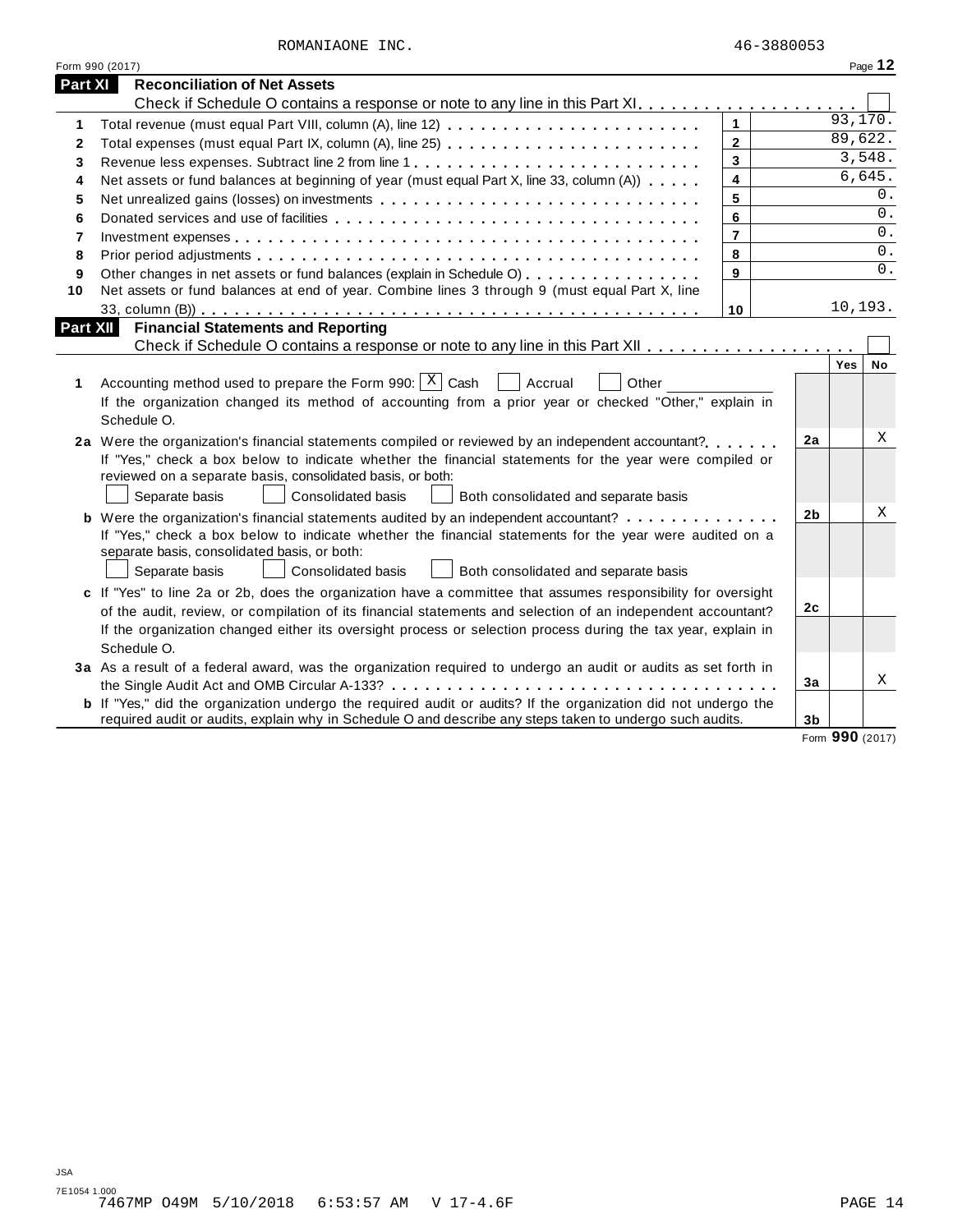| <b>SCHEDULE A</b>                                                                                                                                                                                                                                                                                                  |  |  |
|--------------------------------------------------------------------------------------------------------------------------------------------------------------------------------------------------------------------------------------------------------------------------------------------------------------------|--|--|
| $\sqrt{2}$ $\sqrt{2}$ $\sqrt{2}$ $\sqrt{2}$ $\sqrt{2}$ $\sqrt{2}$ $\sqrt{2}$ $\sqrt{2}$ $\sqrt{2}$ $\sqrt{2}$ $\sqrt{2}$ $\sqrt{2}$ $\sqrt{2}$ $\sqrt{2}$ $\sqrt{2}$ $\sqrt{2}$ $\sqrt{2}$ $\sqrt{2}$ $\sqrt{2}$ $\sqrt{2}$ $\sqrt{2}$ $\sqrt{2}$ $\sqrt{2}$ $\sqrt{2}$ $\sqrt{2}$ $\sqrt{2}$ $\sqrt{2}$ $\sqrt{2$ |  |  |

## **CHEDULE A Public Charity Status and Public Support**  $\frac{100\text{dB No. }1545-0047}{000\text{dB}}$

(Form 990 or 990-EZ) complete if the organization is a section 501(c)(3) organization or a section 4947(a)(1) nonexempt charitable trust.  $2017$ 

| Department of the Treasury      |
|---------------------------------|
| <b>Internal Revenue Service</b> |

|                                                                                                                                                                               |                                    |  |                                                            | Complete if the organization is a section 501(c)(3) organization or a section 4947(a)(1) nonexempt charitable trust.                                                                                                                                                                                                                                                            |     |                          |                                       | 40 I L             |
|-------------------------------------------------------------------------------------------------------------------------------------------------------------------------------|------------------------------------|--|------------------------------------------------------------|---------------------------------------------------------------------------------------------------------------------------------------------------------------------------------------------------------------------------------------------------------------------------------------------------------------------------------------------------------------------------------|-----|--------------------------|---------------------------------------|--------------------|
| Attach to Form 990 or Form 990-EZ.<br>Department of the Treasury<br>Go to www.irs.gov/Form990 for instructions and the latest information.<br><b>Internal Revenue Service</b> |                                    |  |                                                            | <b>Open to Public</b>                                                                                                                                                                                                                                                                                                                                                           |     |                          |                                       |                    |
|                                                                                                                                                                               | Name of the organization           |  |                                                            |                                                                                                                                                                                                                                                                                                                                                                                 |     |                          | <b>Employer identification number</b> | <b>Inspection</b>  |
|                                                                                                                                                                               | ROMANIAONE INC.                    |  |                                                            |                                                                                                                                                                                                                                                                                                                                                                                 |     |                          | 46-3880053                            |                    |
| Part I                                                                                                                                                                        |                                    |  |                                                            | Reason for Public Charity Status (All organizations must complete this part.) See instructions.                                                                                                                                                                                                                                                                                 |     |                          |                                       |                    |
|                                                                                                                                                                               |                                    |  |                                                            | The organization is not a private foundation because it is: (For lines 1 through 12, check only one box.)                                                                                                                                                                                                                                                                       |     |                          |                                       |                    |
| 1                                                                                                                                                                             |                                    |  |                                                            | A church, convention of churches, or association of churches described in section 170(b)(1)(A)(i).                                                                                                                                                                                                                                                                              |     |                          |                                       |                    |
| 2                                                                                                                                                                             |                                    |  |                                                            | A school described in section 170(b)(1)(A)(ii). (Attach Schedule E (Form 990 or 990-EZ).)                                                                                                                                                                                                                                                                                       |     |                          |                                       |                    |
| 3                                                                                                                                                                             |                                    |  |                                                            | A hospital or a cooperative hospital service organization described in section 170(b)(1)(A)(iii).                                                                                                                                                                                                                                                                               |     |                          |                                       |                    |
| 4                                                                                                                                                                             |                                    |  |                                                            | A medical research organization operated in conjunction with a hospital described in section 170(b)(1)(A)(iii). Enter the                                                                                                                                                                                                                                                       |     |                          |                                       |                    |
|                                                                                                                                                                               | hospital's name, city, and state:  |  |                                                            |                                                                                                                                                                                                                                                                                                                                                                                 |     |                          |                                       |                    |
| 5                                                                                                                                                                             |                                    |  |                                                            | An organization operated for the benefit of a college or university owned or operated by a governmental unit described in                                                                                                                                                                                                                                                       |     |                          |                                       |                    |
|                                                                                                                                                                               |                                    |  | section 170(b)(1)(A)(iv). (Complete Part II.)              |                                                                                                                                                                                                                                                                                                                                                                                 |     |                          |                                       |                    |
| 6                                                                                                                                                                             |                                    |  |                                                            | A federal, state, or local government or governmental unit described in section 170(b)(1)(A)(v).                                                                                                                                                                                                                                                                                |     |                          |                                       |                    |
| X<br>7                                                                                                                                                                        |                                    |  |                                                            | An organization that normally receives a substantial part of its support from a governmental unit or from the general public                                                                                                                                                                                                                                                    |     |                          |                                       |                    |
|                                                                                                                                                                               |                                    |  | described in section 170(b)(1)(A)(vi). (Complete Part II.) |                                                                                                                                                                                                                                                                                                                                                                                 |     |                          |                                       |                    |
| 8                                                                                                                                                                             |                                    |  |                                                            | A community trust described in section 170(b)(1)(A)(vi). (Complete Part II.)                                                                                                                                                                                                                                                                                                    |     |                          |                                       |                    |
| 9                                                                                                                                                                             |                                    |  |                                                            | An agricultural research organization described in section 170(b)(1)(A)(ix) operated in conjunction with a land-grant college                                                                                                                                                                                                                                                   |     |                          |                                       |                    |
|                                                                                                                                                                               |                                    |  |                                                            | or university or a non-land-grant college of agriculture (see instructions). Enter the name, city, and state of the college or                                                                                                                                                                                                                                                  |     |                          |                                       |                    |
|                                                                                                                                                                               | university:                        |  |                                                            |                                                                                                                                                                                                                                                                                                                                                                                 |     |                          |                                       |                    |
| 10                                                                                                                                                                            |                                    |  |                                                            | An organization that normally receives: (1) more than 331/3% of its support from contributions, membership fees, and gross<br>receipts from activities related to its exempt functions - subject to certain exceptions, and (2) no more than 331/3% of its<br>support from gross investment income and unrelated business taxable income (less section 511 tax) from businesses |     |                          |                                       |                    |
|                                                                                                                                                                               |                                    |  |                                                            | acquired by the organization after June 30, 1975. See section 509(a)(2). (Complete Part III.)                                                                                                                                                                                                                                                                                   |     |                          |                                       |                    |
| 11                                                                                                                                                                            |                                    |  |                                                            | An organization organized and operated exclusively to test for public safety. See section 509(a)(4).                                                                                                                                                                                                                                                                            |     |                          |                                       |                    |
| 12                                                                                                                                                                            |                                    |  |                                                            | An organization organized and operated exclusively for the benefit of, to perform the functions of, or to carry out the purposes                                                                                                                                                                                                                                                |     |                          |                                       |                    |
|                                                                                                                                                                               |                                    |  |                                                            | of one or more publicly supported organizations described in section 509(a)(1) or section 509(a)(2). See section 509(a)(3).                                                                                                                                                                                                                                                     |     |                          |                                       |                    |
|                                                                                                                                                                               |                                    |  |                                                            | Check the box in lines 12a through 12d that describes the type of supporting organization and complete lines 12e, 12f, and 12g.                                                                                                                                                                                                                                                 |     |                          |                                       |                    |
| а                                                                                                                                                                             |                                    |  |                                                            | Type I. A supporting organization operated, supervised, or controlled by its supported organization(s), typically by giving                                                                                                                                                                                                                                                     |     |                          |                                       |                    |
|                                                                                                                                                                               |                                    |  |                                                            | the supported organization(s) the power to regularly appoint or elect a majority of the directors or trustees of the                                                                                                                                                                                                                                                            |     |                          |                                       |                    |
|                                                                                                                                                                               |                                    |  |                                                            | supporting organization. You must complete Part IV, Sections A and B.                                                                                                                                                                                                                                                                                                           |     |                          |                                       |                    |
| b                                                                                                                                                                             |                                    |  |                                                            | Type II. A supporting organization supervised or controlled in connection with its supported organization(s), by having                                                                                                                                                                                                                                                         |     |                          |                                       |                    |
|                                                                                                                                                                               |                                    |  |                                                            | control or management of the supporting organization vested in the same persons that control or manage the supported                                                                                                                                                                                                                                                            |     |                          |                                       |                    |
|                                                                                                                                                                               |                                    |  |                                                            | organization(s). You must complete Part IV, Sections A and C.                                                                                                                                                                                                                                                                                                                   |     |                          |                                       |                    |
| c                                                                                                                                                                             |                                    |  |                                                            | Type III functionally integrated. A supporting organization operated in connection with, and functionally integrated with,                                                                                                                                                                                                                                                      |     |                          |                                       |                    |
|                                                                                                                                                                               |                                    |  |                                                            | its supported organization(s) (see instructions). You must complete Part IV, Sections A, D, and E.                                                                                                                                                                                                                                                                              |     |                          |                                       |                    |
| d                                                                                                                                                                             |                                    |  |                                                            | Type III non-functionally integrated. A supporting organization operated in connection with its supported organization(s)                                                                                                                                                                                                                                                       |     |                          |                                       |                    |
|                                                                                                                                                                               |                                    |  |                                                            | that is not functionally integrated. The organization generally must satisfy a distribution requirement and an attentiveness                                                                                                                                                                                                                                                    |     |                          |                                       |                    |
|                                                                                                                                                                               | X                                  |  |                                                            | requirement (see instructions). You must complete Part IV, Sections A and D, and Part V.                                                                                                                                                                                                                                                                                        |     |                          |                                       |                    |
| e                                                                                                                                                                             |                                    |  |                                                            | Check this box if the organization received a written determination from the IRS that it is a Type I, Type II, Type III                                                                                                                                                                                                                                                         |     |                          |                                       |                    |
| f                                                                                                                                                                             |                                    |  |                                                            | functionally integrated, or Type III non-functionally integrated supporting organization.                                                                                                                                                                                                                                                                                       |     |                          |                                       |                    |
| g                                                                                                                                                                             |                                    |  |                                                            | Provide the following information about the supported organization(s).                                                                                                                                                                                                                                                                                                          |     |                          |                                       |                    |
|                                                                                                                                                                               | (i) Name of supported organization |  | (ii) EIN                                                   | (iii) Type of organization                                                                                                                                                                                                                                                                                                                                                      |     | (iv) Is the organization | (v) Amount of monetary                | (vi) Amount of     |
|                                                                                                                                                                               |                                    |  |                                                            | (described on lines 1-10                                                                                                                                                                                                                                                                                                                                                        |     | listed in your governing | support (see                          | other support (see |
|                                                                                                                                                                               |                                    |  |                                                            | above (see instructions))                                                                                                                                                                                                                                                                                                                                                       | Yes | document?<br>No          | instructions)                         | instructions)      |
|                                                                                                                                                                               |                                    |  |                                                            |                                                                                                                                                                                                                                                                                                                                                                                 |     |                          |                                       |                    |
| (A)                                                                                                                                                                           |                                    |  |                                                            |                                                                                                                                                                                                                                                                                                                                                                                 |     |                          |                                       |                    |
| (B)                                                                                                                                                                           |                                    |  |                                                            |                                                                                                                                                                                                                                                                                                                                                                                 |     |                          |                                       |                    |
| (C)                                                                                                                                                                           |                                    |  |                                                            |                                                                                                                                                                                                                                                                                                                                                                                 |     |                          |                                       |                    |
| (D)                                                                                                                                                                           |                                    |  |                                                            |                                                                                                                                                                                                                                                                                                                                                                                 |     |                          |                                       |                    |
| (E)                                                                                                                                                                           |                                    |  |                                                            |                                                                                                                                                                                                                                                                                                                                                                                 |     |                          |                                       |                    |

**Total**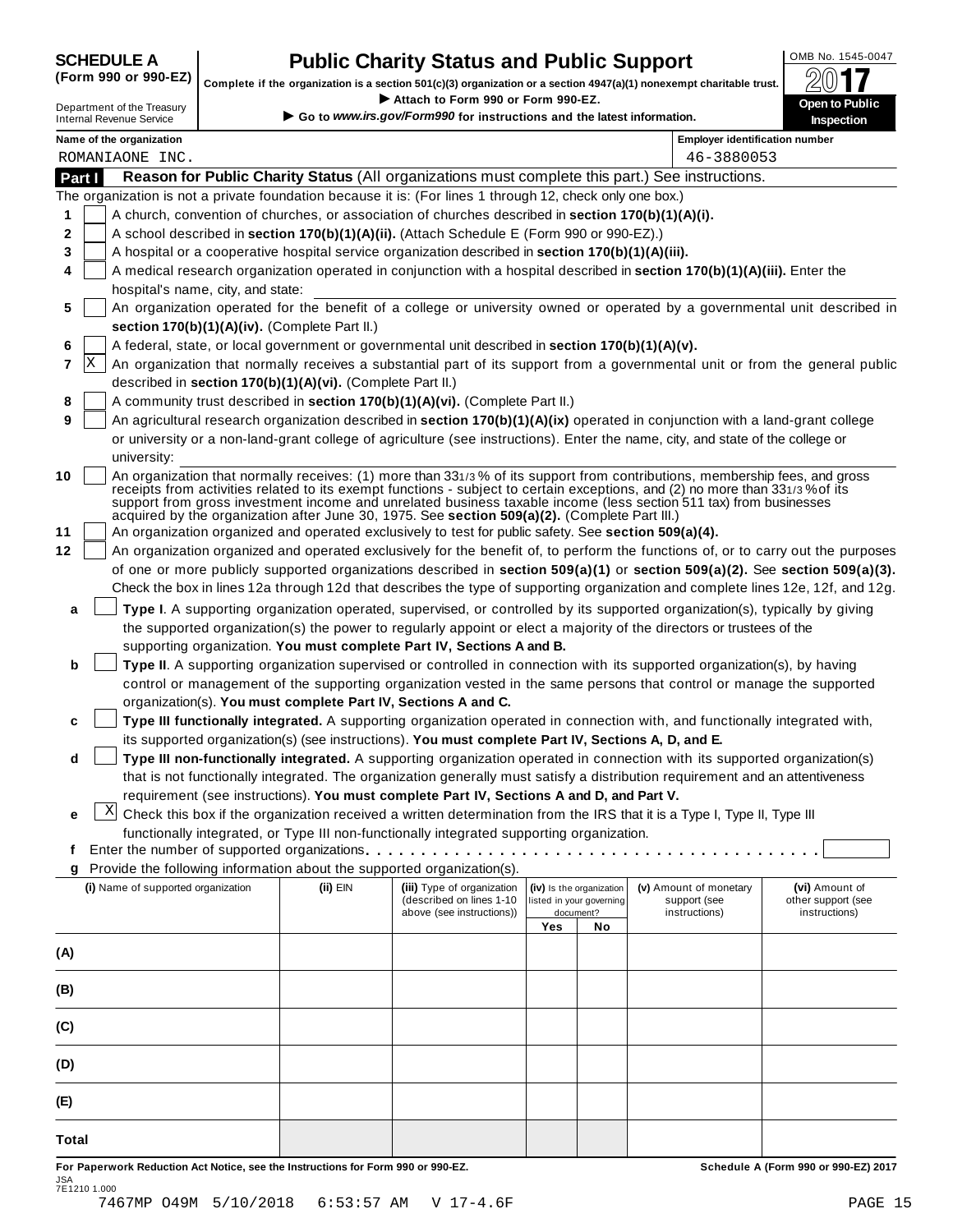**Part II**

**Support Schedule for Organizations Described in Sections 170(b)(1)(A)(iv) and 170(b)(1)(A)(vi)** (Complete only if you checked the box on line 5, 7, or 8 of Part I or if the organization failed to qualify under Part III. If the organization fails to qualify under the tests listed below, please complete Part III.)

|              | <b>Section A. Public Support</b>                                                                                                                                                                                                                                                                                                                                                 |            |            |            |            |                 |             |
|--------------|----------------------------------------------------------------------------------------------------------------------------------------------------------------------------------------------------------------------------------------------------------------------------------------------------------------------------------------------------------------------------------|------------|------------|------------|------------|-----------------|-------------|
|              | Calendar year (or fiscal year beginning in) ▶                                                                                                                                                                                                                                                                                                                                    | (a) $2013$ | (b) $2014$ | $(c)$ 2015 | $(d)$ 2016 | <b>(e)</b> 2017 | (f) Total   |
| 1            | Gifts,<br>contributions,<br>grants,<br>and<br>membership fees received. (Do not<br>include any "unusual grants.")                                                                                                                                                                                                                                                                | $0$ .      | 125,790.   | 172,139.   | 193,394.   | 93,000.         | 584,323.    |
| $\mathbf{2}$ | Tax<br>levied<br>revenues<br>for<br>the<br>organization's benefit and either paid<br>to or expended on its behalf                                                                                                                                                                                                                                                                |            |            |            |            |                 | 0.          |
| 3            | The value of services or facilities<br>furnished by a governmental unit to the<br>organization without charge                                                                                                                                                                                                                                                                    |            |            |            |            |                 | 0.          |
| 4            | Total. Add lines 1 through 3                                                                                                                                                                                                                                                                                                                                                     |            | 125,790.   | 172,139.   | 193,394.   | 93,000.         | 584,323.    |
| 5            | The portion of total contributions by<br>each<br>person<br>(other<br>than<br>а<br>governmental<br>unit<br>or<br>publicly<br>supported organization) included on<br>line 1 that exceeds 2% of the amount                                                                                                                                                                          |            |            |            |            |                 |             |
|              | shown on line 11, column (f)                                                                                                                                                                                                                                                                                                                                                     |            |            |            |            |                 | 584,323.    |
| 6            | Public support. Subtract line 5 from line 4                                                                                                                                                                                                                                                                                                                                      |            |            |            |            |                 | 0.          |
|              | <b>Section B. Total Support</b>                                                                                                                                                                                                                                                                                                                                                  |            |            |            |            |                 |             |
|              | Calendar year (or fiscal year beginning in) ▶                                                                                                                                                                                                                                                                                                                                    | (a) 2013   | (b) $2014$ | $(c)$ 2015 | (d) $2016$ | (e) 2017        | (f) Total   |
| 7            | Amounts from line 4                                                                                                                                                                                                                                                                                                                                                              |            | 125,790.   | 172,139.   | 193,394    | 93,000.         | 584,323.    |
| 8            | Gross income from interest, dividends,<br>payments received on securities loans,<br>rents, royalties, and income from<br>similar sources                                                                                                                                                                                                                                         |            |            | 90.        |            |                 | 90.         |
| 9            | Net income from unrelated business<br>activities, whether or not the business<br>is regularly carried on the contract of the set of the set of the set of the set of the set of the set of the                                                                                                                                                                                   |            |            |            |            |                 | 0.          |
| 10           | Other income. Do not include gain or<br>loss from the sale of capital assets<br>(Explain in Part VI.)                                                                                                                                                                                                                                                                            |            |            |            |            |                 | 0.          |
| 11           | Total support. Add lines 7 through 10                                                                                                                                                                                                                                                                                                                                            |            |            |            |            |                 | 584, 413.   |
| 12           |                                                                                                                                                                                                                                                                                                                                                                                  |            |            |            |            | 12              |             |
| 13           | First five years. If the Form 990 is for the organization's first, second, third, fourth, or fifth tax year as a section 501(c)(3)<br>organization, check this box and stop here <i>etable of the state of the state free transformation</i> , check this box and stop here <i>etable of the state free transformation</i> , the state of the state of the state of the state of |            |            |            |            |                 | $\mathbf X$ |
|              | Section C. Computation of Public Support Percentage                                                                                                                                                                                                                                                                                                                              |            |            |            |            |                 |             |
| 14           | Public support percentage for 2017 (line 6, column (f) divided by line 11, column (f)).                                                                                                                                                                                                                                                                                          |            |            |            |            | 14              | %           |
| 15           |                                                                                                                                                                                                                                                                                                                                                                                  |            |            |            |            | 15              | $\%$        |
|              | 16a 331/3% support test - 2017. If the organization did not check the box on line 13, and line 14 is 331/3% or more, check this                                                                                                                                                                                                                                                  |            |            |            |            |                 |             |
|              | box and stop here. The organization qualifies as a publicly supported organization $\ldots$ , , , , ,                                                                                                                                                                                                                                                                            |            |            |            |            |                 |             |
|              | b 331/3% support test - 2016. If the organization did not check a box on line 13 or 16a, and line 15 is 331/3% or more, check                                                                                                                                                                                                                                                    |            |            |            |            |                 |             |
|              |                                                                                                                                                                                                                                                                                                                                                                                  |            |            |            |            |                 |             |
|              | 17a 10%-facts-and-circumstances test - 2017. If the organization did not check a box on line 13, 16a, or 16b, and line 14 is                                                                                                                                                                                                                                                     |            |            |            |            |                 |             |
|              | 10% or more, and if the organization meets the "facts-and-circumstances" test, check this box and stop here. Explain in                                                                                                                                                                                                                                                          |            |            |            |            |                 |             |
|              | Part VI how the organization meets the "facts-and-circumstances" test. The organization qualifies as a publicly supported                                                                                                                                                                                                                                                        |            |            |            |            |                 |             |
|              |                                                                                                                                                                                                                                                                                                                                                                                  |            |            |            |            |                 |             |
|              | <b>b 10%-facts-and-circumstances test - 2016.</b> If the organization did not check a box on line 13, 16a, 16b, or 17a, and line                                                                                                                                                                                                                                                 |            |            |            |            |                 |             |
|              | 15 is 10% or more, and if the organization meets the "facts-and-circumstances" test, check this box and stop here.                                                                                                                                                                                                                                                               |            |            |            |            |                 |             |
|              | Explain in Part VI how the organization meets the "facts-and-circumstances" test. The organization qualifies as a publicly                                                                                                                                                                                                                                                       |            |            |            |            |                 |             |
|              |                                                                                                                                                                                                                                                                                                                                                                                  |            |            |            |            |                 |             |
| 18           | Private foundation. If the organization did not check a box on line 13, 16a, 16b, 17a, or 17b, check this box and see                                                                                                                                                                                                                                                            |            |            |            |            |                 |             |
|              |                                                                                                                                                                                                                                                                                                                                                                                  |            |            |            |            |                 |             |

**Schedule A (Form 990 or 990-EZ) 2017**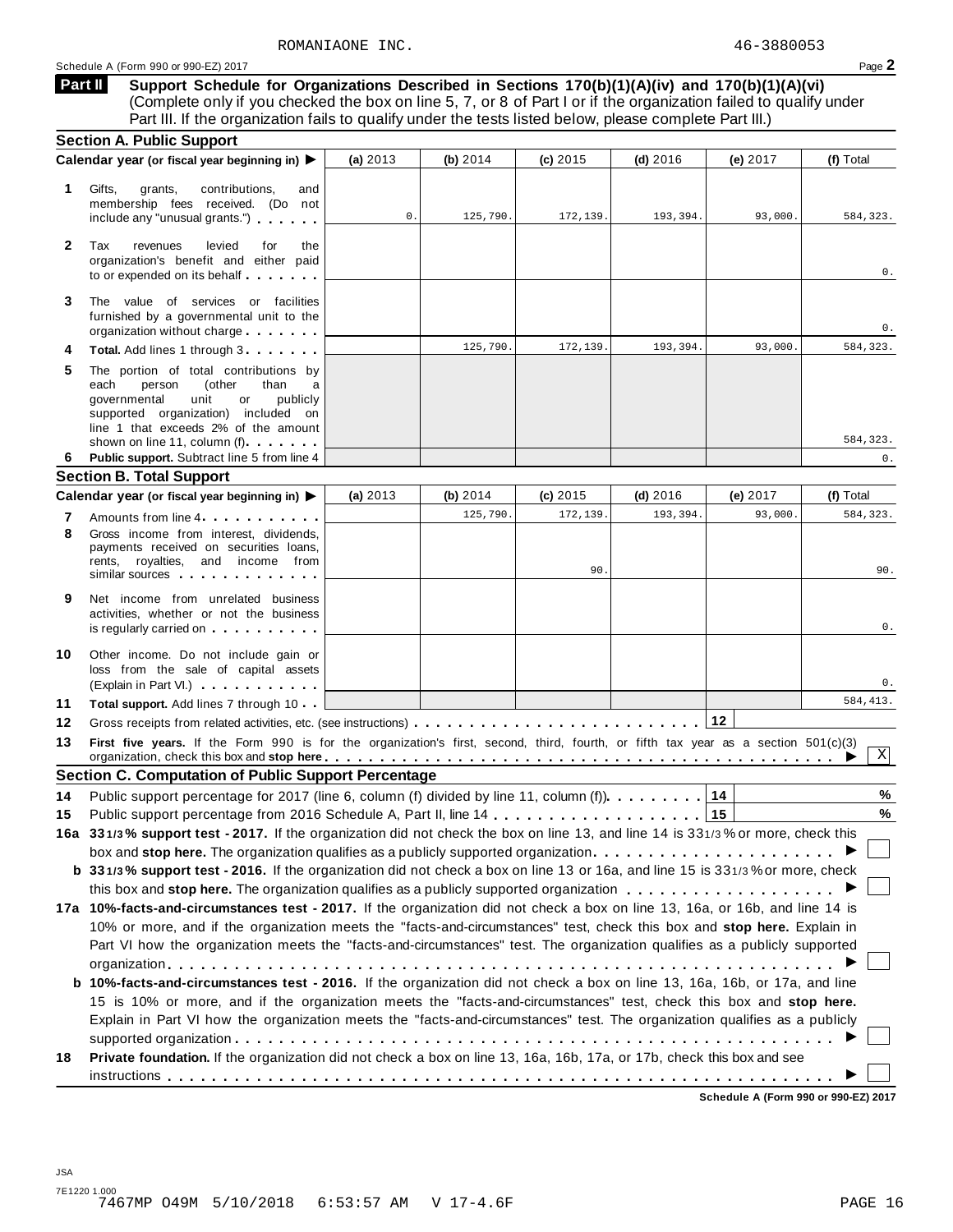Schedule A (Form 990 or 990-EZ) 2017 Page 3

#### **Support Schedule for Organizations Described in Section 509(a)(2) Part III**

(Complete only if you checked the box on line 10 of Part I or if the organization failed to qualify under Part II. If the organization fails to qualify under the tests listed below, please complete Part II.)

|                  | <b>Section A. Public Support</b>                                                                                                                                                                                               |            |            |            |            |          |                                      |
|------------------|--------------------------------------------------------------------------------------------------------------------------------------------------------------------------------------------------------------------------------|------------|------------|------------|------------|----------|--------------------------------------|
|                  | Calendar year (or fiscal year beginning in) ▶                                                                                                                                                                                  | (a) $2013$ | (b) $2014$ | $(c)$ 2015 | (d) $2016$ | (e) 2017 | (f) Total                            |
| 1.               | Gifts, grants, contributions, and membership fees                                                                                                                                                                              |            |            |            |            |          |                                      |
|                  | received. (Do not include any "unusual grants.")                                                                                                                                                                               |            |            |            |            |          |                                      |
| 2                | Gross receipts from admissions, merchandise                                                                                                                                                                                    |            |            |            |            |          |                                      |
|                  | sold or services performed, or facilities                                                                                                                                                                                      |            |            |            |            |          |                                      |
|                  | furnished in any activity that is related to the                                                                                                                                                                               |            |            |            |            |          |                                      |
|                  | organization's tax-exempt purpose                                                                                                                                                                                              |            |            |            |            |          |                                      |
| 3                | Gross receipts from activities that are not an                                                                                                                                                                                 |            |            |            |            |          |                                      |
|                  | unrelated trade or business under section 513                                                                                                                                                                                  |            |            |            |            |          |                                      |
| 4                | Tax<br>revenues<br>levied<br>for<br>the                                                                                                                                                                                        |            |            |            |            |          |                                      |
|                  | organization's benefit and either paid to                                                                                                                                                                                      |            |            |            |            |          |                                      |
|                  | or expended on its behalf                                                                                                                                                                                                      |            |            |            |            |          |                                      |
| 5                | The value of services or facilities                                                                                                                                                                                            |            |            |            |            |          |                                      |
|                  | furnished by a governmental unit to the                                                                                                                                                                                        |            |            |            |            |          |                                      |
|                  | organization without charge                                                                                                                                                                                                    |            |            |            |            |          |                                      |
|                  |                                                                                                                                                                                                                                |            |            |            |            |          |                                      |
| 6                | <b>Total.</b> Add lines 1 through 5                                                                                                                                                                                            |            |            |            |            |          |                                      |
|                  | 7a Amounts included on lines 1, 2, and 3                                                                                                                                                                                       |            |            |            |            |          |                                      |
|                  | received from disqualified persons<br>Amounts included on lines 2 and 3                                                                                                                                                        |            |            |            |            |          |                                      |
|                  | from other than disqualified<br>received                                                                                                                                                                                       |            |            |            |            |          |                                      |
|                  | persons that exceed the greater of \$5,000                                                                                                                                                                                     |            |            |            |            |          |                                      |
|                  | or 1% of the amount on line 13 for the year                                                                                                                                                                                    |            |            |            |            |          |                                      |
|                  | c Add lines 7a and 7b                                                                                                                                                                                                          |            |            |            |            |          |                                      |
| 8                | Public support. (Subtract line 7c from                                                                                                                                                                                         |            |            |            |            |          |                                      |
|                  | $line 6.)$                                                                                                                                                                                                                     |            |            |            |            |          |                                      |
|                  | <b>Section B. Total Support</b>                                                                                                                                                                                                |            |            |            |            |          |                                      |
|                  | Calendar year (or fiscal year beginning in) ▶                                                                                                                                                                                  | (a) $2013$ | (b) $2014$ | $(c)$ 2015 | (d) $2016$ | (e) 2017 | (f) Total                            |
| 9                | Amounts from line 6                                                                                                                                                                                                            |            |            |            |            |          |                                      |
|                  | 10 a Gross income from interest, dividends,<br>payments received on securities loans,<br>rents, royalties, and income from similar                                                                                             |            |            |            |            |          |                                      |
|                  | sources <b>contracts</b>                                                                                                                                                                                                       |            |            |            |            |          |                                      |
|                  | <b>b</b> Unrelated business taxable income (less                                                                                                                                                                               |            |            |            |            |          |                                      |
|                  | section 511 taxes) from businesses                                                                                                                                                                                             |            |            |            |            |          |                                      |
|                  | acquired after June 30, 1975                                                                                                                                                                                                   |            |            |            |            |          |                                      |
|                  | c Add lines 10a and 10b and the control of the control of the control of the control of the control of the control of the control of the control of the control of the control of the control of the control of the control of |            |            |            |            |          |                                      |
| 11               | Net income from unrelated business                                                                                                                                                                                             |            |            |            |            |          |                                      |
|                  | activities not included in line 10b,<br>whether or not the business is regularly                                                                                                                                               |            |            |            |            |          |                                      |
|                  | carried on each part of the set of the set of the set of the set of the set of the set of the set of the set of the set of the set of the set of the set of the set of the set of the set of the set of the set of the set of  |            |            |            |            |          |                                      |
| 12               | Other income. Do not include gain or                                                                                                                                                                                           |            |            |            |            |          |                                      |
|                  | loss from the sale of capital assets                                                                                                                                                                                           |            |            |            |            |          |                                      |
|                  | (Explain in Part VI.) <b>All and Strategies</b>                                                                                                                                                                                |            |            |            |            |          |                                      |
| 13               | Total support. (Add lines 9, 10c, 11,                                                                                                                                                                                          |            |            |            |            |          |                                      |
|                  | and $12.$ )                                                                                                                                                                                                                    |            |            |            |            |          |                                      |
| 14               | First five years. If the Form 990 is for the organization's first, second, third, fourth, or fifth tax year as a section 501(c)(3)                                                                                             |            |            |            |            |          |                                      |
|                  |                                                                                                                                                                                                                                |            |            |            |            |          |                                      |
|                  | Section C. Computation of Public Support Percentage                                                                                                                                                                            |            |            |            |            |          |                                      |
| 15               | Public support percentage for 2017 (line 8, column (f) divided by line 13, column (f)).                                                                                                                                        |            |            |            |            | 15       | ℅                                    |
| 16               | Public support percentage from 2016 Schedule A, Part III, line 15.                                                                                                                                                             |            |            |            |            | 16       | %                                    |
|                  | Section D. Computation of Investment Income Percentage                                                                                                                                                                         |            |            |            |            |          |                                      |
| 17               | Investment income percentage for 2017 (line 10c, column (f) divided by line 13, column (f) $\ldots$ ,,,,,,,,                                                                                                                   |            |            |            |            | 17       | %                                    |
| 18               |                                                                                                                                                                                                                                |            |            |            |            | 18       | %                                    |
|                  | 19a 331/3% support tests - 2017. If the organization did not check the box on line 14, and line 15 is more than 331/3%, and line                                                                                               |            |            |            |            |          |                                      |
|                  | 17 is not more than 331/3%, check this box and stop here. The organization qualifies as a publicly supported organization                                                                                                      |            |            |            |            |          |                                      |
|                  | <b>b</b> 331/3% support tests - 2016. If the organization did not check a box on line 14 or line 19a, and line 16 is more than 331/3%, and                                                                                     |            |            |            |            |          |                                      |
|                  | line 18 is not more than 331/3%, check this box and stop here. The organization qualifies as a publicly supported organization                                                                                                 |            |            |            |            |          |                                      |
|                  |                                                                                                                                                                                                                                |            |            |            |            |          |                                      |
| 20<br><b>JSA</b> | Private foundation. If the organization did not check a box on line 14, 19a, or 19b, check this box and see instructions ▶                                                                                                     |            |            |            |            |          | Schedule A (Form 990 or 990-EZ) 2017 |
|                  | 7E1221 1.000                                                                                                                                                                                                                   |            |            |            |            |          |                                      |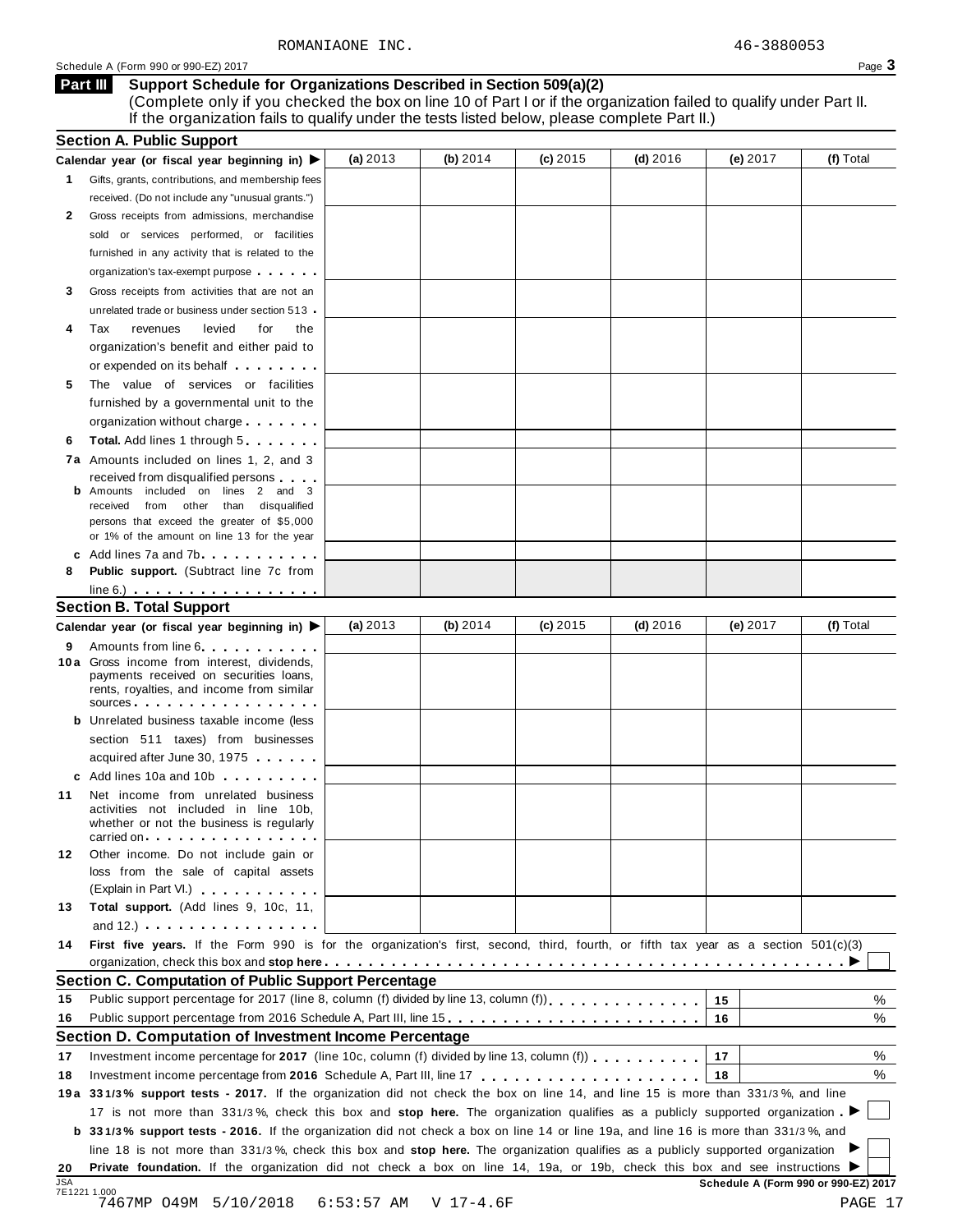**Yes No**

**2**

**3a**

**3b**

**3c**

**4a**

**4b**

**4c**

**5a**

**5b 5c**

**6**

**7**

**8**

**9a**

**9b**

**9c**

**10a**

#### **Part IV Supporting Organizations**

(Complete only if you checked a box in line 12 on Part I. If you checked 12a of Part I, complete Sections A and B. If you checked 12b of Part I, complete Sections A and C. If you checked 12c of Part I, complete Sections A, D, and E. If you checked 12d of Part I, complete Sections A and D, and complete Part V.)

#### **Section A. All Supporting Organizations**

- **1** Are all of the organization's supported organizations listed by name in the organization's governing documents? *If "No," describe in Part VI how the supported organizations are designated. If designated by class or purpose, describe the designation. If historic and continuing relationship, explain.* **1**
- **2** Did the organization have any supported organization that does not have an IRS determination of status under section 509(a)(1) or (2)? *If"Yes," explain in Part VI how the organization determined that the supported organization was described in section 509(a)(1) or (2).*
- **3 a** Did the organization have a supported organization described in section 501(c)(4), (5), or (6)? *If "Yes," answer (b) and (c) below.*
- **b** Did the organization confirm that each supported organization qualified under section 501(c)(4), (5), or (6) and | satisfied the public support tests under section 509(a)(2)? *If "Yes," describe in Part VI when and how the organization made the determination.*
- **c** Did the organization ensure that all support to such organizations was used exclusively for section 170(c)(2)(B) purposes? *If"Yes," explain in Part VI what controls the organization put in place to ensure such use.*
- **4 a** Was any supported organization not organized in the United States ("foreign supported organization")? *If "Yes," and if you checked 12a or 12b in Part I, answer (b) and (c) below.*
- **b** Did the organization have ultimate control and discretion in deciding whether to make grants to the foreign | supported organization? *If "Yes," describe in Part VI how the organization had such control and discretion despite being controlled or supervised by or in connection with its supported organizations.*
- **c** Did the organization support any foreign supported organization that does not have an IRS determination | under sections 501(c)(3) and 509(a)(1) or (2)? *If "Yes," explain in Part VI what controls the organization used to ensure that all support to the foreign supported organization was used exclusively for section 170(c)(2)(B) purposes.*
- **5 a** Did the organization add, substitute, or remove any supported organizations during the tax year? *If "Yes,"* answer (b) and (c) below (if applicable). Also, provide detail in Part VI, including (i) the names and EIN *numbers of the supported organizations added, substituted, or removed; (ii) the reasons for each such action;* (iii) the authority under the organization's organizing document authorizing such action; and (iv) how the action *was accomplished (such as by amendment to the organizing document).*
- **b** Type I or Type II only. Was any added or substituted supported organization part of a class already | designated in the organization's organizing document?
- **c Substitutions only.** Was the substitution the result of an event beyond the organization's control?
- **6** Did the organization provide support (whether in the form of grants or the provision of services or facilities) to anyone other than (i) its supported organizations, (ii) individuals that are part of the charitable class benefited by one or more of its supported organizations, or (iii) other supporting organizations that also support or benefit one or more of the filing organization's supported organizations? *If"Yes," provide detail in Part VI.*
- **7** Did the organization provide a grant, loan, compensation, or other similar payment to a substantial contributor (defined in section 4958(c)(3)(C)), a family member of a substantial contributor, or a 35% controlled entity with regard to a substantial contributor? *If"Yes," complete Part I of Schedule L (Form 990 or 990-EZ).*
- **8** Did the organization make a loan to a disqualified person (as defined in section 4958) not described in line 7? *If "Yes," complete Part I of Schedule L (Form 990 or 990-EZ).*
- **a** Was the organization controlled directly or indirectly at any time during the tax year by one or more | **9** disqualified persons as defined in section 4946 (other than foundation managers and organizations described in section 509(a)(1) or (2))? *If"Yes," provide detail in Part VI.*
- **b** Did one or more disqualified persons (as defined in line 9a) hold a controlling interest in any entity in which | the supporting organization had an interest? *If"Yes," provide detail in Part VI.*
- **c** Did a disqualified person (as defined in line 9a) have an ownership interest in, or derive any personal benefit from, assets in which the supporting organization also had an interest? *If"Yes," provide detail in Part VI.*
- **10a** Was the organization subject to the excess business holdings rules of section 4943 because of section | 4943(f) (regarding certain Type II supporting organizations, and all Type III non-functionally integrated supporting organizations)? *If"Yes," answer 10b below.*
	- **b** Did the organization have any excess business holdings in the tax year? *(Use Schedule C, Form 4720, to determine whether the organization had excess business holdings.)*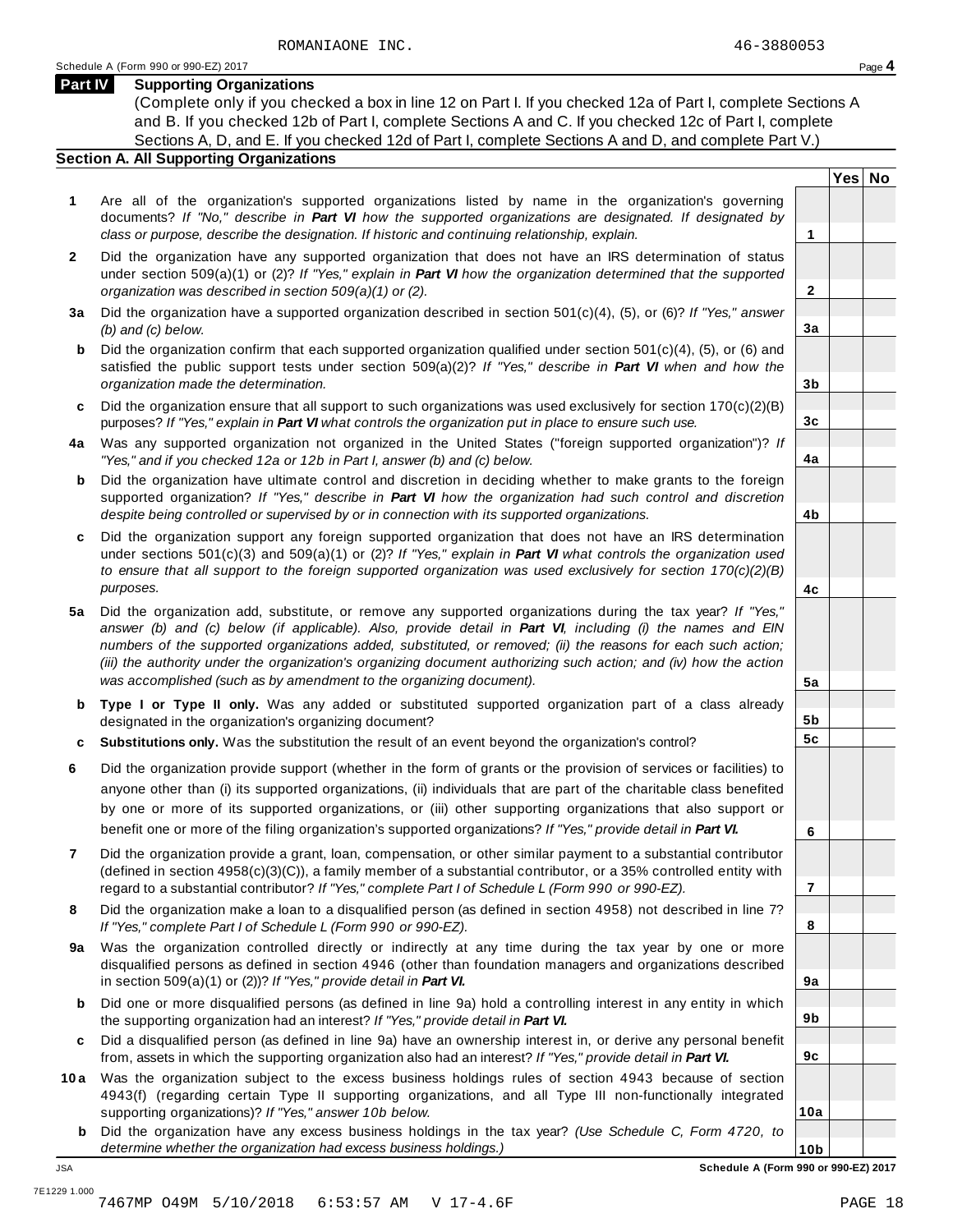|              | ROMANIAONE INC.                                                                                                                                                                                                                                                                                                                                                                                                                                                                          | 46-3880053      |        |        |
|--------------|------------------------------------------------------------------------------------------------------------------------------------------------------------------------------------------------------------------------------------------------------------------------------------------------------------------------------------------------------------------------------------------------------------------------------------------------------------------------------------------|-----------------|--------|--------|
|              | Schedule A (Form 990 or 990-EZ) 2017                                                                                                                                                                                                                                                                                                                                                                                                                                                     |                 |        | Page 5 |
| Part IV      | <b>Supporting Organizations (continued)</b>                                                                                                                                                                                                                                                                                                                                                                                                                                              |                 |        |        |
|              |                                                                                                                                                                                                                                                                                                                                                                                                                                                                                          |                 | Yes No |        |
| 11           | Has the organization accepted a gift or contribution from any of the following persons?                                                                                                                                                                                                                                                                                                                                                                                                  |                 |        |        |
|              | a A person who directly or indirectly controls, either alone or together with persons described in (b) and (c)                                                                                                                                                                                                                                                                                                                                                                           |                 |        |        |
|              | below, the governing body of a supported organization?                                                                                                                                                                                                                                                                                                                                                                                                                                   | 11a             |        |        |
|              | <b>b</b> A family member of a person described in (a) above?                                                                                                                                                                                                                                                                                                                                                                                                                             | 11 <sub>b</sub> |        |        |
|              | c A 35% controlled entity of a person described in (a) or (b) above? If "Yes" to a, b, or c, provide detail in Part VI.                                                                                                                                                                                                                                                                                                                                                                  | 11c             |        |        |
|              | <b>Section B. Type I Supporting Organizations</b>                                                                                                                                                                                                                                                                                                                                                                                                                                        |                 |        |        |
|              |                                                                                                                                                                                                                                                                                                                                                                                                                                                                                          |                 | Yes No |        |
|              |                                                                                                                                                                                                                                                                                                                                                                                                                                                                                          |                 |        |        |
| 1            | Did the directors, trustees, or membership of one or more supported organizations have the power to<br>regularly appoint or elect at least a majority of the organization's directors or trustees at all times during the<br>tax year? If "No," describe in Part VI how the supported organization(s) effectively operated, supervised, or                                                                                                                                               |                 |        |        |
|              | controlled the organization's activities. If the organization had more than one supported organization,                                                                                                                                                                                                                                                                                                                                                                                  |                 |        |        |
|              | describe how the powers to appoint and/or remove directors or trustees were allocated among the supported                                                                                                                                                                                                                                                                                                                                                                                |                 |        |        |
|              | organizations and what conditions or restrictions, if any, applied to such powers during the tax year.                                                                                                                                                                                                                                                                                                                                                                                   | 1               |        |        |
| 2            | Did the organization operate for the benefit of any supported organization other than the supported<br>organization(s) that operated, supervised, or controlled the supporting organization? If "Yes," explain in Part<br>VI how providing such benefit carried out the purposes of the supported organization(s) that operated,                                                                                                                                                         |                 |        |        |
|              | supervised, or controlled the supporting organization.                                                                                                                                                                                                                                                                                                                                                                                                                                   | $\mathbf{2}$    |        |        |
|              | <b>Section C. Type II Supporting Organizations</b>                                                                                                                                                                                                                                                                                                                                                                                                                                       |                 |        |        |
|              |                                                                                                                                                                                                                                                                                                                                                                                                                                                                                          |                 | Yes No |        |
| 1            | Were a majority of the organization's directors or trustees during the tax year also a majority of the directors<br>or trustees of each of the organization's supported organization(s)? If "No," describe in Part VI how control<br>or management of the supporting organization was vested in the same persons that controlled or managed                                                                                                                                              |                 |        |        |
|              | the supported organization(s).                                                                                                                                                                                                                                                                                                                                                                                                                                                           | 1               |        |        |
|              | Section D. All Type III Supporting Organizations                                                                                                                                                                                                                                                                                                                                                                                                                                         |                 |        |        |
|              |                                                                                                                                                                                                                                                                                                                                                                                                                                                                                          |                 | Yes No |        |
| 1            | Did the organization provide to each of its supported organizations, by the last day of the fifth month of the<br>organization's tax year, (i) a written notice describing the type and amount of support provided during the prior<br>tax year, (ii) a copy of the Form 990 that was most recently filed as of the date of notification, and (iii) copies of<br>the organization's governing documents in effect on the date of notification, to the extent not previously<br>provided? | 1               |        |        |
| $\mathbf{2}$ | Were any of the organization's officers, directors, or trustees either (i) appointed or elected by the supported                                                                                                                                                                                                                                                                                                                                                                         |                 |        |        |
|              | organization(s) or (ii) serving on the governing body of a supported organization? If "No," explain in Part VI how                                                                                                                                                                                                                                                                                                                                                                       |                 |        |        |
|              | the organization maintained a close and continuous working relationship with the supported organization(s).                                                                                                                                                                                                                                                                                                                                                                              | $\mathbf{2}$    |        |        |
| 3            | By reason of the relationship described in (2), did the organization's supported organizations have a<br>significant voice in the organization's investment policies and in directing the use of the organization's                                                                                                                                                                                                                                                                      |                 |        |        |
|              | income or assets at all times during the tax year? If "Yes," describe in Part VI the role the organization's                                                                                                                                                                                                                                                                                                                                                                             |                 |        |        |
|              | supported organizations played in this regard.                                                                                                                                                                                                                                                                                                                                                                                                                                           | 3               |        |        |
|              | Section E. Type III Functionally Integrated Supporting Organizations                                                                                                                                                                                                                                                                                                                                                                                                                     |                 |        |        |
| 1            | Check the box next to the method that the organization used to satisfy the Integral Part Test during the year (see instructions).                                                                                                                                                                                                                                                                                                                                                        |                 |        |        |
| a            | The organization satisfied the Activities Test. Complete line 2 below.                                                                                                                                                                                                                                                                                                                                                                                                                   |                 |        |        |
| b            | The organization is the parent of each of its supported organizations. Complete line 3 below.                                                                                                                                                                                                                                                                                                                                                                                            |                 |        |        |
| c            | The organization supported a governmental entity. Describe in Part VI how you supported a government entity (see instructions).                                                                                                                                                                                                                                                                                                                                                          |                 |        |        |
|              |                                                                                                                                                                                                                                                                                                                                                                                                                                                                                          |                 | Yes No |        |
| 2            | Activities Test. Answer (a) and (b) below.                                                                                                                                                                                                                                                                                                                                                                                                                                               |                 |        |        |
| a            | Did substantially all of the organization's activities during the tax year directly further the exempt purposes of<br>the supported organization(s) to which the organization was responsive? If "Yes," then in Part VI identify<br>those supported organizations and explain how these activities directly furthered their exempt purposes,<br>how the organization was responsive to those supported organizations, and how the organization determined                                |                 |        |        |
|              | that these activities constituted substantially all of its activities.                                                                                                                                                                                                                                                                                                                                                                                                                   | 2a              |        |        |
| b            | Did the activities described in (a) constitute activities that, but for the organization's involvement, one or more<br>of the organization's supported organization(s) would have been engaged in? If "Yes," explain in Part VI the<br>reasons for the organization's position that its supported organization(s) would have engaged in these                                                                                                                                            |                 |        |        |
|              | activities but for the organization's involvement.                                                                                                                                                                                                                                                                                                                                                                                                                                       | 2b              |        |        |
|              |                                                                                                                                                                                                                                                                                                                                                                                                                                                                                          |                 |        |        |

**3** Parent of Supported Organizations. *Answer (a) and (b) below.*

JSA

- **a** Did the organization have the power to regularly appoint or elect a majority of the officers, directors, or trustees of each of the supported organizations? *Provide details in Part VI.*
- **b** Did the organization exercise a substantial degree of direction over the policies, programs, and activities of each of its supported organizations? *If"Yes," describe in Part VI the role played by the organization in this regard.*

**3a**

**<sup>3</sup>b Schedule A (Form 990 or 990-EZ) 2017**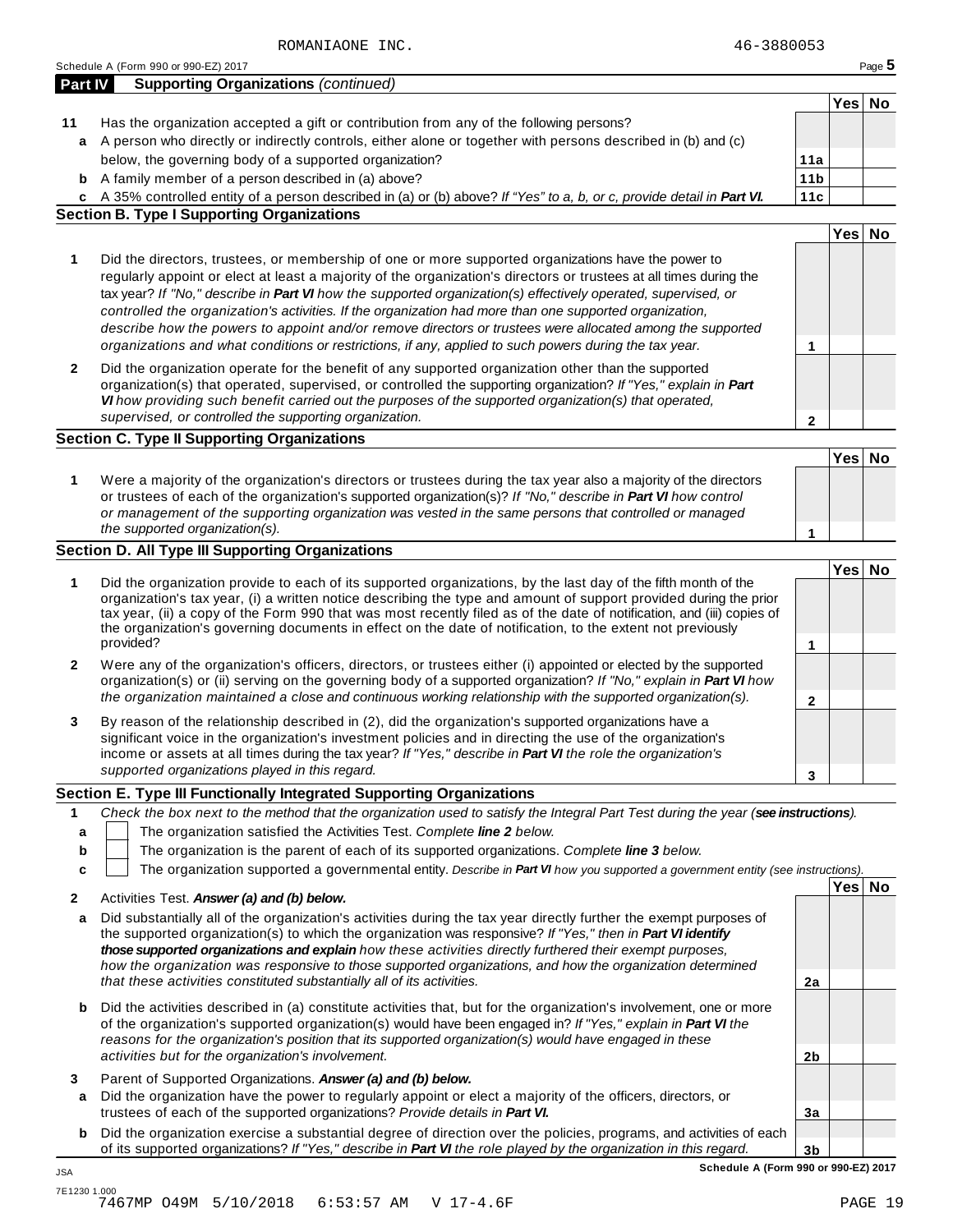| Schedule A (Form 990 or 990-EZ) 2017                                                                                                             |                 |                | Page $6$                       |
|--------------------------------------------------------------------------------------------------------------------------------------------------|-----------------|----------------|--------------------------------|
| Type III Non-Functionally Integrated 509(a)(3) Supporting Organizations<br>Part V                                                                |                 |                |                                |
| $\mathbf{1}$<br>Check here if the organization satisfied the Integral Part Test as a qualifying trust on Nov. 20, 1970 (explain in Part VI). See |                 |                |                                |
| instructions. All other Type III non-functionally integrated supporting organizations must complete Sections A through E.                        |                 |                |                                |
| <b>Section A - Adjusted Net Income</b>                                                                                                           |                 | (A) Prior Year | (B) Current Year               |
|                                                                                                                                                  |                 |                | (optional)                     |
| 1 Net short-term capital gain                                                                                                                    | $\mathbf 1$     |                |                                |
| 2 Recoveries of prior-year distributions                                                                                                         | $\mathbf 2$     |                |                                |
| 3 Other gross income (see instructions)                                                                                                          | 3               |                |                                |
| 4 Add lines 1 through 3.                                                                                                                         | 4               |                |                                |
| 5 Depreciation and depletion                                                                                                                     | 5               |                |                                |
| 6 Portion of operating expenses paid or incurred for production or                                                                               |                 |                |                                |
| collection of gross income or for management, conservation, or                                                                                   |                 |                |                                |
| maintenance of property held for production of income (see instructions)                                                                         | 6               |                |                                |
| 7 Other expenses (see instructions)                                                                                                              | $\overline{7}$  |                |                                |
| 8 Adjusted Net Income (subtract lines 5, 6, and 7 from line 4).                                                                                  | 8               |                |                                |
| <b>Section B - Minimum Asset Amount</b>                                                                                                          |                 | (A) Prior Year | (B) Current Year<br>(optional) |
| 1 Aggregate fair market value of all non-exempt-use assets (see                                                                                  |                 |                |                                |
| instructions for short tax year or assets held for part of year):                                                                                |                 |                |                                |
| a Average monthly value of securities                                                                                                            | 1a              |                |                                |
| <b>b</b> Average monthly cash balances                                                                                                           | 1 <sub>b</sub>  |                |                                |
| c Fair market value of other non-exempt-use assets                                                                                               | 1c              |                |                                |
| d Total (add lines 1a, 1b, and 1c)                                                                                                               | 1d              |                |                                |
| e Discount claimed for blockage or other                                                                                                         |                 |                |                                |
| factors (explain in detail in <b>Part VI</b> ):                                                                                                  |                 |                |                                |
| 2 Acquisition indebtedness applicable to non-exempt-use assets                                                                                   | $\mathbf{2}$    |                |                                |
| 3 Subtract line 2 from line 1d.                                                                                                                  | $\overline{3}$  |                |                                |
| 4 Cash deemed held for exempt use. Enter 1-1/2% of line 3 (for greater amount,<br>see instructions).                                             | 4               |                |                                |
| 5 Net value of non-exempt-use assets (subtract line 4 from line 3)                                                                               | 5               |                |                                |
| 6 Multiply line 5 by .035.                                                                                                                       | $6\phantom{1}6$ |                |                                |
| 7 Recoveries of prior-year distributions                                                                                                         | $\overline{7}$  |                |                                |
| 8 Minimum Asset Amount (add line 7 to line 6)                                                                                                    | 8               |                |                                |
| <b>Section C - Distributable Amount</b>                                                                                                          |                 |                | <b>Current Year</b>            |
| 1 Adjusted net income for prior year (from Section A, line 8, Column A)                                                                          | $\mathbf 1$     |                |                                |
| 2 Enter 85% of line 1.                                                                                                                           | $\mathbf 2$     |                |                                |
| 3 Minimum asset amount for prior year (from Section B, line 8, Column A)                                                                         | 3               |                |                                |
| 4 Enter greater of line 2 or line 3.                                                                                                             | 4               |                |                                |
| 5 Income tax imposed in prior year                                                                                                               | 5               |                |                                |
| 6 Distributable Amount. Subtract line 5 from line 4, unless subject to                                                                           |                 |                |                                |
| emergency temporary reduction (see instructions).                                                                                                | 6               |                |                                |

**7 Check here if the current year is the organization's first as a non-functionally integrated Type III supporting organization (see** instructions).

**Schedule A (Form 990 or 990-EZ) 2017**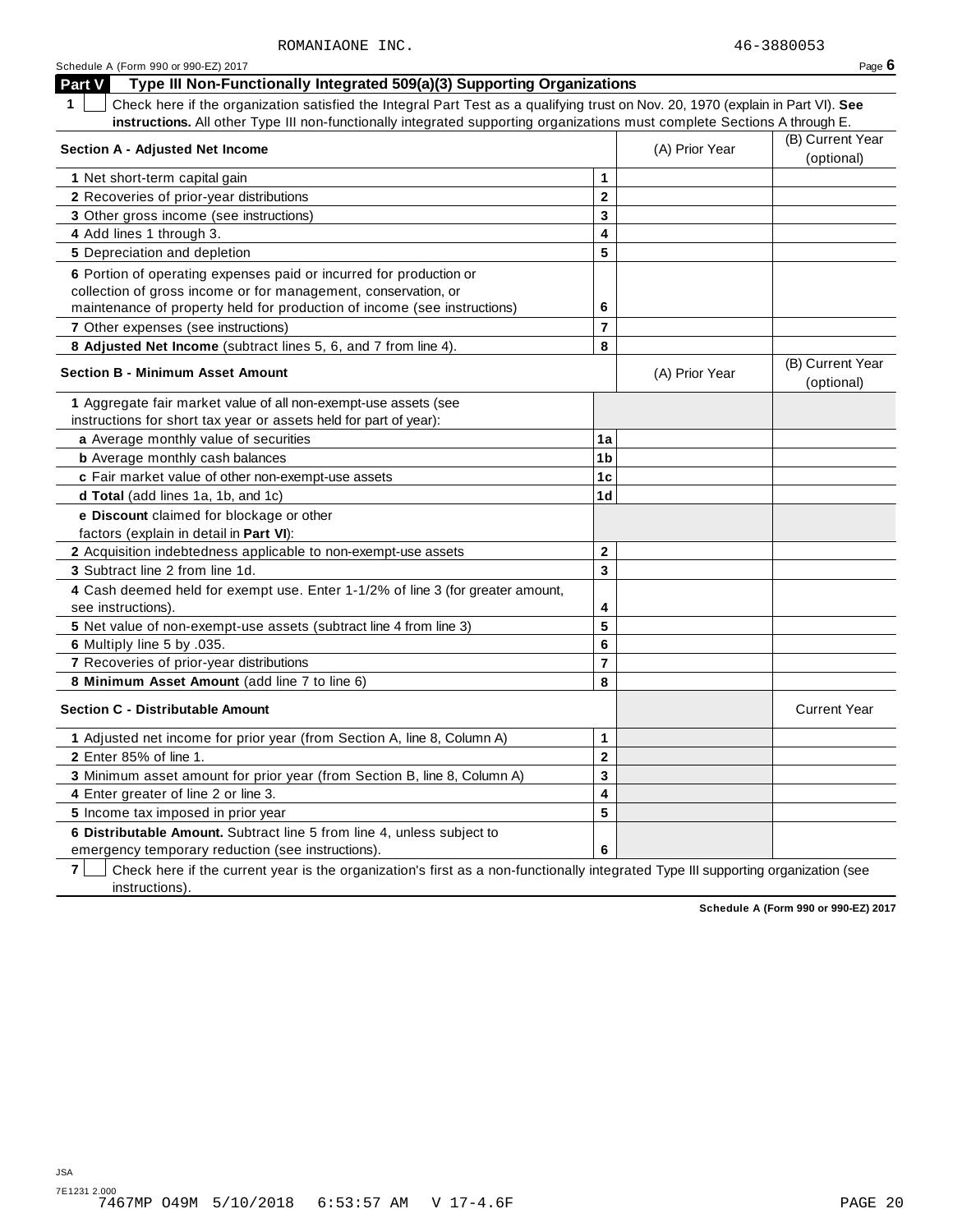| Schedule A (Form 990 or 990-EZ) 2017 |  |  |  |  |  |  |  |  |
|--------------------------------------|--|--|--|--|--|--|--|--|
|--------------------------------------|--|--|--|--|--|--|--|--|

|                | Schedule A (Form 990 or 990-EZ) 2017                                                                                     |                                    |                                               | Page 7                                           |
|----------------|--------------------------------------------------------------------------------------------------------------------------|------------------------------------|-----------------------------------------------|--------------------------------------------------|
| Part V         | Type III Non-Functionally Integrated 509(a)(3) Supporting Organizations (continued)                                      |                                    |                                               |                                                  |
|                | <b>Section D - Distributions</b>                                                                                         |                                    |                                               | <b>Current Year</b>                              |
| 1              | Amounts paid to supported organizations to accomplish exempt purposes                                                    |                                    |                                               |                                                  |
| $\mathbf{2}$   | Amounts paid to perform activity that directly furthers exempt purposes of supported                                     |                                    |                                               |                                                  |
|                | organizations, in excess of income from activity                                                                         |                                    |                                               |                                                  |
| 3              | Administrative expenses paid to accomplish exempt purposes of supported organizations                                    |                                    |                                               |                                                  |
| 4              | Amounts paid to acquire exempt-use assets                                                                                |                                    |                                               |                                                  |
| 5              | Qualified set-aside amounts (prior IRS approval required)                                                                |                                    |                                               |                                                  |
| 6              | Other distributions (describe in Part VI). See instructions.                                                             |                                    |                                               |                                                  |
| 7              | Total annual distributions. Add lines 1 through 6.                                                                       |                                    |                                               |                                                  |
| 8              | Distributions to attentive supported organizations to which the organization is responsive                               |                                    |                                               |                                                  |
|                | (provide details in Part VI). See instructions.                                                                          |                                    |                                               |                                                  |
| 9              | Distributable amount for 2017 from Section C, line 6                                                                     |                                    |                                               |                                                  |
| 10             | Line 8 amount divided by Line 9 amount                                                                                   |                                    |                                               |                                                  |
|                | Section E - Distribution Allocations (see instructions)                                                                  | (i)<br><b>Excess Distributions</b> | (ii)<br><b>Underdistributions</b><br>Pre-2017 | (iii)<br><b>Distributable</b><br>Amount for 2017 |
| 1              | Distributable amount for 2017 from Section C, line 6                                                                     |                                    |                                               |                                                  |
| $\mathbf{2}$   | Underdistributions, if any, for years prior to 2017                                                                      |                                    |                                               |                                                  |
|                | (reasonable cause required-explain in Part VI). See                                                                      |                                    |                                               |                                                  |
|                | instructions.                                                                                                            |                                    |                                               |                                                  |
| 3              | Excess distributions carryover, if any, to 2017                                                                          |                                    |                                               |                                                  |
| a              |                                                                                                                          |                                    |                                               |                                                  |
| b              | From 2013                                                                                                                |                                    |                                               |                                                  |
| c              | From 2014 <b></b>                                                                                                        |                                    |                                               |                                                  |
| d              | From 2015                                                                                                                |                                    |                                               |                                                  |
| е              | From 2016                                                                                                                |                                    |                                               |                                                  |
| $\mathbf f$    | Total of lines 3a through e                                                                                              |                                    |                                               |                                                  |
| g              | Applied to underdistributions of prior years                                                                             |                                    |                                               |                                                  |
| h              | Applied to 2017 distributable amount                                                                                     |                                    |                                               |                                                  |
| j.             | Carryover from 2012 not applied (see instructions)                                                                       |                                    |                                               |                                                  |
|                | Remainder. Subtract lines 3g, 3h, and 3i from 3f.                                                                        |                                    |                                               |                                                  |
| 4              | Distributions for 2017 from                                                                                              |                                    |                                               |                                                  |
|                | Section D, line 7:<br>\$                                                                                                 |                                    |                                               |                                                  |
| a              | Applied to underdistributions of prior years                                                                             |                                    |                                               |                                                  |
| b              | Applied to 2017 distributable amount                                                                                     |                                    |                                               |                                                  |
| c              | Remainder. Subtract lines 4a and 4b from 4.                                                                              |                                    |                                               |                                                  |
| 5              | Remaining underdistributions for years prior to 2017, if                                                                 |                                    |                                               |                                                  |
|                | any. Subtract lines 3g and 4a from line 2. For result                                                                    |                                    |                                               |                                                  |
|                | greater than zero, explain in Part VI. See instructions.                                                                 |                                    |                                               |                                                  |
| 6              | Remaining underdistributions for 2017. Subtract lines 3h<br>and 4b from line 1. For result greater than zero, explain in |                                    |                                               |                                                  |
|                | Part VI. See instructions.                                                                                               |                                    |                                               |                                                  |
| $\overline{7}$ | Excess distributions carryover to 2018. Add lines 3j                                                                     |                                    |                                               |                                                  |
|                | and 4c.                                                                                                                  |                                    |                                               |                                                  |
| 8              | Breakdown of line 7:                                                                                                     |                                    |                                               |                                                  |
| a              | Excess from 2013                                                                                                         |                                    |                                               |                                                  |
| b              | Excess from 2014                                                                                                         |                                    |                                               |                                                  |
| c              | Excess from 2015                                                                                                         |                                    |                                               |                                                  |
| d              | Excess from 2016                                                                                                         |                                    |                                               |                                                  |
| е              | Excess from 2017                                                                                                         |                                    |                                               |                                                  |
|                |                                                                                                                          |                                    |                                               |                                                  |

**Schedule A (Form 990 or 990-EZ) 2017**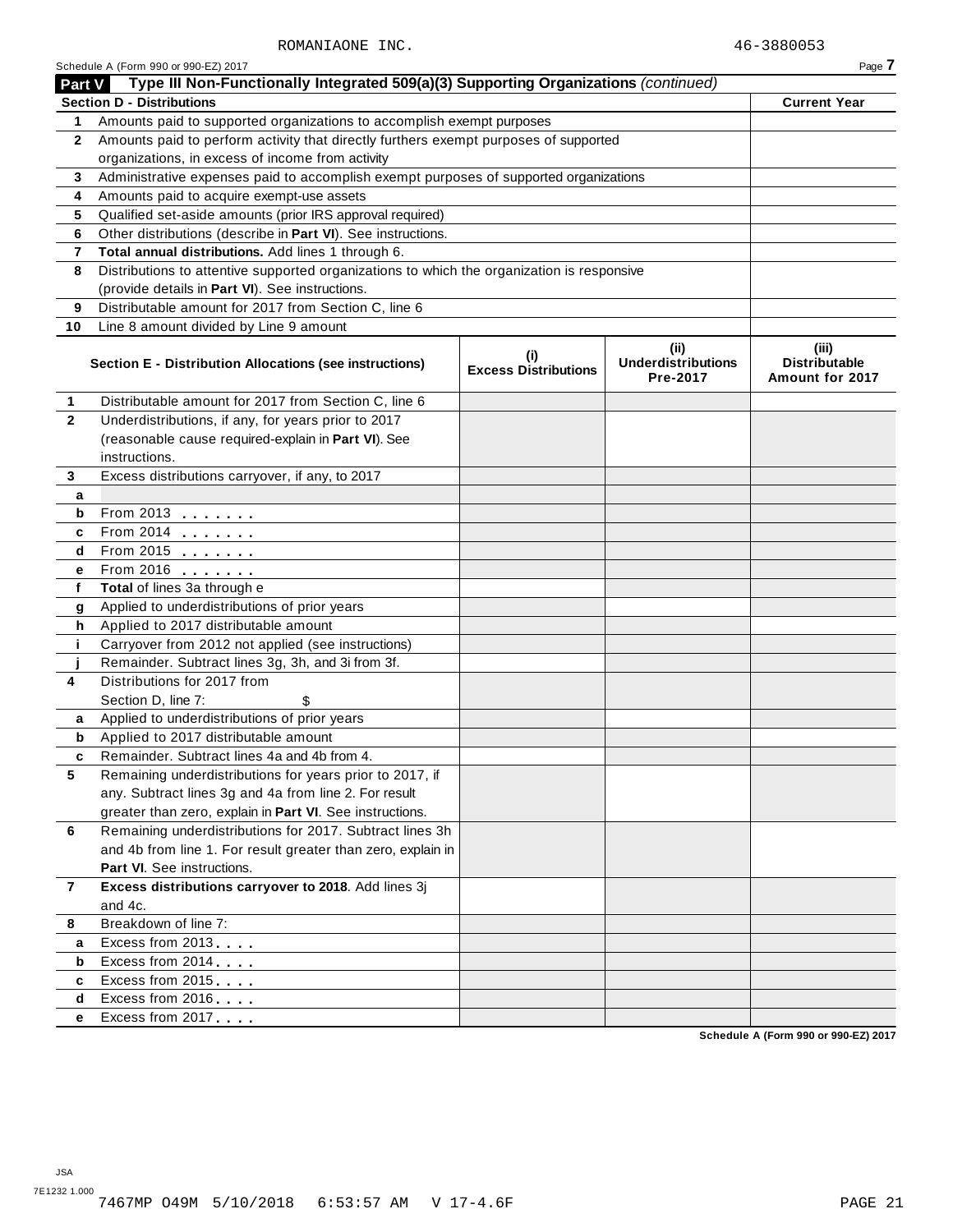**Supplemental Information.** Provide the explanations required by Part II, line 10; Part II, line 17a or 17b; Part **Part VI** III, line 12; Part IV, Section A, lines 1, 2, 3b, 3c, 4b, 4c, 5a, 6, 9a, 9b, 9c, 11a, 11b, and 11c; Part IV, Section B, lines 1 and 2; Part IV, Section C, line 1; Part IV, Section D, lines 2 and 3; Part IV, Section E, lines 1c, 2a, 2b, 3a and 3b; Part V, line 1; Part V, Section B, line 1e; Part V, Section D, lines 5, 6, and 8; and Part V, Section E, lines 2, 5, and 6. Also complete this part for any additional information. (See instructions.)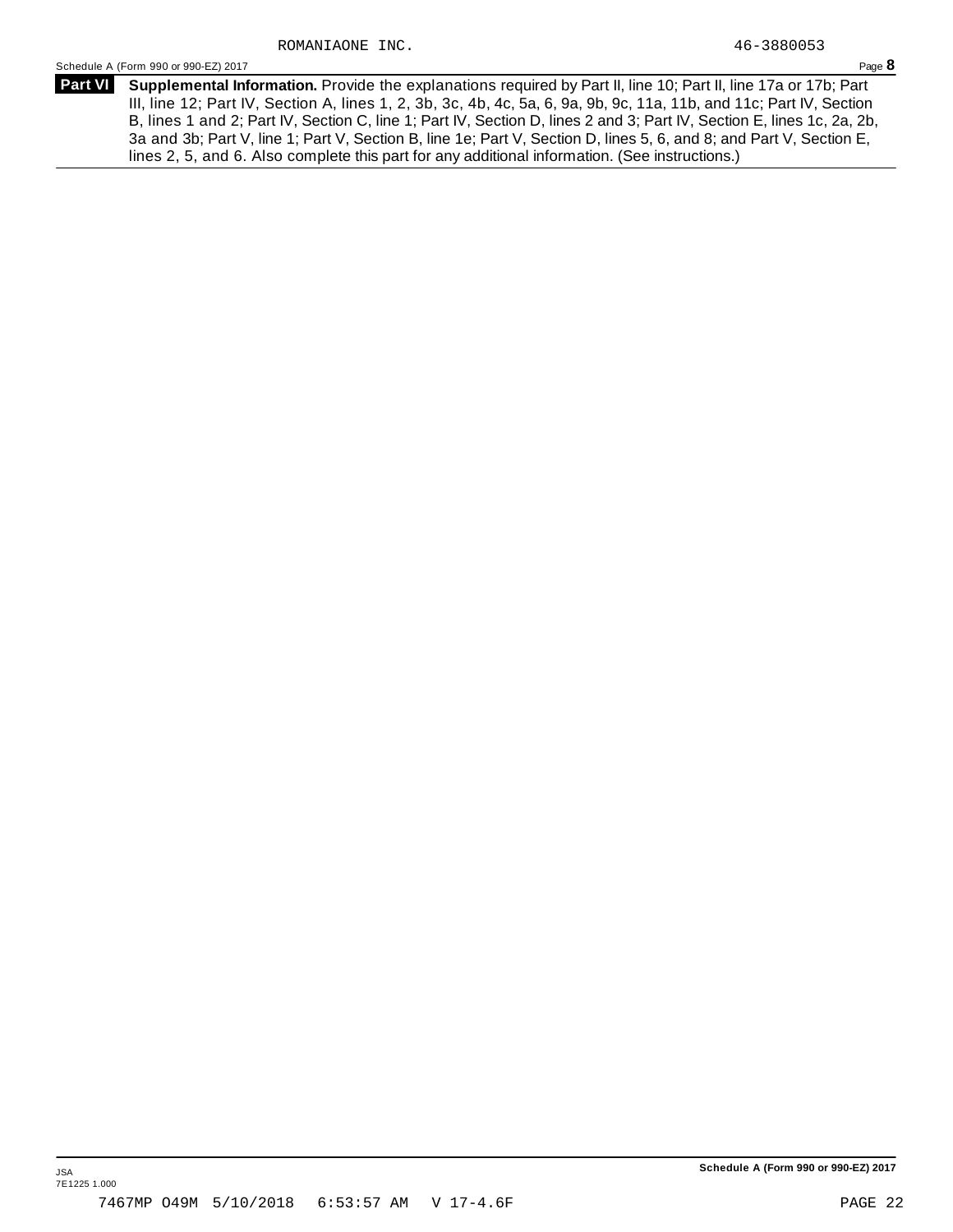| (Form 990, 990-EZ,         |  |
|----------------------------|--|
| or 990-PF)                 |  |
| Department of the Treasury |  |
| Internal Revenue Service   |  |

# ROMANIAONE INC.

**Organization type** (check one):

## **Schedule B**  $\leftarrow$  **Contributors**

(Porm 990, Form 990, Form 990-EZ, or Form 990-PF.<br>Department of the Treasury → Attach to Form 990, Form 990-EZ, or Form 990-PF.<br>Internal Revenue Service → → Go to www.irs.gov/Form990 for the latest information.<br>Name of th

 $20$ **17** 

46-3880053

| Filers of:         | Section:                                                                    |
|--------------------|-----------------------------------------------------------------------------|
| Form 990 or 990-EZ | $X$ 501(c)( $3$ ) (enter number) organization                               |
|                    | $4947(a)(1)$ nonexempt charitable trust not treated as a private foundation |
|                    | 527 political organization                                                  |
| Form 990-PF        | 501(c)(3) exempt private foundation                                         |
|                    | 4947(a)(1) nonexempt charitable trust treated as a private foundation       |
|                    | 501(c)(3) taxable private foundation                                        |

Check if your organization is covered by the **General Rule** or a **Special Rule.**

**Note:** Only a section 501(c)(7), (8), or (10) organization can check boxes for both the General Rule and a Special Rule. See instructions.

#### **General Rule**

 $\overline{X}$  For an organization filing Form 990, 990-EZ, or 990-PF that received, during the year, contributions totaling \$5,000 or more (in money or property) from any one contributor. Complete Parts I and II. See instructions for determining a contributor's total contributions.

#### **Special Rules**

For an organization described in section 501(c)(3) filing Form 990 or 990-EZ that met the 33 1/3 % support test of the regulations under sections 509(a)(1) and 170(b)(1)(A)(vi), that checked Schedule A (Form 990 or 990-EZ), Part II, line 13, 16a, or 16b, and that received from any one contributor, during the year, total contributions of the greater of **(1)** \$5,000; or **(2)** 2% of the amount on (i) Form 990, Part VIII, line 1h; or (ii) Form 990-EZ, line 1. Complete Parts I and II.

For an organization described in section 501(c)(7), (8), or (10) filing Form 990 or 990-EZ that received from any one contributor, during the year, total contributions of more than \$1,000 *exclusively* for religious, charitable, scientific, literary, or educational purposes, or for the prevention of cruelty to children or animals. Complete Parts I, II, and III.

For an organization described in section 501(c)(7), (8), or (10) filing Form 990 or 990-EZ that received from any one contributor, during the year, contributions *exclusively* for religious, charitable, etc., purposes, but no such contributions totaled more than \$1,000. If this box is checked, enter here the total contributions that were received during the year for an *exclusively* religious, charitable, etc., purpose. Don't complete any of the parts unless the **General Rule** applies to this organization because it received *nonexclusively* religious, charitable, etc., contributions totaling \$5,000 or more during the year m m m m m m m m m m m m m m m m m m m m m m m m m m m m m m m I \$

**Caution:** An organization that isn't covered by the General Rule and/or the Special Rules doesn't file Schedule B (Form 990, 990-EZ, or 990-PF), but it **must** answer "No" on Part IV, line 2, of its Form 990; or check the box on line H of its Form 990-EZ or on its Form 990-PF, Part I, line 2, to certify that it doesn't meet the filing requirements of Schedule B (Form 990, 990-EZ, or 990-PF).

For Paperwork Reduction Act Notice, see the instructions for Form 990, 990-EZ, or 990-PF. Schedule B (Form 990, 990-EZ, or 990-PF) (2017)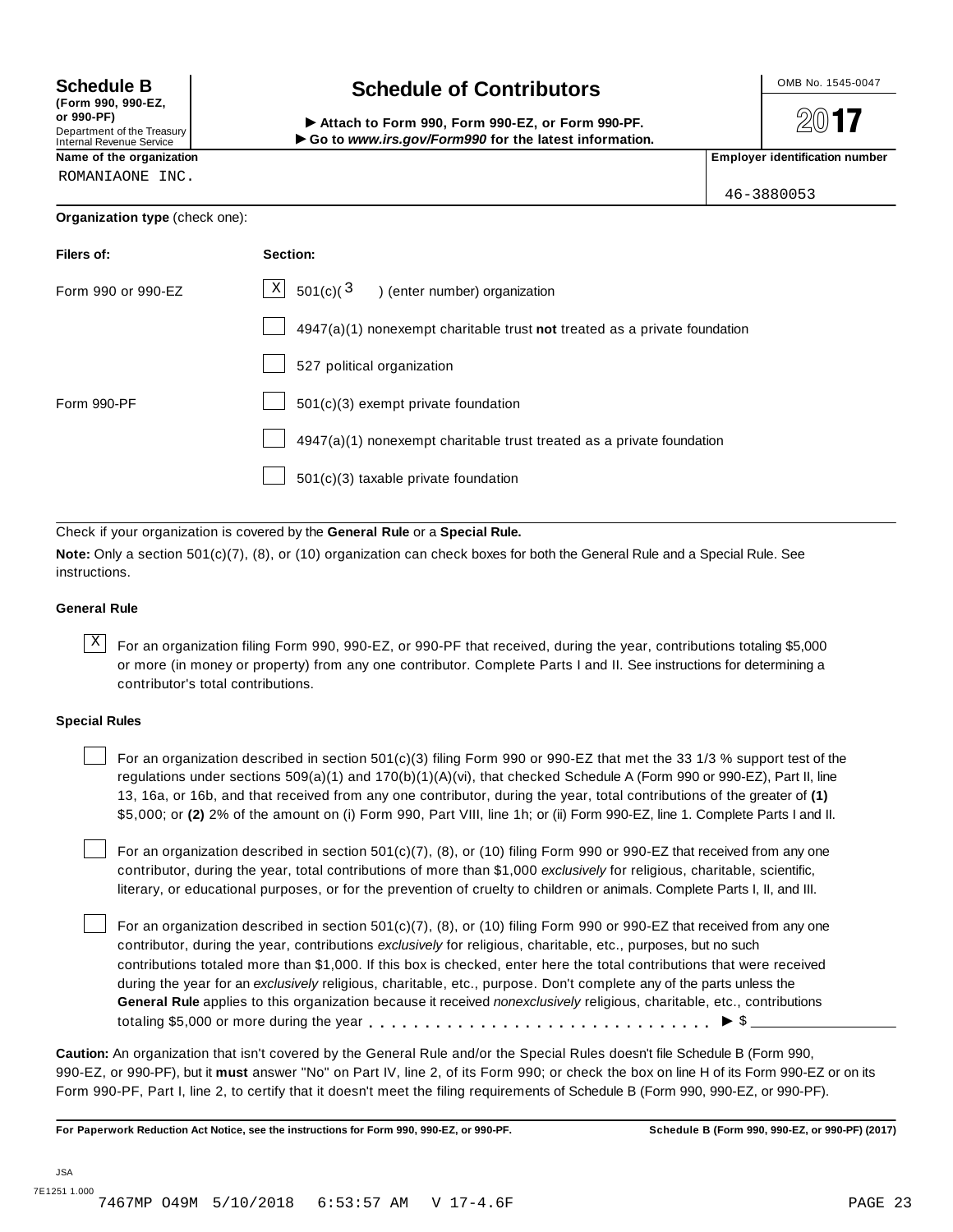| Part I      | <b>Contributors</b> (see instructions). Use duplicate copies of Part I if additional space is needed. |                                   |                                                                                         |  |  |  |  |
|-------------|-------------------------------------------------------------------------------------------------------|-----------------------------------|-----------------------------------------------------------------------------------------|--|--|--|--|
| (a)<br>No.  | (b)<br>Name, address, and ZIP + 4                                                                     | (c)<br><b>Total contributions</b> | (d)<br>Type of contribution                                                             |  |  |  |  |
| $\mathbf 1$ | DON LOTHROP                                                                                           |                                   | Χ<br>Person<br>Payroll                                                                  |  |  |  |  |
|             | 7854 BICENTENNIAL PL                                                                                  | 10,000.<br>$\frac{1}{2}$          | <b>Noncash</b>                                                                          |  |  |  |  |
|             | CINCINNATI, OH<br>45249                                                                               |                                   | (Complete Part II for<br>noncash contributions.)                                        |  |  |  |  |
| (a)<br>No.  | (b)<br>Name, address, and ZIP + 4                                                                     | (c)<br><b>Total contributions</b> | (d)<br>Type of contribution                                                             |  |  |  |  |
| $\sqrt{2}$  | DON LOTHROP                                                                                           |                                   | Person                                                                                  |  |  |  |  |
|             | 7854 BICENTENNIAL PL                                                                                  | 76,350.<br>\$                     | Payroll<br>$\mathbf X$<br><b>Noncash</b>                                                |  |  |  |  |
|             | CINCINNATI, OH<br>45249                                                                               |                                   | (Complete Part II for<br>noncash contributions.)                                        |  |  |  |  |
| (a)<br>No.  | (b)<br>Name, address, and ZIP + 4                                                                     | (c)<br><b>Total contributions</b> | (d)<br>Type of contribution                                                             |  |  |  |  |
|             |                                                                                                       | \$                                | Person<br>Payroll<br><b>Noncash</b><br>(Complete Part II for<br>noncash contributions.) |  |  |  |  |
| (a)<br>No.  | (b)<br>Name, address, and ZIP + 4                                                                     | (c)<br><b>Total contributions</b> | (d)<br>Type of contribution                                                             |  |  |  |  |
|             |                                                                                                       | \$                                | Person<br>Payroll<br>Noncash<br>(Complete Part II for<br>noncash contributions.)        |  |  |  |  |
| (a)<br>No.  | (b)<br>Name, address, and ZIP + 4                                                                     | (c)<br><b>Total contributions</b> | (d)<br>Type of contribution                                                             |  |  |  |  |
|             |                                                                                                       | \$                                | Person<br>Payroll<br><b>Noncash</b><br>(Complete Part II for<br>noncash contributions.) |  |  |  |  |
| (a)<br>No.  | (b)<br>Name, address, and ZIP + 4                                                                     | (c)<br><b>Total contributions</b> | (d)<br>Type of contribution                                                             |  |  |  |  |
|             |                                                                                                       | \$                                | Person<br>Payroll<br>Noncash<br>(Complete Part II for<br>noncash contributions.)        |  |  |  |  |

**Schedule B (Form 990, 990-EZ, or 990-PF) (2017)** JSA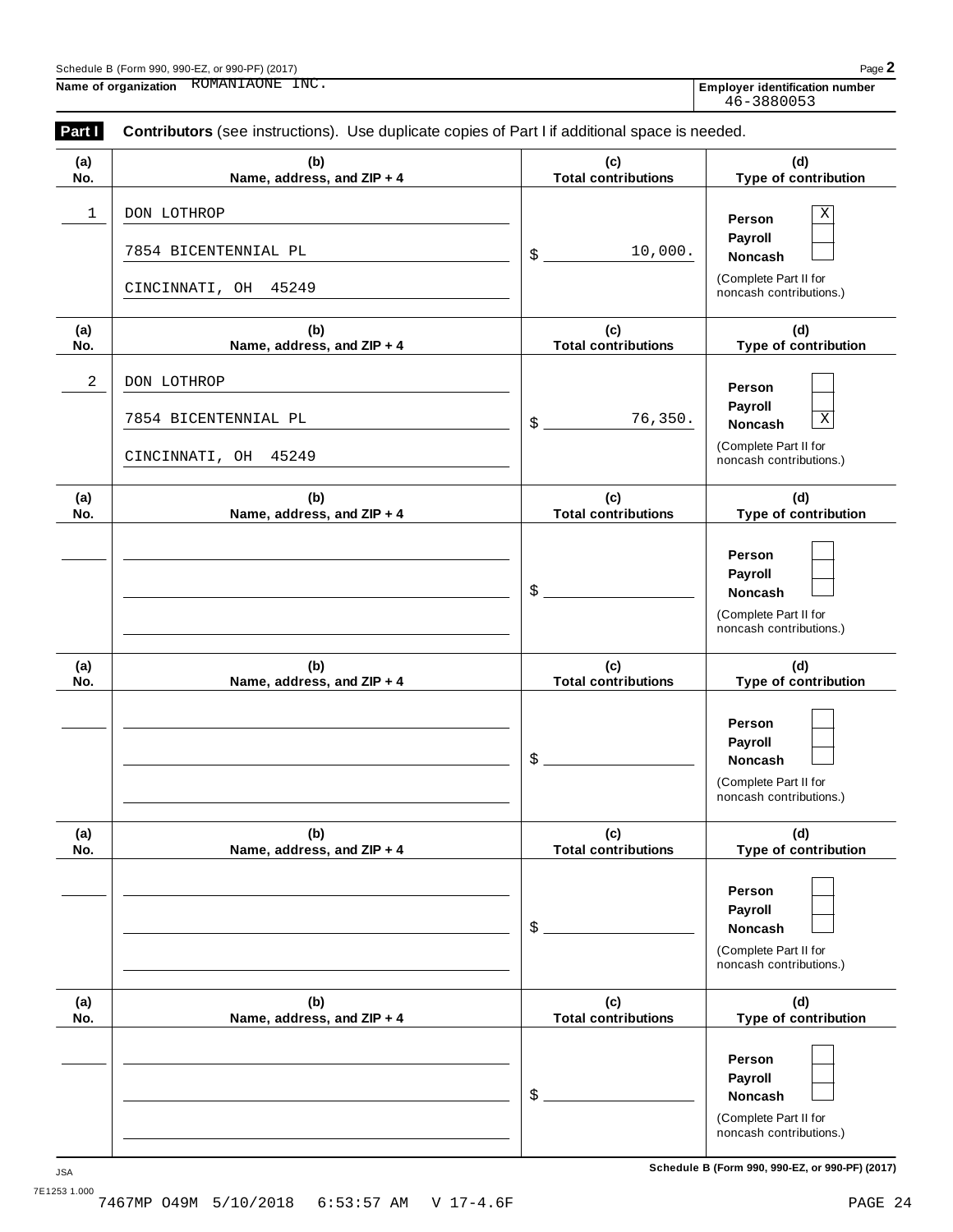7E1254 1.000

Schedule B (Form 990, 990-EZ, or 990-PF) (2017)<br> **Name of organization** ROMANIAONE INC . Property and the set of **Property Control of Schedule B (Form 990, 990-EZ, or 990-PF)** (2017) **Name of organization Employer identification number** ROMANIAONE INC.

**Part II** Noncash Property (see instructions). Use duplicate copies of Part II if additional space is needed.

| (a) No.<br>from<br>Part I | (b)<br>Description of noncash property given | (c)<br>FMV (or estimate)<br>(See instructions.) | (d)<br>Date received |
|---------------------------|----------------------------------------------|-------------------------------------------------|----------------------|
| 2                         | 1000 UNITS MAGELLAN MIDSTREAM                |                                                 |                      |
|                           |                                              | 76,350.<br>$\frac{1}{2}$                        | 01/04/2017           |
| (a) No.<br>from<br>Part I | (b)<br>Description of noncash property given | (c)<br>FMV (or estimate)<br>(See instructions.) | (d)<br>Date received |
|                           |                                              | \$.                                             |                      |
| (a) No.<br>from<br>Part I | (b)<br>Description of noncash property given | (c)<br>FMV (or estimate)<br>(See instructions.) | (d)<br>Date received |
|                           |                                              | \$.                                             |                      |
| (a) No.<br>from<br>Part I | (b)<br>Description of noncash property given | (c)<br>FMV (or estimate)<br>(See instructions.) | (d)<br>Date received |
|                           |                                              | \$.                                             |                      |
| (a) No.<br>from<br>Part I | (b)<br>Description of noncash property given | (c)<br>FMV (or estimate)<br>(See instructions.) | (d)<br>Date received |
|                           |                                              | \$                                              |                      |
| (a) No.<br>from<br>Part I | (b)<br>Description of noncash property given | (c)<br>FMV (or estimate)<br>(See instructions.) | (d)<br>Date received |
|                           |                                              |                                                 |                      |
|                           |                                              | \$                                              |                      |

 $S$ chedule B (Form 990, 990-EZ, or 990-PF) (2017)

46-3880053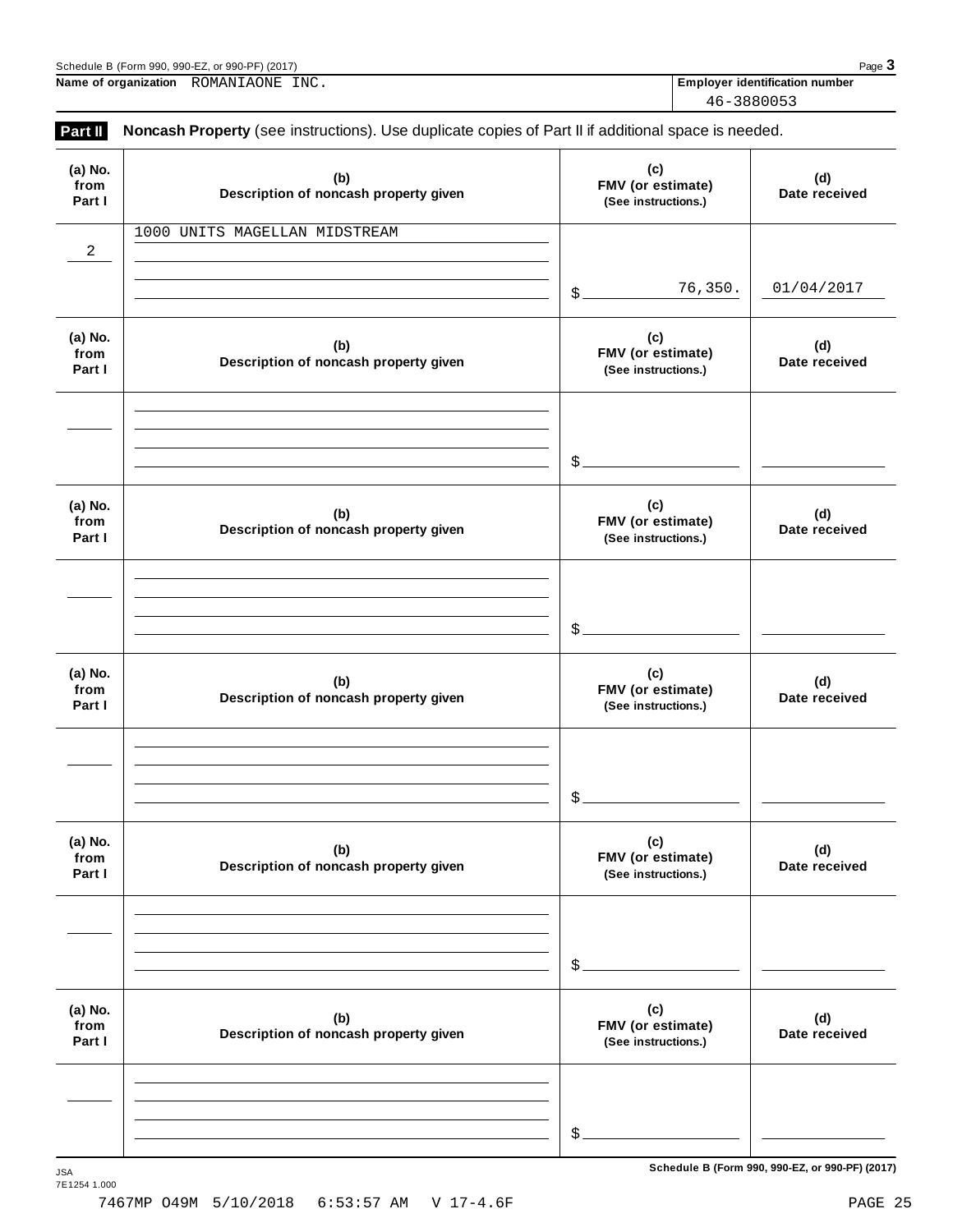|                             | Schedule B (Form 990, 990-EZ, or 990-PF) (2017)                                                                                                                                                                                                                                                                                                                                                                                                                                                                                                            |                      |                                          | Page 4                                   |  |  |
|-----------------------------|------------------------------------------------------------------------------------------------------------------------------------------------------------------------------------------------------------------------------------------------------------------------------------------------------------------------------------------------------------------------------------------------------------------------------------------------------------------------------------------------------------------------------------------------------------|----------------------|------------------------------------------|------------------------------------------|--|--|
|                             | Name of organization ROMANIAONE INC.                                                                                                                                                                                                                                                                                                                                                                                                                                                                                                                       |                      |                                          | Employer identification number           |  |  |
| Part III                    | Exclusively religious, charitable, etc., contributions to organizations described in section 501(c)(7), (8), or<br>(10) that total more than \$1,000 for the year from any one contributor. Complete columns (a) through (e) and<br>the following line entry. For organizations completing Part III, enter the total of exclusively religious, charitable, etc.,<br>contributions of \$1,000 or less for the year. (Enter this information once. See instructions.) $\triangleright$ \$<br>Use duplicate copies of Part III if additional space is needed. |                      |                                          | 46-3880053                               |  |  |
| $(a)$ No.<br>from<br>Part I | (b) Purpose of gift                                                                                                                                                                                                                                                                                                                                                                                                                                                                                                                                        | (c) Use of gift      |                                          | (d) Description of how gift is held      |  |  |
|                             |                                                                                                                                                                                                                                                                                                                                                                                                                                                                                                                                                            |                      |                                          |                                          |  |  |
|                             | Transferee's name, address, and ZIP + 4                                                                                                                                                                                                                                                                                                                                                                                                                                                                                                                    | (e) Transfer of gift | Relationship of transferor to transferee |                                          |  |  |
| $(a)$ No.<br>from<br>Part I | (b) Purpose of gift                                                                                                                                                                                                                                                                                                                                                                                                                                                                                                                                        | (c) Use of gift      |                                          | (d) Description of how gift is held      |  |  |
|                             | Transferee's name, address, and ZIP + 4                                                                                                                                                                                                                                                                                                                                                                                                                                                                                                                    | (e) Transfer of gift |                                          | Relationship of transferor to transferee |  |  |
| (a) No.<br>from<br>Part I   | (b) Purpose of gift                                                                                                                                                                                                                                                                                                                                                                                                                                                                                                                                        | (c) Use of gift      |                                          | (d) Description of how gift is held      |  |  |
|                             | (e) Transfer of gift<br>Transferee's name, address, and ZIP + 4<br>Relationship of transferor to transferee                                                                                                                                                                                                                                                                                                                                                                                                                                                |                      |                                          |                                          |  |  |
|                             |                                                                                                                                                                                                                                                                                                                                                                                                                                                                                                                                                            |                      |                                          |                                          |  |  |
| $(a)$ No.<br>from<br>Part I | (b) Purpose of gift                                                                                                                                                                                                                                                                                                                                                                                                                                                                                                                                        | (c) Use of gift      |                                          | (d) Description of how gift is held      |  |  |
|                             |                                                                                                                                                                                                                                                                                                                                                                                                                                                                                                                                                            | (e) Transfer of gift |                                          |                                          |  |  |
|                             | Transferee's name, address, and ZIP + 4                                                                                                                                                                                                                                                                                                                                                                                                                                                                                                                    |                      |                                          | Relationship of transferor to transferee |  |  |
|                             |                                                                                                                                                                                                                                                                                                                                                                                                                                                                                                                                                            |                      |                                          |                                          |  |  |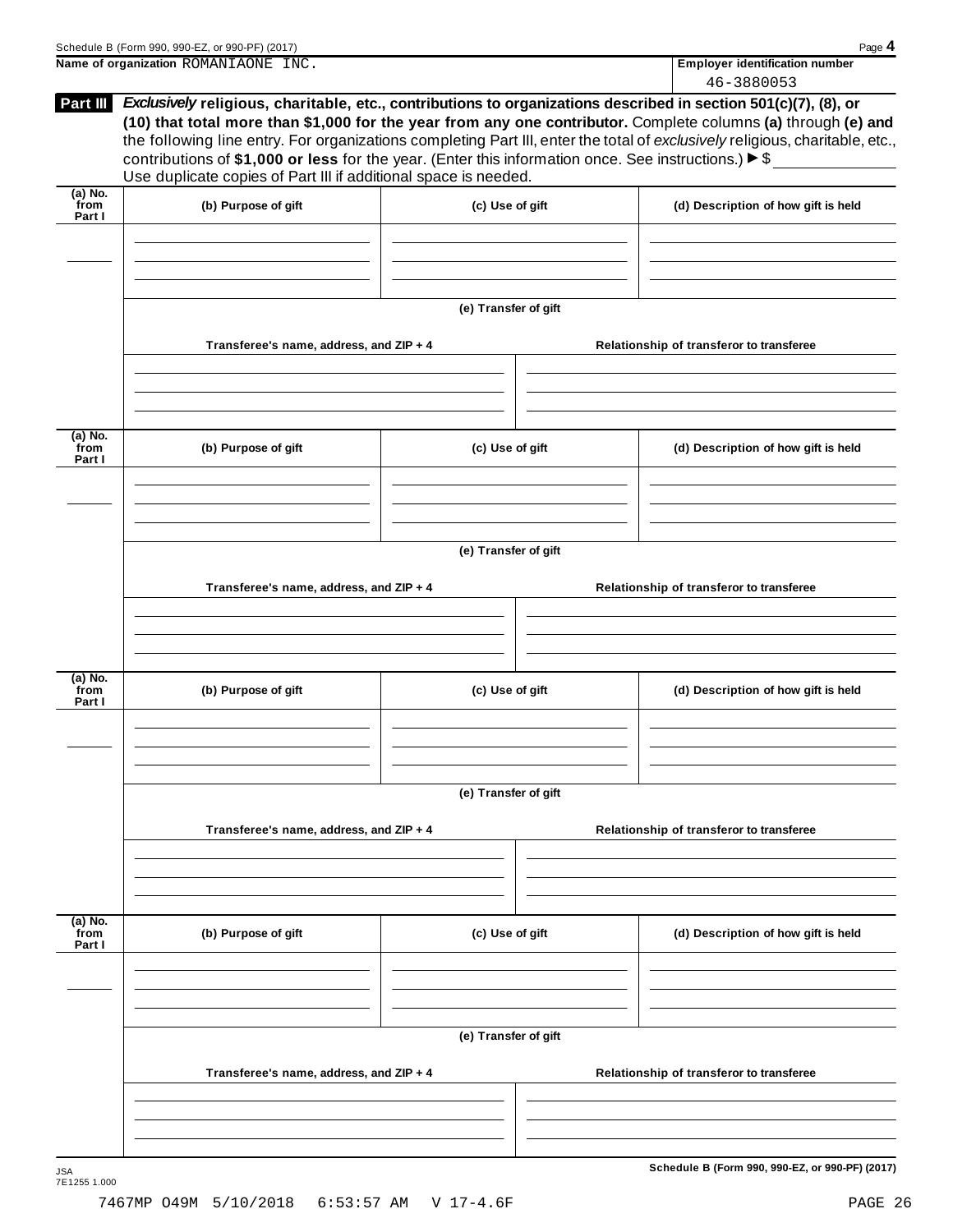| <b>SCHEDULE D</b> |  |
|-------------------|--|
| (Form 990)        |  |

# Supplemental Financial Statements<br>  $\triangleright$  Complete if the organization answered "Yes" on Form 990,<br>
Part IV, line 6, 7, 8, 9, 10, 11a, 11b, 11c, 11d, 11e, 11f, 12a, or 12b.<br>  $\triangleright$  Attach to Form 990.

**Department of the Treasury**<br> **Department of the Treasury**<br> **Department of the Treasury**<br> **Depart of Public**<br> **Department of the Treasury**<br> **Depart of Public Conservery**<br> **Department of the Treasury**<br> **Department of the** 

| ROMANTAONE TNC |  |  |
|----------------|--|--|

|              | <b>Internal Revenue Service</b> |                                                                        | Go to www.irs.gov/Form990 for instructions and the latest information.                                                                                                                                                         | <b>Inspection</b>                                  |
|--------------|---------------------------------|------------------------------------------------------------------------|--------------------------------------------------------------------------------------------------------------------------------------------------------------------------------------------------------------------------------|----------------------------------------------------|
|              | Name of the organization        |                                                                        |                                                                                                                                                                                                                                | <b>Employer identification number</b>              |
|              | ROMANIAONE INC.                 |                                                                        |                                                                                                                                                                                                                                | 46-3880053                                         |
| Part I       |                                 |                                                                        | Organizations Maintaining Donor Advised Funds or Other Similar Funds or Accounts.                                                                                                                                              |                                                    |
|              |                                 |                                                                        | Complete if the organization answered "Yes" on Form 990, Part IV, line 6.                                                                                                                                                      |                                                    |
|              |                                 |                                                                        | (a) Donor advised funds                                                                                                                                                                                                        | (b) Funds and other accounts                       |
| 1            |                                 | Total number at end of year                                            |                                                                                                                                                                                                                                |                                                    |
| $\mathbf{2}$ |                                 | Aggregate value of contributions to (during year)                      |                                                                                                                                                                                                                                |                                                    |
| 3            |                                 | Aggregate value of grants from (during year)                           |                                                                                                                                                                                                                                |                                                    |
| 4            |                                 | Aggregate value at end of year                                         |                                                                                                                                                                                                                                |                                                    |
| 5            |                                 |                                                                        | Did the organization inform all donors and donor advisors in writing that the assets held in donor advised                                                                                                                     |                                                    |
|              |                                 |                                                                        | funds are the organization's property, subject to the organization's exclusive legal control?                                                                                                                                  | <b>Yes</b><br>No                                   |
| 6            |                                 |                                                                        | Did the organization inform all grantees, donors, and donor advisors in writing that grant funds can be used                                                                                                                   |                                                    |
|              |                                 |                                                                        | only for charitable purposes and not for the benefit of the donor or donor advisor, or for any other purpose                                                                                                                   |                                                    |
|              |                                 |                                                                        |                                                                                                                                                                                                                                | Yes<br>No                                          |
| Part II      |                                 | <b>Conservation Easements.</b>                                         |                                                                                                                                                                                                                                |                                                    |
|              |                                 |                                                                        | Complete if the organization answered "Yes" on Form 990, Part IV, line 7.                                                                                                                                                      |                                                    |
| 1            |                                 |                                                                        | Purpose(s) of conservation easements held by the organization (check all that apply).                                                                                                                                          |                                                    |
|              |                                 | Preservation of land for public use (e.g., recreation or education)    |                                                                                                                                                                                                                                | Preservation of a historically important land area |
|              |                                 | Protection of natural habitat                                          |                                                                                                                                                                                                                                | Preservation of a certified historic structure     |
|              |                                 | Preservation of open space                                             |                                                                                                                                                                                                                                |                                                    |
| $\mathbf{2}$ |                                 |                                                                        | Complete lines 2a through 2d if the organization held a qualified conservation contribution in the form of a conservation                                                                                                      |                                                    |
|              |                                 | easement on the last day of the tax year.                              |                                                                                                                                                                                                                                | Held at the End of the Tax Year                    |
| a            |                                 |                                                                        |                                                                                                                                                                                                                                | 2a                                                 |
| b            |                                 |                                                                        | Total acreage restricted by conservation easements                                                                                                                                                                             | 2b                                                 |
| c            |                                 |                                                                        | Number of conservation easements on a certified historic structure included in (a)                                                                                                                                             | 2c                                                 |
| d            |                                 |                                                                        | Number of conservation easements included in (c) acquired after 7/25/06, and not on a                                                                                                                                          |                                                    |
|              |                                 |                                                                        |                                                                                                                                                                                                                                | <b>2d</b>                                          |
| 3            |                                 |                                                                        | Number of conservation easements modified, transferred, released, extinguished, or terminated by the organization during the                                                                                                   |                                                    |
|              |                                 |                                                                        |                                                                                                                                                                                                                                |                                                    |
| 4            |                                 |                                                                        | Number of states where property subject to conservation easement is located ▶ _____                                                                                                                                            |                                                    |
| 5            |                                 |                                                                        | Does the organization have a written policy regarding the periodic monitoring, inspection, handling of                                                                                                                         |                                                    |
|              |                                 |                                                                        | violations, and enforcement of the conservation easements it holds?                                                                                                                                                            | Yes<br>No                                          |
| 6            |                                 |                                                                        | Staff and volunteer hours devoted to monitoring, inspecting, handling of violations, and enforcing conservation easements during the year                                                                                      |                                                    |
|              |                                 |                                                                        |                                                                                                                                                                                                                                |                                                    |
| 7            |                                 |                                                                        | Amount of expenses incurred in monitoring, inspecting, handling of violations, and enforcing conservation easements during the year                                                                                            |                                                    |
|              | $\blacktriangleright$ \$        |                                                                        |                                                                                                                                                                                                                                |                                                    |
| 8            |                                 |                                                                        | Does each conservation easement reported on line 2(d) above satisfy the requirements of section 170(h)(4)(B)(i)                                                                                                                |                                                    |
|              |                                 |                                                                        |                                                                                                                                                                                                                                | Yes<br><b>No</b>                                   |
| 9            |                                 |                                                                        | In Part XIII, describe how the organization reports conservation easements in its revenue and expense statement, and                                                                                                           |                                                    |
|              |                                 |                                                                        | balance sheet, and include, if applicable, the text of the footnote to the organization's financial statements that describes the                                                                                              |                                                    |
| Part III     |                                 | organization's accounting for conservation easements.                  | Organizations Maintaining Collections of Art, Historical Treasures, or Other Similar Assets.                                                                                                                                   |                                                    |
|              |                                 |                                                                        | Complete if the organization answered "Yes" on Form 990, Part IV, line 8.                                                                                                                                                      |                                                    |
|              |                                 |                                                                        |                                                                                                                                                                                                                                |                                                    |
| 1a           |                                 |                                                                        | If the organization elected, as permitted under SFAS 116 (ASC 958), not to report in its revenue statement and balance sheet works of art, historical treasures, or other similar assets held for public exhibition, education |                                                    |
|              |                                 |                                                                        | public service, provide, in Part XIII, the text of the footnote to its financial statements that describes these items.                                                                                                        |                                                    |
| b            |                                 |                                                                        | If the organization elected, as permitted under SFAS 116 (ASC 958), to report in its revenue statement and balance sheet                                                                                                       |                                                    |
|              |                                 |                                                                        | works of art, historical treasures, or other similar assets held for public exhibition, education, or research in furtherance of                                                                                               |                                                    |
|              |                                 | public service, provide the following amounts relating to these items: |                                                                                                                                                                                                                                |                                                    |
|              |                                 |                                                                        |                                                                                                                                                                                                                                | $\triangleright$ \$                                |
|              |                                 |                                                                        |                                                                                                                                                                                                                                | $\triangleright$ \$                                |
| $\mathbf{2}$ |                                 |                                                                        | If the organization received or held works of art, historical treasures, or other similar assets for financial gain, provide the                                                                                               |                                                    |
|              |                                 |                                                                        | following amounts required to be reported under SFAS 116 (ASC 958) relating to these items:                                                                                                                                    |                                                    |
| a            |                                 |                                                                        |                                                                                                                                                                                                                                |                                                    |
|              |                                 |                                                                        |                                                                                                                                                                                                                                |                                                    |

**For Paperwork Reduction Act Notice, see the Instructions for Form 990. Schedule D (Form 990) 2017**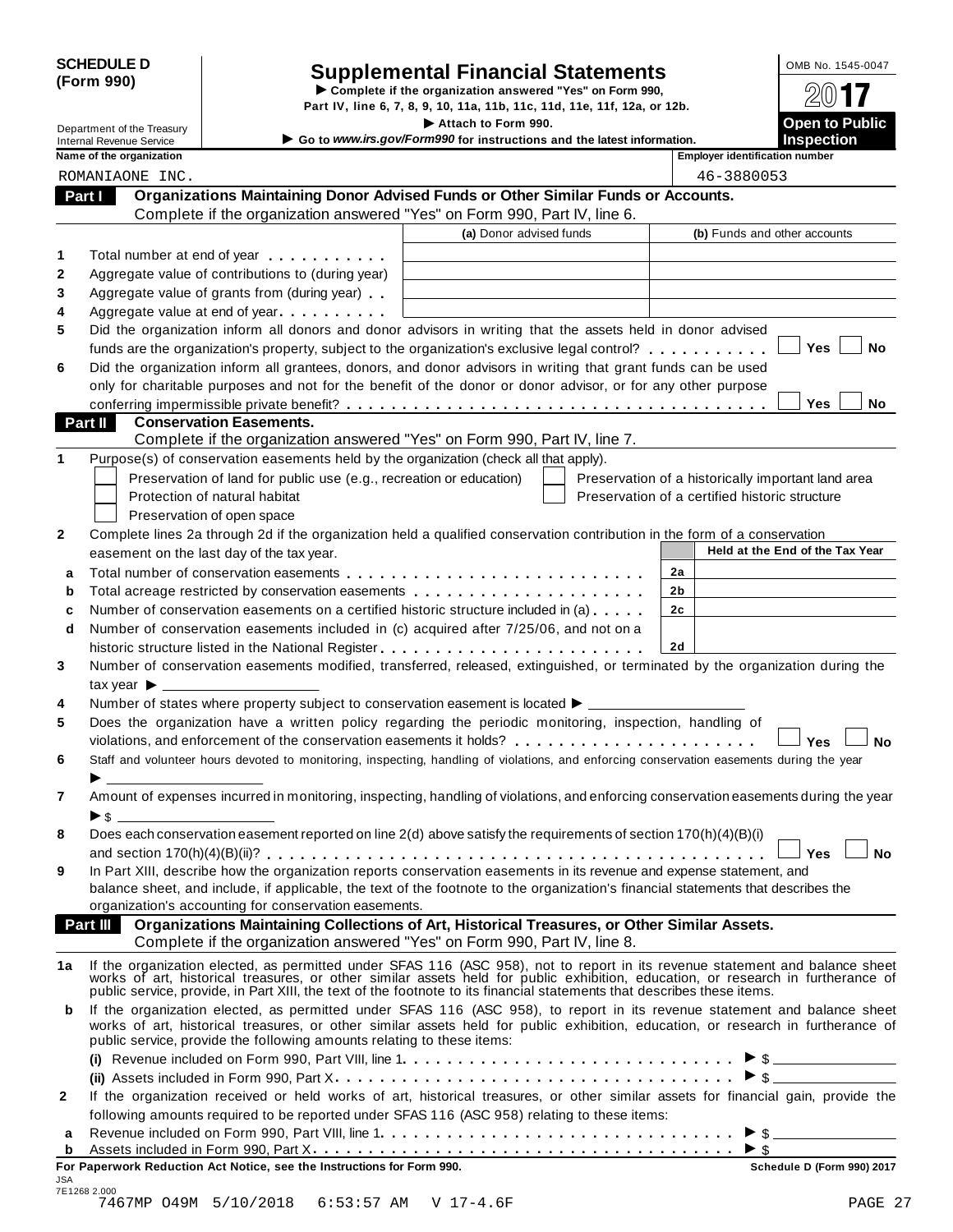ROMANIAONE INC.

| 46-3880053 |  |  |  |
|------------|--|--|--|
|------------|--|--|--|

| Organizations Maintaining Collections of Art, Historical Treasures, or Other Similar Assets (continued)<br>Part III<br>Using the organization's acquisition, accession, and other records, check any of the following that are a significant use of its<br>3<br>collection items (check all that apply):<br>Public exhibition<br>Loan or exchange programs<br>d<br>a<br>Scholarly research<br>е<br>b<br>Preservation for future generations<br>c<br>Provide a description of the organization's collections and explain how they further the organization's exempt purpose in Part<br>4<br>XIII.<br>During the year, did the organization solicit or receive donations of art, historical treasures, or other similar<br>5<br>assets to be sold to raise funds rather than to be maintained as part of the organization's collection?<br>Yes<br>No<br>Part IV<br><b>Escrow and Custodial Arrangements.</b><br>Complete if the organization answered "Yes" on Form 990, Part IV, line 9, or reported an amount on Form<br>990, Part X, line 21.<br>1a Is the organization an agent, trustee, custodian or other intermediary for contributions or other assets not<br>Yes<br>No<br>If "Yes," explain the arrangement in Part XIII and complete the following table:<br>b<br>Amount<br>1с.<br>c<br>Additions during the year enterpretation of the state of the state of the state of the state of the state of t<br>1d |
|-----------------------------------------------------------------------------------------------------------------------------------------------------------------------------------------------------------------------------------------------------------------------------------------------------------------------------------------------------------------------------------------------------------------------------------------------------------------------------------------------------------------------------------------------------------------------------------------------------------------------------------------------------------------------------------------------------------------------------------------------------------------------------------------------------------------------------------------------------------------------------------------------------------------------------------------------------------------------------------------------------------------------------------------------------------------------------------------------------------------------------------------------------------------------------------------------------------------------------------------------------------------------------------------------------------------------------------------------------------------------------------------------------------------------|
|                                                                                                                                                                                                                                                                                                                                                                                                                                                                                                                                                                                                                                                                                                                                                                                                                                                                                                                                                                                                                                                                                                                                                                                                                                                                                                                                                                                                                       |
|                                                                                                                                                                                                                                                                                                                                                                                                                                                                                                                                                                                                                                                                                                                                                                                                                                                                                                                                                                                                                                                                                                                                                                                                                                                                                                                                                                                                                       |
|                                                                                                                                                                                                                                                                                                                                                                                                                                                                                                                                                                                                                                                                                                                                                                                                                                                                                                                                                                                                                                                                                                                                                                                                                                                                                                                                                                                                                       |
|                                                                                                                                                                                                                                                                                                                                                                                                                                                                                                                                                                                                                                                                                                                                                                                                                                                                                                                                                                                                                                                                                                                                                                                                                                                                                                                                                                                                                       |
|                                                                                                                                                                                                                                                                                                                                                                                                                                                                                                                                                                                                                                                                                                                                                                                                                                                                                                                                                                                                                                                                                                                                                                                                                                                                                                                                                                                                                       |
|                                                                                                                                                                                                                                                                                                                                                                                                                                                                                                                                                                                                                                                                                                                                                                                                                                                                                                                                                                                                                                                                                                                                                                                                                                                                                                                                                                                                                       |
|                                                                                                                                                                                                                                                                                                                                                                                                                                                                                                                                                                                                                                                                                                                                                                                                                                                                                                                                                                                                                                                                                                                                                                                                                                                                                                                                                                                                                       |
|                                                                                                                                                                                                                                                                                                                                                                                                                                                                                                                                                                                                                                                                                                                                                                                                                                                                                                                                                                                                                                                                                                                                                                                                                                                                                                                                                                                                                       |
|                                                                                                                                                                                                                                                                                                                                                                                                                                                                                                                                                                                                                                                                                                                                                                                                                                                                                                                                                                                                                                                                                                                                                                                                                                                                                                                                                                                                                       |
|                                                                                                                                                                                                                                                                                                                                                                                                                                                                                                                                                                                                                                                                                                                                                                                                                                                                                                                                                                                                                                                                                                                                                                                                                                                                                                                                                                                                                       |
|                                                                                                                                                                                                                                                                                                                                                                                                                                                                                                                                                                                                                                                                                                                                                                                                                                                                                                                                                                                                                                                                                                                                                                                                                                                                                                                                                                                                                       |
|                                                                                                                                                                                                                                                                                                                                                                                                                                                                                                                                                                                                                                                                                                                                                                                                                                                                                                                                                                                                                                                                                                                                                                                                                                                                                                                                                                                                                       |
|                                                                                                                                                                                                                                                                                                                                                                                                                                                                                                                                                                                                                                                                                                                                                                                                                                                                                                                                                                                                                                                                                                                                                                                                                                                                                                                                                                                                                       |
|                                                                                                                                                                                                                                                                                                                                                                                                                                                                                                                                                                                                                                                                                                                                                                                                                                                                                                                                                                                                                                                                                                                                                                                                                                                                                                                                                                                                                       |
|                                                                                                                                                                                                                                                                                                                                                                                                                                                                                                                                                                                                                                                                                                                                                                                                                                                                                                                                                                                                                                                                                                                                                                                                                                                                                                                                                                                                                       |
|                                                                                                                                                                                                                                                                                                                                                                                                                                                                                                                                                                                                                                                                                                                                                                                                                                                                                                                                                                                                                                                                                                                                                                                                                                                                                                                                                                                                                       |
| 1e                                                                                                                                                                                                                                                                                                                                                                                                                                                                                                                                                                                                                                                                                                                                                                                                                                                                                                                                                                                                                                                                                                                                                                                                                                                                                                                                                                                                                    |
| f<br>1f                                                                                                                                                                                                                                                                                                                                                                                                                                                                                                                                                                                                                                                                                                                                                                                                                                                                                                                                                                                                                                                                                                                                                                                                                                                                                                                                                                                                               |
| Did the organization include an amount on Form 990, Part X, line 21, for escrow or custodial account liability?<br><b>Yes</b><br>No<br>2a                                                                                                                                                                                                                                                                                                                                                                                                                                                                                                                                                                                                                                                                                                                                                                                                                                                                                                                                                                                                                                                                                                                                                                                                                                                                             |
| <b>b</b> If "Yes," explain the arrangement in Part XIII. Check here if the explanation has been provided on Part XIII                                                                                                                                                                                                                                                                                                                                                                                                                                                                                                                                                                                                                                                                                                                                                                                                                                                                                                                                                                                                                                                                                                                                                                                                                                                                                                 |
| <b>Endowment Funds.</b><br><b>Part V</b>                                                                                                                                                                                                                                                                                                                                                                                                                                                                                                                                                                                                                                                                                                                                                                                                                                                                                                                                                                                                                                                                                                                                                                                                                                                                                                                                                                              |
| Complete if the organization answered "Yes" on Form 990, Part IV, line 10.                                                                                                                                                                                                                                                                                                                                                                                                                                                                                                                                                                                                                                                                                                                                                                                                                                                                                                                                                                                                                                                                                                                                                                                                                                                                                                                                            |
| (c) Two years back<br>(d) Three years back<br>(e) Four years back<br>(a) Current year<br>(b) Prior year                                                                                                                                                                                                                                                                                                                                                                                                                                                                                                                                                                                                                                                                                                                                                                                                                                                                                                                                                                                                                                                                                                                                                                                                                                                                                                               |
|                                                                                                                                                                                                                                                                                                                                                                                                                                                                                                                                                                                                                                                                                                                                                                                                                                                                                                                                                                                                                                                                                                                                                                                                                                                                                                                                                                                                                       |
| Beginning of year balance entitled<br>1а                                                                                                                                                                                                                                                                                                                                                                                                                                                                                                                                                                                                                                                                                                                                                                                                                                                                                                                                                                                                                                                                                                                                                                                                                                                                                                                                                                              |
| Contributions <b>Contributions</b><br>b                                                                                                                                                                                                                                                                                                                                                                                                                                                                                                                                                                                                                                                                                                                                                                                                                                                                                                                                                                                                                                                                                                                                                                                                                                                                                                                                                                               |
| Net investment earnings, gains,                                                                                                                                                                                                                                                                                                                                                                                                                                                                                                                                                                                                                                                                                                                                                                                                                                                                                                                                                                                                                                                                                                                                                                                                                                                                                                                                                                                       |
| and losses <b>and in the set of the set of the set of the set of the set of the set of the set of the set of the s</b>                                                                                                                                                                                                                                                                                                                                                                                                                                                                                                                                                                                                                                                                                                                                                                                                                                                                                                                                                                                                                                                                                                                                                                                                                                                                                                |
| Grants or scholarships                                                                                                                                                                                                                                                                                                                                                                                                                                                                                                                                                                                                                                                                                                                                                                                                                                                                                                                                                                                                                                                                                                                                                                                                                                                                                                                                                                                                |
| Other expenditures for facilities<br>е                                                                                                                                                                                                                                                                                                                                                                                                                                                                                                                                                                                                                                                                                                                                                                                                                                                                                                                                                                                                                                                                                                                                                                                                                                                                                                                                                                                |
| and programs                                                                                                                                                                                                                                                                                                                                                                                                                                                                                                                                                                                                                                                                                                                                                                                                                                                                                                                                                                                                                                                                                                                                                                                                                                                                                                                                                                                                          |
| Administrative expenses<br>f                                                                                                                                                                                                                                                                                                                                                                                                                                                                                                                                                                                                                                                                                                                                                                                                                                                                                                                                                                                                                                                                                                                                                                                                                                                                                                                                                                                          |
| End of year balance [1]<br>g                                                                                                                                                                                                                                                                                                                                                                                                                                                                                                                                                                                                                                                                                                                                                                                                                                                                                                                                                                                                                                                                                                                                                                                                                                                                                                                                                                                          |
| Provide the estimated percentage of the current year end balance (line 1g, column (a)) held as:<br>2                                                                                                                                                                                                                                                                                                                                                                                                                                                                                                                                                                                                                                                                                                                                                                                                                                                                                                                                                                                                                                                                                                                                                                                                                                                                                                                  |
| Board designated or quasi-endowment ><br>a                                                                                                                                                                                                                                                                                                                                                                                                                                                                                                                                                                                                                                                                                                                                                                                                                                                                                                                                                                                                                                                                                                                                                                                                                                                                                                                                                                            |
| Permanent endowment ▶<br>%<br>b                                                                                                                                                                                                                                                                                                                                                                                                                                                                                                                                                                                                                                                                                                                                                                                                                                                                                                                                                                                                                                                                                                                                                                                                                                                                                                                                                                                       |
| Temporarily restricted endowment ▶<br>%<br>c                                                                                                                                                                                                                                                                                                                                                                                                                                                                                                                                                                                                                                                                                                                                                                                                                                                                                                                                                                                                                                                                                                                                                                                                                                                                                                                                                                          |
| The percentages on lines 2a, 2b, and 2c should equal 100%.                                                                                                                                                                                                                                                                                                                                                                                                                                                                                                                                                                                                                                                                                                                                                                                                                                                                                                                                                                                                                                                                                                                                                                                                                                                                                                                                                            |
| 3a Are there endowment funds not in the possession of the organization that are held and administered for the                                                                                                                                                                                                                                                                                                                                                                                                                                                                                                                                                                                                                                                                                                                                                                                                                                                                                                                                                                                                                                                                                                                                                                                                                                                                                                         |
| Yes<br>No<br>organization by:                                                                                                                                                                                                                                                                                                                                                                                                                                                                                                                                                                                                                                                                                                                                                                                                                                                                                                                                                                                                                                                                                                                                                                                                                                                                                                                                                                                         |
| 3a(i)                                                                                                                                                                                                                                                                                                                                                                                                                                                                                                                                                                                                                                                                                                                                                                                                                                                                                                                                                                                                                                                                                                                                                                                                                                                                                                                                                                                                                 |
| 3a(ii)                                                                                                                                                                                                                                                                                                                                                                                                                                                                                                                                                                                                                                                                                                                                                                                                                                                                                                                                                                                                                                                                                                                                                                                                                                                                                                                                                                                                                |
| <b>b</b> If "Yes" on line 3a(ii), are the related organizations listed as required on Schedule R?<br>3b                                                                                                                                                                                                                                                                                                                                                                                                                                                                                                                                                                                                                                                                                                                                                                                                                                                                                                                                                                                                                                                                                                                                                                                                                                                                                                               |
| Describe in Part XIII the intended uses of the organization's endowment funds.<br>4                                                                                                                                                                                                                                                                                                                                                                                                                                                                                                                                                                                                                                                                                                                                                                                                                                                                                                                                                                                                                                                                                                                                                                                                                                                                                                                                   |
| Land, Buildings, and Equipment.<br>Complete if the organization answered "Yes" on Form 990, Part IV, line 11a. See Form 990, Part X, line 10.<br><b>Part VI</b>                                                                                                                                                                                                                                                                                                                                                                                                                                                                                                                                                                                                                                                                                                                                                                                                                                                                                                                                                                                                                                                                                                                                                                                                                                                       |
| Description of property<br>(a) Cost or other basis<br>(d) Book value<br>(b) Cost or other basis<br>(c) Accumulated                                                                                                                                                                                                                                                                                                                                                                                                                                                                                                                                                                                                                                                                                                                                                                                                                                                                                                                                                                                                                                                                                                                                                                                                                                                                                                    |
| (investment)<br>(other)<br>depreciation                                                                                                                                                                                                                                                                                                                                                                                                                                                                                                                                                                                                                                                                                                                                                                                                                                                                                                                                                                                                                                                                                                                                                                                                                                                                                                                                                                               |
| 1a<br>Land experience in the series of the series of the series of the series of the series of the series of the series of the series of the series of the series of the series of the series of the series of the series of the ser                                                                                                                                                                                                                                                                                                                                                                                                                                                                                                                                                                                                                                                                                                                                                                                                                                                                                                                                                                                                                                                                                                                                                                                  |
| <b>Buildings</b><br>b<br>.                                                                                                                                                                                                                                                                                                                                                                                                                                                                                                                                                                                                                                                                                                                                                                                                                                                                                                                                                                                                                                                                                                                                                                                                                                                                                                                                                                                            |
| Leasehold improvements<br>c                                                                                                                                                                                                                                                                                                                                                                                                                                                                                                                                                                                                                                                                                                                                                                                                                                                                                                                                                                                                                                                                                                                                                                                                                                                                                                                                                                                           |
| Equipment<br>d<br>.                                                                                                                                                                                                                                                                                                                                                                                                                                                                                                                                                                                                                                                                                                                                                                                                                                                                                                                                                                                                                                                                                                                                                                                                                                                                                                                                                                                                   |
| Other<br>е                                                                                                                                                                                                                                                                                                                                                                                                                                                                                                                                                                                                                                                                                                                                                                                                                                                                                                                                                                                                                                                                                                                                                                                                                                                                                                                                                                                                            |
| Total. Add lines 1a through 1e. (Column (d) must equal Form 990, Part X, column (B), line 10c.), $\Box$                                                                                                                                                                                                                                                                                                                                                                                                                                                                                                                                                                                                                                                                                                                                                                                                                                                                                                                                                                                                                                                                                                                                                                                                                                                                                                               |

**Schedule D (Form 990) 2017**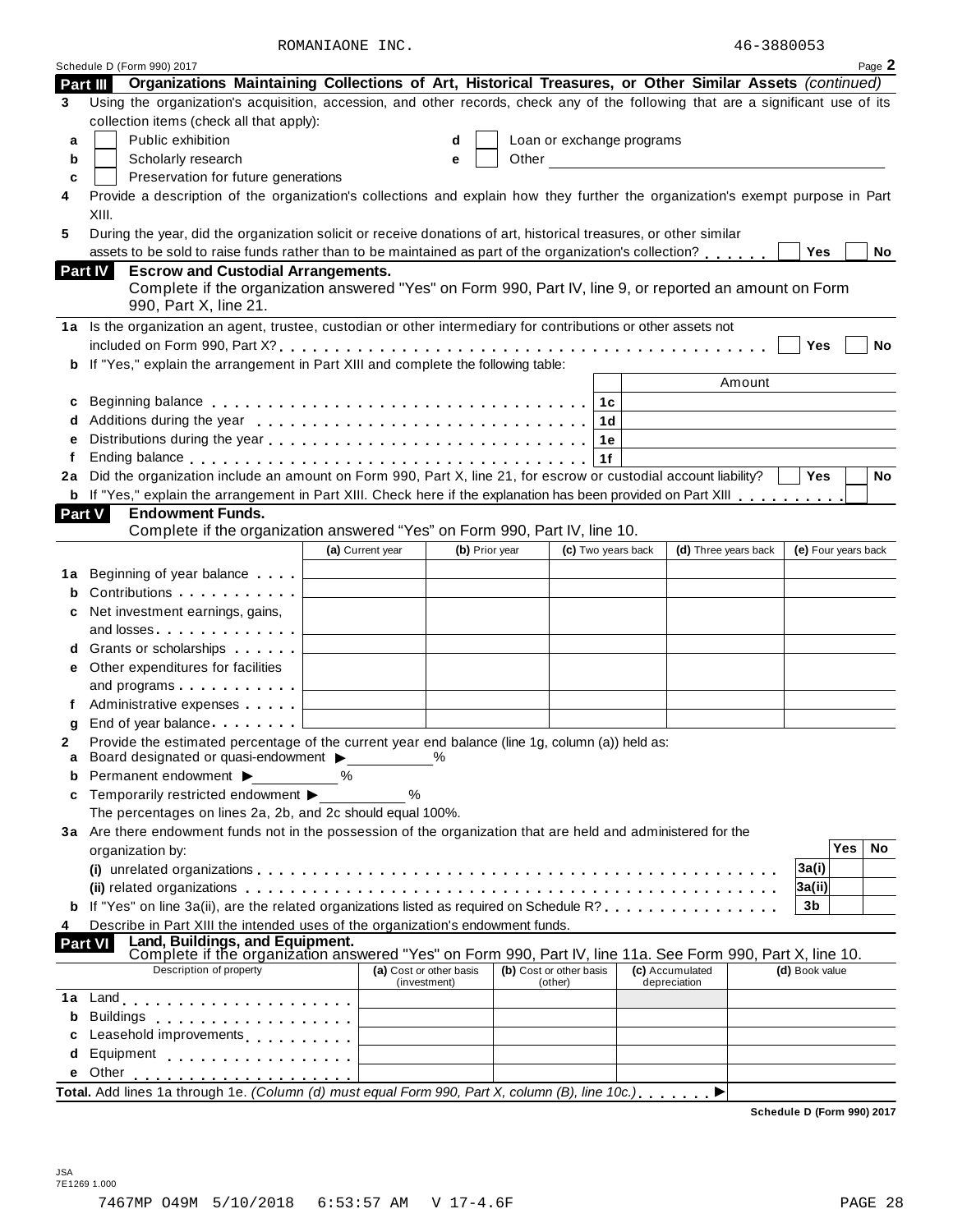| <b>Part VII</b>                 | <b>Investments - Other Securities.</b>                                                   |                 | Complete if the organization answered "Yes" on Form 990, Part IV, line 11b. See Form 990, Part X, line 12. |
|---------------------------------|------------------------------------------------------------------------------------------|-----------------|------------------------------------------------------------------------------------------------------------|
|                                 | (a) Description of security or category<br>(including name of security)                  | (b) Book value  | (c) Method of valuation:<br>Cost or end-of-year market value                                               |
|                                 | (1) Financial derivatives                                                                |                 |                                                                                                            |
|                                 | (2) Closely-held equity interests                                                        |                 |                                                                                                            |
|                                 | $(3)$ Other                                                                              |                 |                                                                                                            |
| (A)                             |                                                                                          |                 |                                                                                                            |
| (B)                             |                                                                                          |                 |                                                                                                            |
| (C)                             |                                                                                          |                 |                                                                                                            |
| (D)                             |                                                                                          |                 |                                                                                                            |
| (E)                             |                                                                                          |                 |                                                                                                            |
| (F)<br>(G)                      |                                                                                          |                 |                                                                                                            |
| (H)                             |                                                                                          |                 |                                                                                                            |
|                                 | Total. (Column (b) must equal Form 990, Part X, col. (B) line 12.) $\blacktriangleright$ |                 |                                                                                                            |
|                                 | Part VIII Investments - Program Related.                                                 |                 | Complete if the organization answered "Yes" on Form 990, Part IV, line 11c. See Form 990, Part X, line 13. |
|                                 | (a) Description of investment                                                            | (b) Book value  | (c) Method of valuation:                                                                                   |
|                                 |                                                                                          |                 | Cost or end-of-year market value                                                                           |
| (1)                             |                                                                                          |                 |                                                                                                            |
| (2)                             |                                                                                          |                 |                                                                                                            |
| (3)                             |                                                                                          |                 |                                                                                                            |
| (4)                             |                                                                                          |                 |                                                                                                            |
| (5)                             |                                                                                          |                 |                                                                                                            |
| (6)                             |                                                                                          |                 |                                                                                                            |
| (7)                             |                                                                                          |                 |                                                                                                            |
| (8)                             |                                                                                          |                 |                                                                                                            |
| (9)                             |                                                                                          |                 |                                                                                                            |
|                                 | Total. (Column (b) must equal Form 990, Part X, col. (B) line 13.) $\blacktriangleright$ |                 |                                                                                                            |
| Part IX                         | Other Assets.                                                                            |                 | Complete if the organization answered "Yes" on Form 990, Part IV, line 11d. See Form 990, Part X, line 15. |
|                                 |                                                                                          | (a) Description | (b) Book value                                                                                             |
| (1)                             |                                                                                          |                 |                                                                                                            |
| (2)                             |                                                                                          |                 |                                                                                                            |
| (3)                             |                                                                                          |                 |                                                                                                            |
| (4)                             |                                                                                          |                 |                                                                                                            |
| (5)                             |                                                                                          |                 |                                                                                                            |
| (6)                             |                                                                                          |                 |                                                                                                            |
| (7)                             |                                                                                          |                 |                                                                                                            |
|                                 |                                                                                          |                 |                                                                                                            |
|                                 |                                                                                          |                 |                                                                                                            |
| (8)<br>(9)                      |                                                                                          |                 | ▶                                                                                                          |
|                                 |                                                                                          |                 |                                                                                                            |
|                                 | <b>Other Liabilities.</b>                                                                |                 |                                                                                                            |
|                                 |                                                                                          |                 | Complete if the organization answered "Yes" on Form 990, Part IV, line 11e or 11f. See Form 990, Part X,   |
|                                 | line 25.                                                                                 |                 |                                                                                                            |
|                                 | (a) Description of liability                                                             | (b) Book value  |                                                                                                            |
|                                 | (1) Federal income taxes                                                                 | 47              |                                                                                                            |
|                                 | (2) CREDIT CARD                                                                          |                 |                                                                                                            |
|                                 |                                                                                          |                 |                                                                                                            |
|                                 |                                                                                          |                 |                                                                                                            |
|                                 |                                                                                          |                 |                                                                                                            |
| (3)<br>(4)<br>(5)<br>(6)<br>(7) |                                                                                          |                 |                                                                                                            |
| (8)                             |                                                                                          |                 |                                                                                                            |
| Part X<br>1.<br>(9)             |                                                                                          |                 |                                                                                                            |

organization's liability for uncertain tax positions under FIN 48 (ASC 740). Check here ifthe text of the footnote has been provided in Part XIII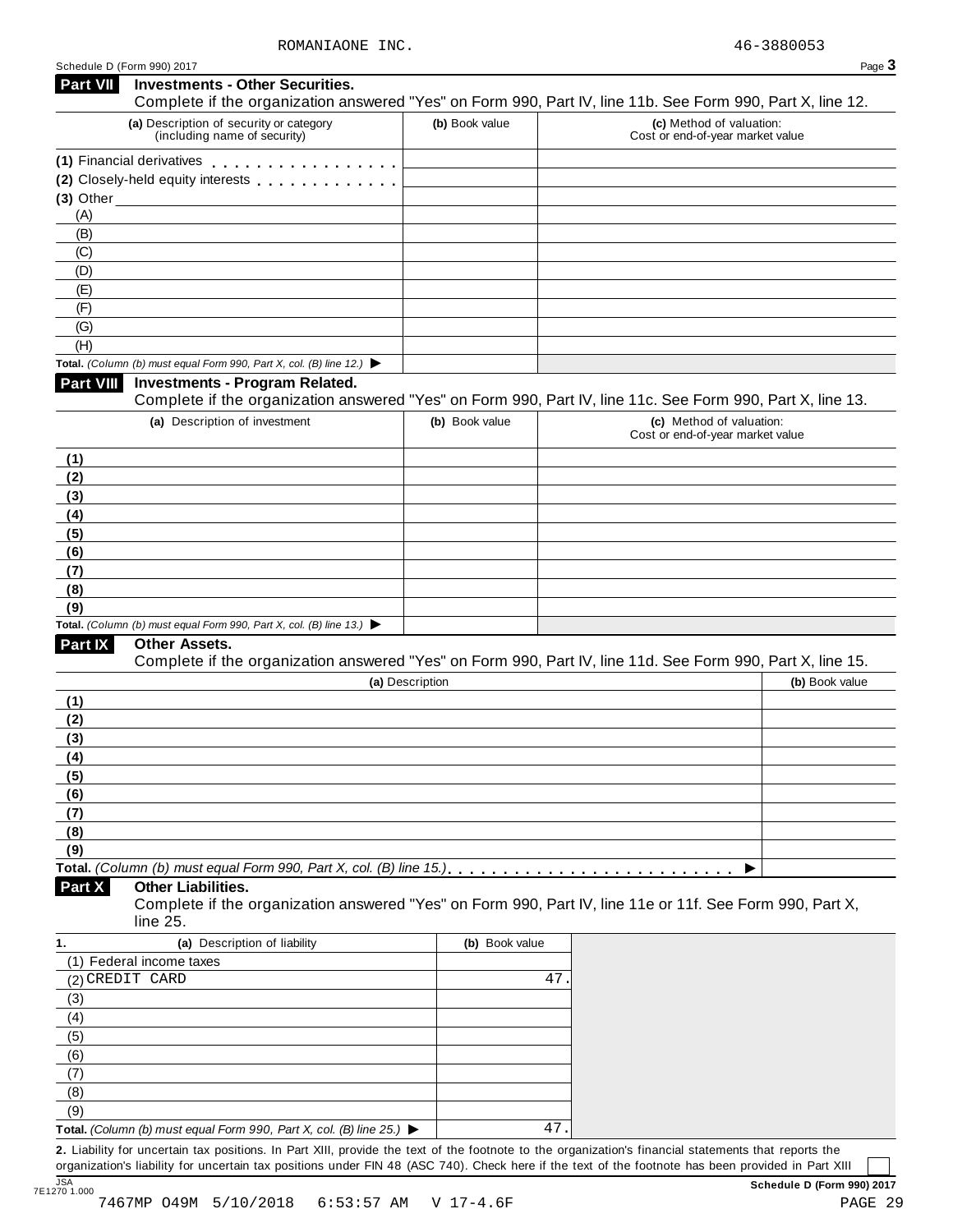| ROMANIAONE INC. | 46-3880053 |
|-----------------|------------|
|                 |            |

|              | Schedule D (Form 990) 2017                                                                                                                                           |              | Page 4 |
|--------------|----------------------------------------------------------------------------------------------------------------------------------------------------------------------|--------------|--------|
| Part XI      | Reconciliation of Revenue per Audited Financial Statements With Revenue per Return.<br>Complete if the organization answered "Yes" on Form 990, Part IV, line 12a.   |              |        |
| 1            | Total revenue, gains, and other support per audited financial statements                                                                                             | $\mathbf{1}$ |        |
| 2            | Amounts included on line 1 but not on Form 990, Part VIII, line 12:                                                                                                  |              |        |
|              | 2a                                                                                                                                                                   |              |        |
| a            | 2 <sub>b</sub><br>Donated services and use of facilities                                                                                                             |              |        |
| b            |                                                                                                                                                                      |              |        |
| с            |                                                                                                                                                                      |              |        |
| d            |                                                                                                                                                                      | <b>2e</b>    |        |
| e            |                                                                                                                                                                      | 3            |        |
| 3            |                                                                                                                                                                      |              |        |
| 4            | Amounts included on Form 990, Part VIII, line 12, but not on line 1:                                                                                                 |              |        |
| a            | 4a<br>Investment expenses not included on Form 990, Part VIII, line 7b                                                                                               |              |        |
| b            | 4 <sub>b</sub>                                                                                                                                                       |              |        |
|              |                                                                                                                                                                      | 4c           |        |
| 5            | Total revenue. Add lines 3 and 4c. (This must equal Form 990, Part I, line 12.)                                                                                      | 5            |        |
| Part XII     | Reconciliation of Expenses per Audited Financial Statements With Expenses per Return.<br>Complete if the organization answered "Yes" on Form 990, Part IV, line 12a. |              |        |
| 1            |                                                                                                                                                                      | 1            |        |
| $\mathbf{2}$ | Amounts included on line 1 but not on Form 990, Part IX, line 25:                                                                                                    |              |        |
| a            | 2a                                                                                                                                                                   |              |        |
| b            | 2 <sub>b</sub>                                                                                                                                                       |              |        |
| C            | 2 <sub>c</sub>                                                                                                                                                       |              |        |
|              |                                                                                                                                                                      |              |        |
| e            |                                                                                                                                                                      | <b>2e</b>    |        |
| 3            |                                                                                                                                                                      | 3            |        |
| 4            | Amounts included on Form 990, Part IX, line 25, but not on line 1:                                                                                                   |              |        |
| a            | 4а<br>Investment expenses not included on Form 990, Part VIII, line 7b $\ldots \ldots$                                                                               |              |        |
| b            | 4b                                                                                                                                                                   |              |        |
|              |                                                                                                                                                                      | 4с           |        |
| 5            | Total expenses. Add lines 3 and 4c. (This must equal Form 990, Part I, line 18.)                                                                                     | 5            |        |
|              | Part XIII Supplemental Information.                                                                                                                                  |              |        |

Provide the descriptions required for Part II, lines 3, 5, and 9; Part III, lines 1a and 4; Part IV, lines 1b and 2b; Part V, line 4; Part X, line 2; Part XI, lines 2d and 4b; and Part XII, lines 2d and 4b. Also complete this part to provide any additional information.

JSA **Schedule D (Form 990) 2017**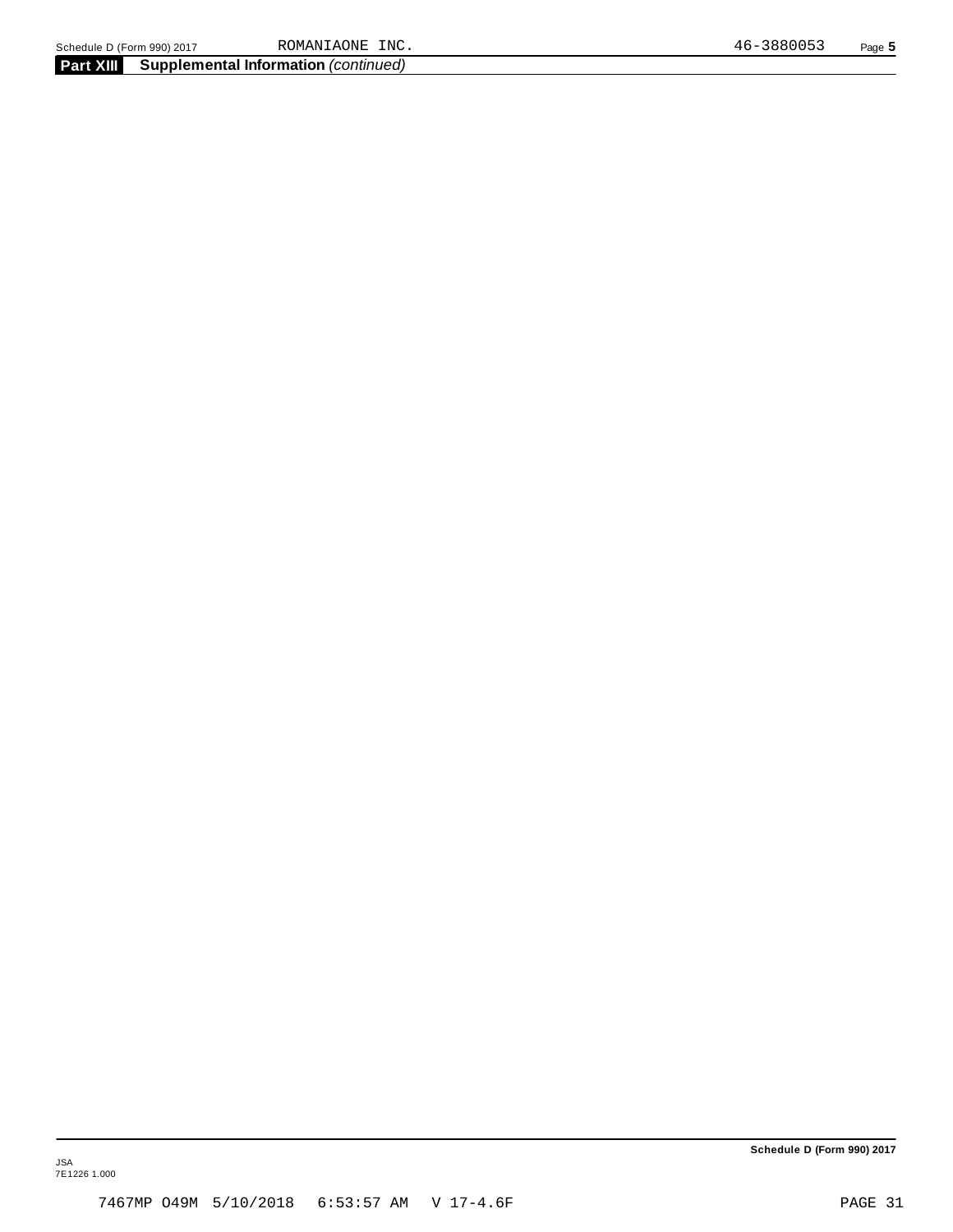|                            | <b>SCHEDULE F</b>                                                                                                                                                                                                              |                                                                                          |                                           |                                                                                           | <b>Statement of Activities Outside the United States</b>                                                                                                       |                                                                                                                 | OMB No. 1545-0047                                                 |
|----------------------------|--------------------------------------------------------------------------------------------------------------------------------------------------------------------------------------------------------------------------------|------------------------------------------------------------------------------------------|-------------------------------------------|-------------------------------------------------------------------------------------------|----------------------------------------------------------------------------------------------------------------------------------------------------------------|-----------------------------------------------------------------------------------------------------------------|-------------------------------------------------------------------|
|                            | (Form 990)                                                                                                                                                                                                                     | > Complete if the organization answered "Yes" on Form 990, Part IV, line 14b, 15, or 16. |                                           |                                                                                           |                                                                                                                                                                |                                                                                                                 |                                                                   |
| Department of the Treasury |                                                                                                                                                                                                                                |                                                                                          |                                           | Attach to Form 990.                                                                       | <b>Open to Public</b>                                                                                                                                          |                                                                                                                 |                                                                   |
|                            | Go to www.irs.gov/Form990 for instructions and the latest information.<br><b>Internal Revenue Service</b><br>Name of the organization                                                                                          |                                                                                          |                                           |                                                                                           |                                                                                                                                                                |                                                                                                                 | <b>Inspection</b><br><b>Employer identification number</b>        |
|                            | ROMANIAONE INC.                                                                                                                                                                                                                |                                                                                          |                                           |                                                                                           |                                                                                                                                                                | 46-3880053                                                                                                      |                                                                   |
| Part I                     |                                                                                                                                                                                                                                | Form 990, Part IV, line 14b.                                                             |                                           |                                                                                           | General Information on Activities Outside the United States. Complete if the organization answered "Yes" on                                                    |                                                                                                                 |                                                                   |
| 1                          |                                                                                                                                                                                                                                |                                                                                          |                                           |                                                                                           | For grantmakers. Does the organization maintain records to substantiate the amount of its grants and other                                                     |                                                                                                                 |                                                                   |
|                            |                                                                                                                                                                                                                                |                                                                                          |                                           |                                                                                           | assistance, the grantees' eligibility for the grants or assistance, and the selection criteria used to award the                                               |                                                                                                                 |                                                                   |
|                            |                                                                                                                                                                                                                                |                                                                                          |                                           |                                                                                           |                                                                                                                                                                |                                                                                                                 | Yes<br>No                                                         |
| 2                          | assistance outside the United States.                                                                                                                                                                                          |                                                                                          |                                           |                                                                                           | For grantmakers. Describe in Part V the organization's procedures for monitoring the use of its grants and other                                               |                                                                                                                 |                                                                   |
| 3                          |                                                                                                                                                                                                                                |                                                                                          |                                           |                                                                                           | Activities per Region. (The following Part I, line 3 table can be duplicated if additional space is needed.)                                                   |                                                                                                                 |                                                                   |
|                            | (a) Region                                                                                                                                                                                                                     |                                                                                          | (b) Number of<br>offices in the<br>region | (c) Number of<br>employees,<br>agents, and<br>independent<br>contractors<br>in the region | (d) Activities conducted in the<br>region (by type) (such as,<br>fundraising, program services,<br>investments, grants to recipients<br>located in the region) | (e) If activity listed in (d) is<br>a program service,<br>describe specific type of<br>service(s) in the region | (f) Total<br>expenditures for<br>and investments<br>in the region |
| (1)                        |                                                                                                                                                                                                                                |                                                                                          |                                           |                                                                                           |                                                                                                                                                                |                                                                                                                 |                                                                   |
| (2)                        |                                                                                                                                                                                                                                |                                                                                          |                                           |                                                                                           |                                                                                                                                                                |                                                                                                                 |                                                                   |
| (3)                        | <u> 1989 - Jan Barnett, fransk politik (</u>                                                                                                                                                                                   |                                                                                          |                                           |                                                                                           |                                                                                                                                                                |                                                                                                                 |                                                                   |
| (4)                        | <u> 1999 - Jan Stein Stein Stein Stein Stein Stein Stein Stein Stein Stein Stein Stein Stein Stein Stein Stein S</u>                                                                                                           |                                                                                          |                                           |                                                                                           |                                                                                                                                                                |                                                                                                                 |                                                                   |
| (5)                        |                                                                                                                                                                                                                                |                                                                                          |                                           |                                                                                           |                                                                                                                                                                |                                                                                                                 |                                                                   |
| (6)                        |                                                                                                                                                                                                                                |                                                                                          |                                           |                                                                                           |                                                                                                                                                                |                                                                                                                 |                                                                   |
| (7)                        |                                                                                                                                                                                                                                |                                                                                          |                                           |                                                                                           |                                                                                                                                                                |                                                                                                                 |                                                                   |
| (8)                        |                                                                                                                                                                                                                                |                                                                                          |                                           |                                                                                           |                                                                                                                                                                |                                                                                                                 |                                                                   |
| (9)                        |                                                                                                                                                                                                                                |                                                                                          |                                           |                                                                                           |                                                                                                                                                                |                                                                                                                 |                                                                   |
| (10)                       |                                                                                                                                                                                                                                |                                                                                          |                                           |                                                                                           |                                                                                                                                                                |                                                                                                                 |                                                                   |
| (11)                       |                                                                                                                                                                                                                                |                                                                                          |                                           |                                                                                           |                                                                                                                                                                |                                                                                                                 |                                                                   |
| (12)                       |                                                                                                                                                                                                                                |                                                                                          |                                           |                                                                                           |                                                                                                                                                                |                                                                                                                 |                                                                   |
| (13)                       |                                                                                                                                                                                                                                |                                                                                          |                                           |                                                                                           |                                                                                                                                                                |                                                                                                                 |                                                                   |
| (14)                       |                                                                                                                                                                                                                                |                                                                                          |                                           |                                                                                           |                                                                                                                                                                |                                                                                                                 |                                                                   |
| (15)                       |                                                                                                                                                                                                                                |                                                                                          |                                           |                                                                                           |                                                                                                                                                                |                                                                                                                 |                                                                   |
| (16)                       |                                                                                                                                                                                                                                |                                                                                          |                                           |                                                                                           |                                                                                                                                                                |                                                                                                                 |                                                                   |
| (17)                       |                                                                                                                                                                                                                                |                                                                                          |                                           |                                                                                           |                                                                                                                                                                |                                                                                                                 |                                                                   |
| Зa                         | Sub-total experience of the state of the state of the state of the state of the state of the state of the state of the state of the state of the state of the state of the state of the state of the state of the state of the |                                                                                          |                                           |                                                                                           |                                                                                                                                                                |                                                                                                                 |                                                                   |
| b                          | Total from<br>sheets to Part I                                                                                                                                                                                                 | continuation                                                                             |                                           |                                                                                           |                                                                                                                                                                |                                                                                                                 |                                                                   |
| c                          | Totals (add lines 3a and 3b)                                                                                                                                                                                                   |                                                                                          |                                           |                                                                                           |                                                                                                                                                                |                                                                                                                 |                                                                   |

| <b>Schedule F (Form 990) 2017</b> |  |  |
|-----------------------------------|--|--|
|                                   |  |  |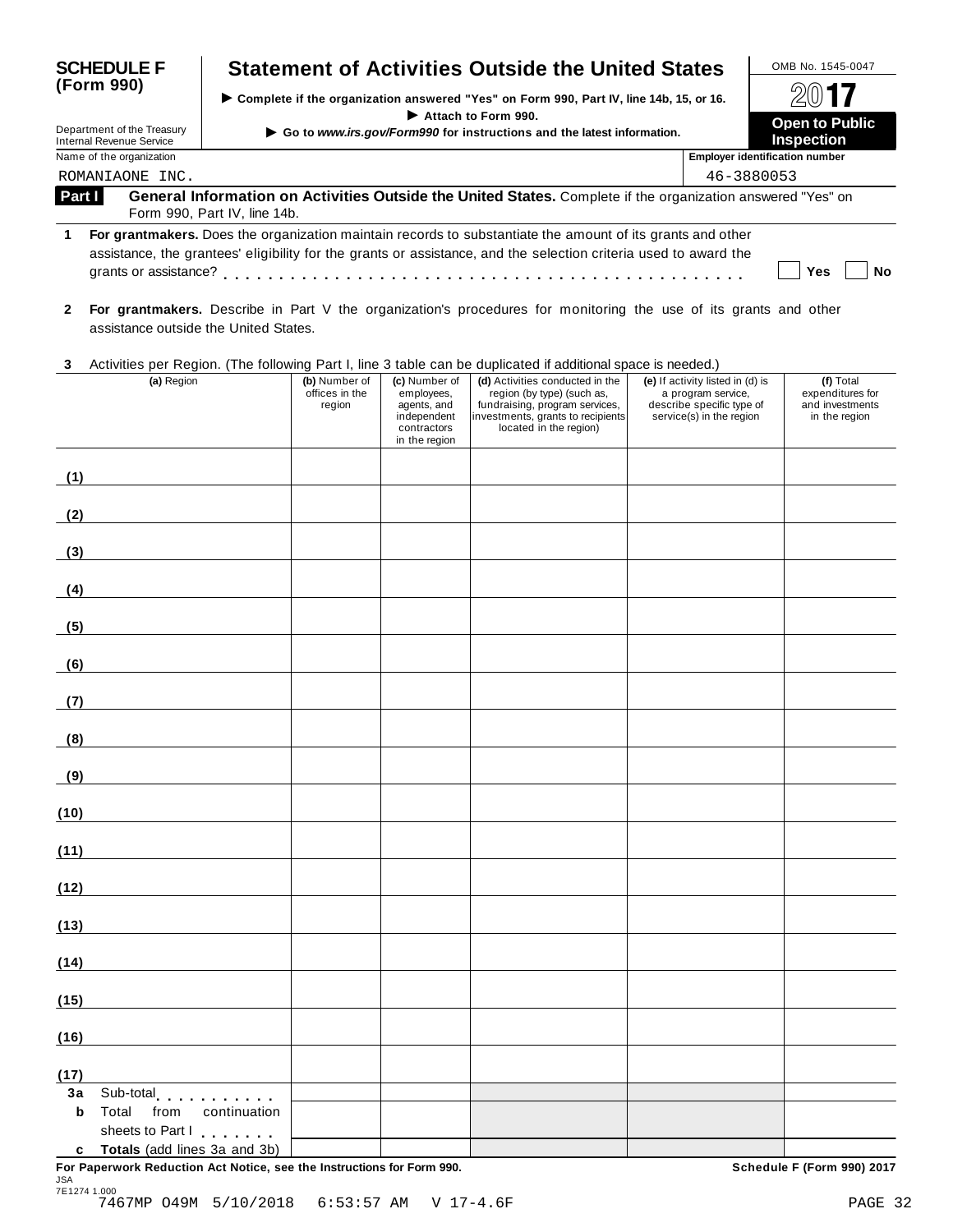| Schedule F (Form 990) 2017 | ∩מפ<br>-aue - |  |
|----------------------------|---------------|--|
|                            |               |  |

| Part II | Grants and Other Assistance to Organizations or Entities Outside the United States. Complete if the organization answered "Yes" on Form 990,<br>Part IV, line 15, for any recipient who received more than \$5,000. Part II can be duplicated if additional space is needed. |                                                    |                          |                         |                             |                                       |                                        |                                             |                                                                |
|---------|------------------------------------------------------------------------------------------------------------------------------------------------------------------------------------------------------------------------------------------------------------------------------|----------------------------------------------------|--------------------------|-------------------------|-----------------------------|---------------------------------------|----------------------------------------|---------------------------------------------|----------------------------------------------------------------|
| 1       | (a) Name of<br>organization                                                                                                                                                                                                                                                  | (b) IRS code<br>section and EIN<br>(if applicable) | (c) Region               | (d) Purpose of<br>grant | (e) Amount of<br>cash grant | (f) Manner of<br>cash<br>disbursement | (g) Amount of<br>noncash<br>assistance | (h) Description<br>of noncash<br>assistance | (i) Method of<br>valuation<br>(book, FMV,<br>appraisal, other) |
|         |                                                                                                                                                                                                                                                                              |                                                    |                          | EDUCATION AN            |                             |                                       |                                        |                                             |                                                                |
| (1)     |                                                                                                                                                                                                                                                                              |                                                    | EUROPE/ICELAND/GREENLAND | PRESERVATION            | 42,054.                     |                                       |                                        |                                             |                                                                |
| (2)     |                                                                                                                                                                                                                                                                              |                                                    |                          |                         |                             |                                       |                                        |                                             |                                                                |
| (3)     |                                                                                                                                                                                                                                                                              |                                                    |                          |                         |                             |                                       |                                        |                                             |                                                                |
| (4)     |                                                                                                                                                                                                                                                                              |                                                    |                          |                         |                             |                                       |                                        |                                             |                                                                |
| (5)     |                                                                                                                                                                                                                                                                              |                                                    |                          |                         |                             |                                       |                                        |                                             |                                                                |
| (6)     |                                                                                                                                                                                                                                                                              |                                                    |                          |                         |                             |                                       |                                        |                                             |                                                                |
| (7)     |                                                                                                                                                                                                                                                                              |                                                    |                          |                         |                             |                                       |                                        |                                             |                                                                |
| (8)     |                                                                                                                                                                                                                                                                              |                                                    |                          |                         |                             |                                       |                                        |                                             |                                                                |
| (9)     |                                                                                                                                                                                                                                                                              |                                                    |                          |                         |                             |                                       |                                        |                                             |                                                                |
| (10)    |                                                                                                                                                                                                                                                                              |                                                    |                          |                         |                             |                                       |                                        |                                             |                                                                |
| (11)    |                                                                                                                                                                                                                                                                              |                                                    |                          |                         |                             |                                       |                                        |                                             |                                                                |
| (12)    |                                                                                                                                                                                                                                                                              |                                                    |                          |                         |                             |                                       |                                        |                                             |                                                                |
| (13)    |                                                                                                                                                                                                                                                                              |                                                    |                          |                         |                             |                                       |                                        |                                             |                                                                |
| (14)    |                                                                                                                                                                                                                                                                              |                                                    |                          |                         |                             |                                       |                                        |                                             |                                                                |
| (15)    |                                                                                                                                                                                                                                                                              |                                                    |                          |                         |                             |                                       |                                        |                                             |                                                                |
| (16)    |                                                                                                                                                                                                                                                                              |                                                    |                          |                         |                             |                                       |                                        |                                             |                                                                |

**2** Enter total number of recipient organizations listed above that are recognized as charities by the foreign country, recognized as tax-exempt

 $\blacksquare$ <br>by the IRS, or for which the grantee or counsel has provided a section 501(c)(3) equivalency letter<br>3 Enter total number of other organizations or entities

**Schedule F (Form 990) 2017**

 $\overline{\phantom{a}}$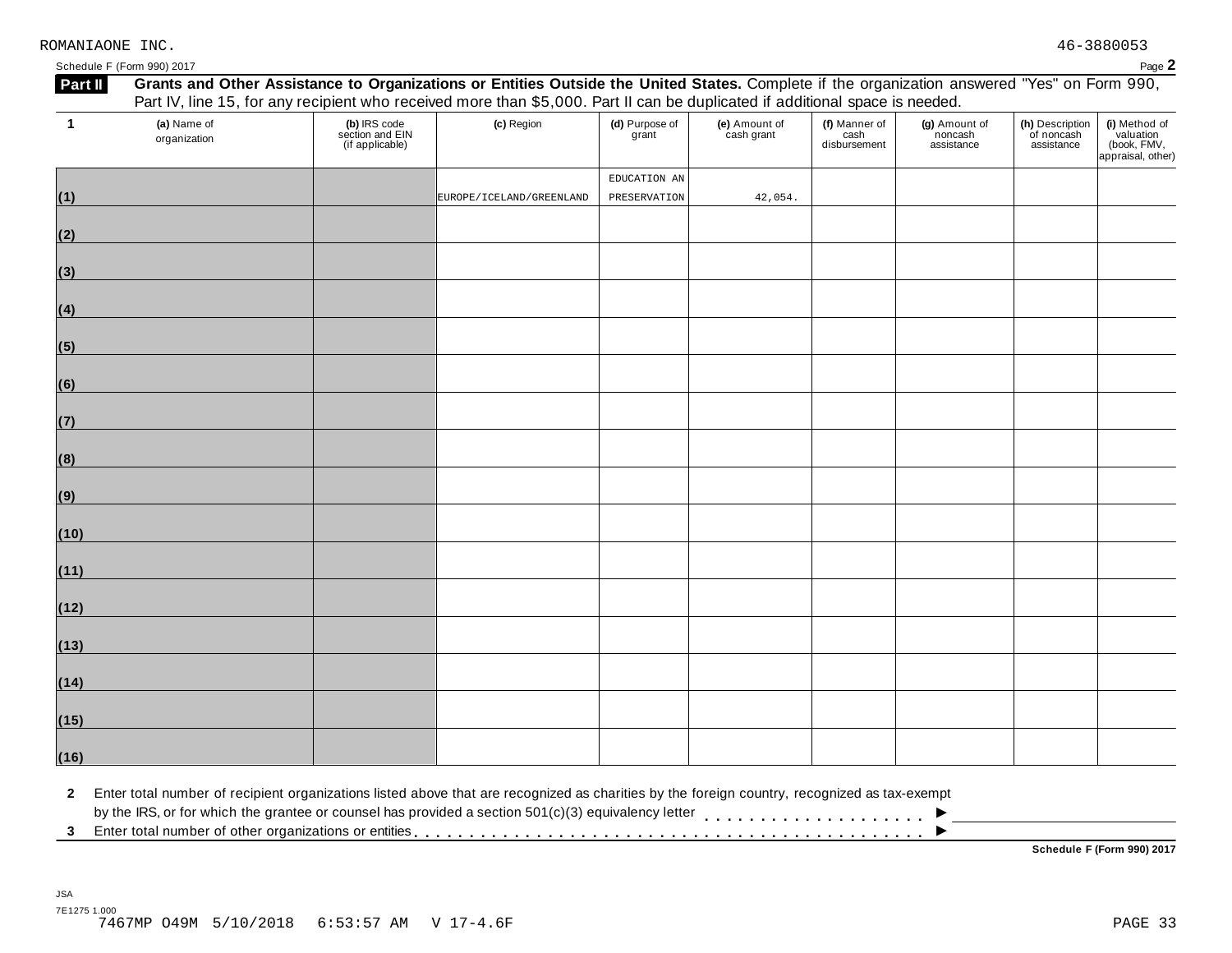| Schedule F (Form 990) 2017 | $P$ aqe $\mathbf{3}$ |  |
|----------------------------|----------------------|--|
|                            |                      |  |

| (a) Type of grant or assistance                          | (b) Region | (c) Number of<br>recipients | (d) Amount of<br>cash grant | (e) Manner of<br>cash<br>disbursement | (f) Amount of<br>noncash<br>assistance | (g) Description<br>of noncash<br>assistance | (h) Method of<br>valuation<br>(book, FMV,<br>appraisal, other) |
|----------------------------------------------------------|------------|-----------------------------|-----------------------------|---------------------------------------|----------------------------------------|---------------------------------------------|----------------------------------------------------------------|
| (1)                                                      |            |                             |                             |                                       |                                        |                                             |                                                                |
| (2)<br><u> 1989 - Johann Barbara, martxa a</u>           |            |                             |                             |                                       |                                        |                                             |                                                                |
| (3)                                                      |            |                             |                             |                                       |                                        |                                             |                                                                |
| (4)                                                      |            |                             |                             |                                       |                                        |                                             |                                                                |
| (5)                                                      |            |                             |                             |                                       |                                        |                                             |                                                                |
| (6)                                                      |            |                             |                             |                                       |                                        |                                             |                                                                |
| (7)<br><u> 1980 - Johann Barbara, martxa alemaniar a</u> |            |                             |                             |                                       |                                        |                                             |                                                                |
| (8)                                                      |            |                             |                             |                                       |                                        |                                             |                                                                |
| (9)                                                      |            |                             |                             |                                       |                                        |                                             |                                                                |
| (10)<br><u> 1980 - Johann Barbara, martxa al</u>         |            |                             |                             |                                       |                                        |                                             |                                                                |
| (11)<br><u> 1989 - Jan Barbara Barbara, prima popula</u> |            |                             |                             |                                       |                                        |                                             |                                                                |
| (12)                                                     |            |                             |                             |                                       |                                        |                                             |                                                                |
| (13)<br><u> 1980 - Johann Barbara, martxa al</u>         |            |                             |                             |                                       |                                        |                                             |                                                                |
| (14)                                                     |            |                             |                             |                                       |                                        |                                             |                                                                |
| (15)                                                     |            |                             |                             |                                       |                                        |                                             |                                                                |
| (16)                                                     |            |                             |                             |                                       |                                        |                                             |                                                                |
| (17)                                                     |            |                             |                             |                                       |                                        |                                             |                                                                |
| (18)                                                     |            |                             |                             |                                       |                                        |                                             |                                                                |

**Schedule F (Form 990) 2017**

JSA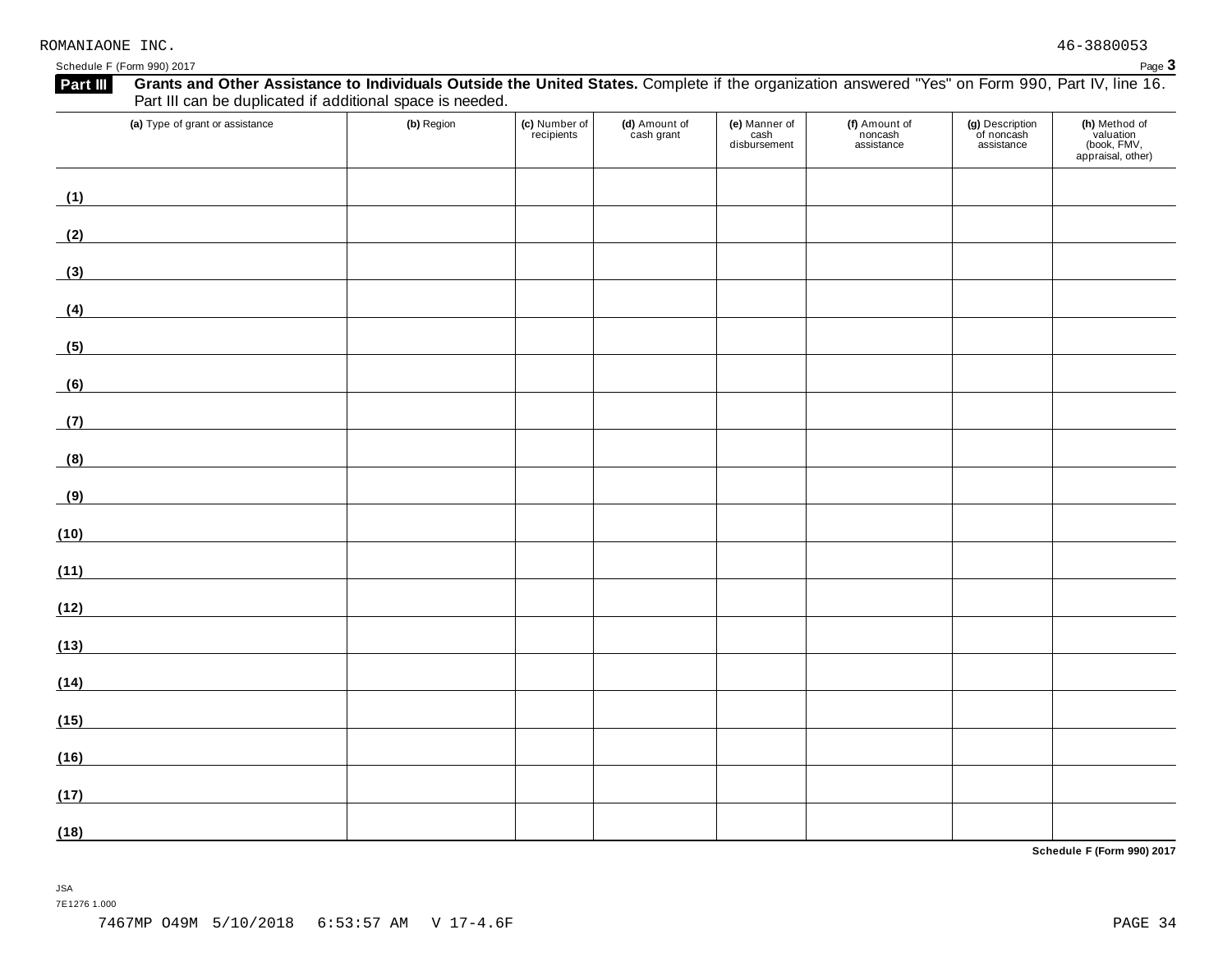|      | Schedule F (Form 990) 2017                                                                                                                                                                                                                                                                                                                                                                                             |     | Page    |
|------|------------------------------------------------------------------------------------------------------------------------------------------------------------------------------------------------------------------------------------------------------------------------------------------------------------------------------------------------------------------------------------------------------------------------|-----|---------|
| Part | <b>Foreign Forms</b>                                                                                                                                                                                                                                                                                                                                                                                                   |     |         |
|      | Was the organization a U.S. transferor of property to a foreign corporation during the tax year? If "Yes,"<br>the organization may be required to file Form 926, Return by a U.S. Transferor of Property to a Foreign                                                                                                                                                                                                  | Yes | Χ<br>No |
| 2    | Did the organization have an interest in a foreign trust during the tax year? If "Yes," the organization<br>may be required to separately file Form 3520, Annual Return To Report Transactions With Foreign<br>Trusts and Receipt of Certain Foreign Gifts, and/or Form 3520-A, Annual Information Return of Foreign<br>Trust With a U.S. Owner (see Instructions for Forms 3520 and 3520-A; don't file with Form 990) | Yes | No      |

| 3  | Did the organization have an ownership interest in a foreign corporation during the tax year? If "Yes,"<br>the organization may be required to file Form 5471, Information Return of U.S. Persons With Respect To                                                                                                     | Yes | <b>No</b> |
|----|-----------------------------------------------------------------------------------------------------------------------------------------------------------------------------------------------------------------------------------------------------------------------------------------------------------------------|-----|-----------|
| 4  | Was the organization a direct or indirect shareholder of a passive foreign investment company or a<br>qualified electing fund during the tax year? If "Yes," the organization may be required to file Form 8621,<br>Information Return by a Shareholder of a Passive Foreign Investment Company or Qualified Electing | Yes | No        |
| 5. | Did the organization have an ownership interest in a foreign partnership during the tax year? If "Yes,"<br>the organization may be required to file Form 8865, Return of U.S. Persons With Respect to Certain                                                                                                         | Yes | No        |
| 6  | Did the organization have any operations in or related to any boycotting countries during the tax year? If<br>"Yes," the organization may be required to separately file Form 5713, International Boycott Report (see                                                                                                 | Yes | No        |

**Schedule F (Form 990) 2017**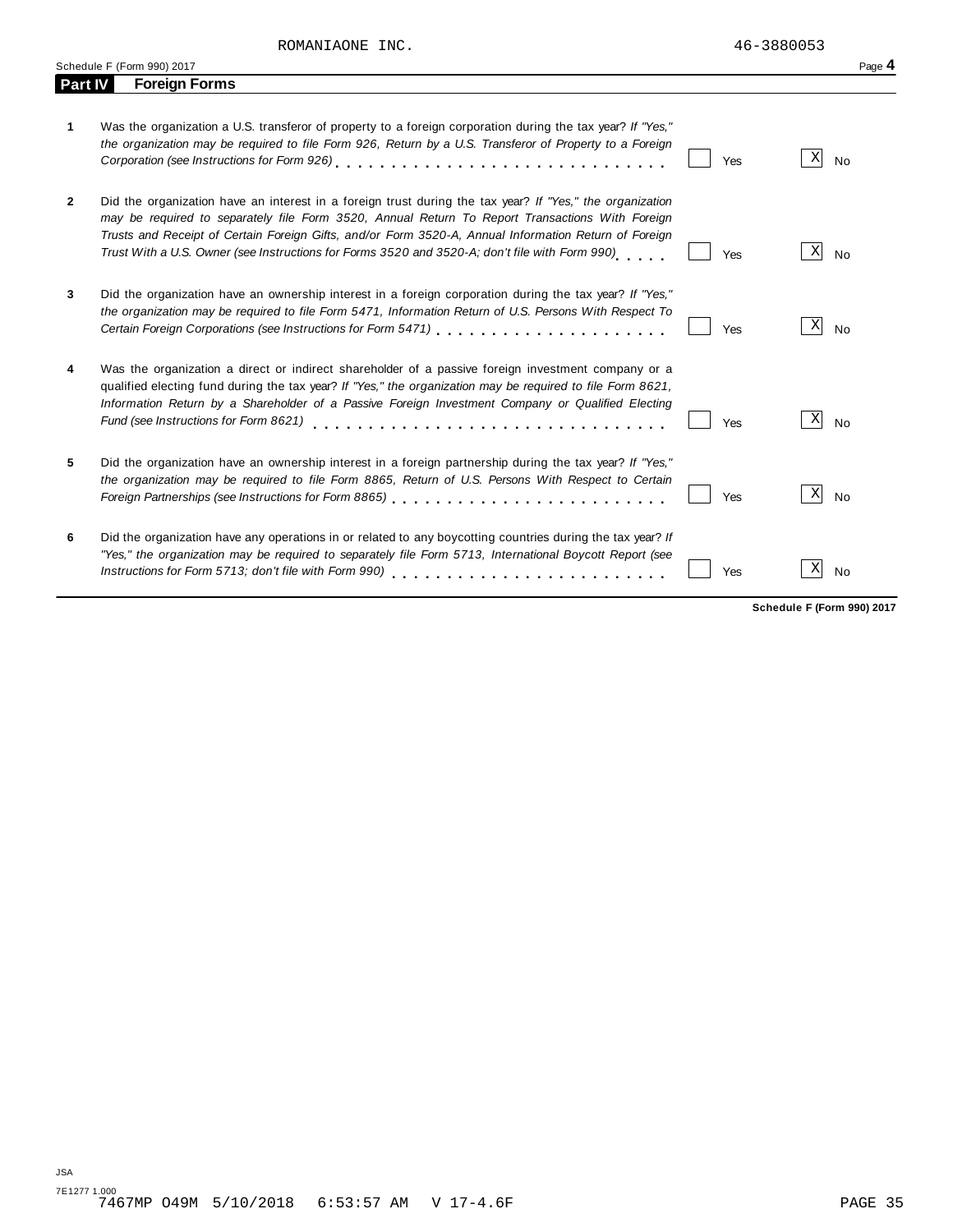#### **Part V Supplemental Information**

Provide the information required by Part I, line 2 (monitoring of funds); Part I, line 3, column (f) (accounting method; amounts of investments vs. expenditures per region); Part II, line 1 (accounting method); Part III (accounting method); and Part III, column (c) (estimated number of recipients), as applicable. Also complete this part to provide any additional information (see instructions).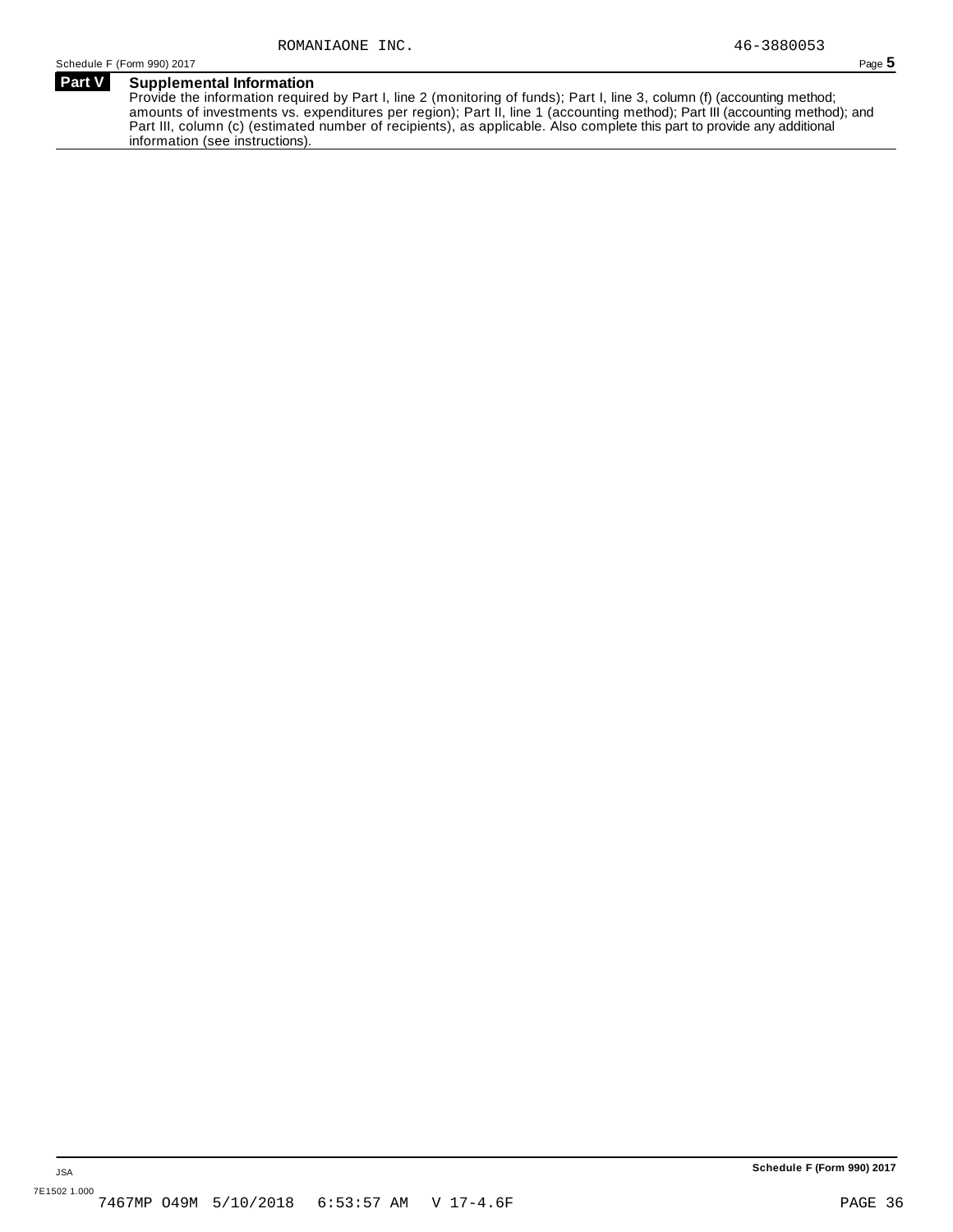# SCHEDULE M<br>
(Form 990) **Schedule Moncash Contributions**<br>  $\begin{array}{r} \hline \text{OMB No. 1545-0047} \\ \hline \text{Complete if the organizations answered "Yes" on Form 990 Part IV lines 29 or 30.} \end{array}$

**Department of the Treasury<br>Internal Revenue Service** 

**(Form 990)** I **Complete if the organizations answered "Yes" on Form 990, Part IV, lines <sup>29</sup> or 30.** À¾µ» **Department of the Treasury ▶ Attach to Form 990.**<br>Internal Revenue Service ▶ Go to *www.irs.gov/Form990* for the latest information.<br>Nome of the organization, authorities in a support of the latest information.

Name of the organization **intervalse and the original state of the original state of the original state of the original state of the original state of the original state of the original state of the original state of the o** 

| ROMANIAONE<br>INC. | 46-3880053 |
|--------------------|------------|
|                    |            |

| Part I       | <b>Types of Property</b>                                                                                                                                                                                                      |                               |                                                        |                                                                                    |                                                              |
|--------------|-------------------------------------------------------------------------------------------------------------------------------------------------------------------------------------------------------------------------------|-------------------------------|--------------------------------------------------------|------------------------------------------------------------------------------------|--------------------------------------------------------------|
|              |                                                                                                                                                                                                                               | (a)<br>Check if<br>applicable | (b)<br>Number of contributions or<br>items contributed | (c)<br>Noncash contribution<br>amounts reported on<br>Form 990, Part VIII, line 1g | (d)<br>Method of determining<br>noncash contribution amounts |
| 1.           | Art - Works of art                                                                                                                                                                                                            |                               |                                                        |                                                                                    |                                                              |
| $\mathbf{2}$ | Art - Historical treasures                                                                                                                                                                                                    |                               |                                                        |                                                                                    |                                                              |
| 3            | Art - Fractional interests                                                                                                                                                                                                    |                               |                                                        |                                                                                    |                                                              |
| 4            | Books and publications entitled                                                                                                                                                                                               |                               |                                                        |                                                                                    |                                                              |
| 5            | Clothing and household                                                                                                                                                                                                        |                               |                                                        |                                                                                    |                                                              |
|              | goods.                                                                                                                                                                                                                        |                               |                                                        |                                                                                    |                                                              |
| 6            | Cars and other vehicles                                                                                                                                                                                                       |                               |                                                        |                                                                                    |                                                              |
| 7            | Boats and planes                                                                                                                                                                                                              |                               |                                                        |                                                                                    |                                                              |
| 8            | Intellectual property <b>Algebra</b>                                                                                                                                                                                          |                               |                                                        |                                                                                    |                                                              |
| 9            | Securities - Publicly traded                                                                                                                                                                                                  | X                             | 1.                                                     | 76, 350.                                                                           | STOCK EXCHANGE                                               |
| 10           | Securities - Closely held stock                                                                                                                                                                                               |                               |                                                        |                                                                                    |                                                              |
| 11           | Securities - Partnership, LLC,                                                                                                                                                                                                |                               |                                                        |                                                                                    |                                                              |
|              | or trust interests experience that the set of the set of the set of the set of the set of the set of the set of the set of the set of the set of the set of the set of the set of the set of the set of the set of the set of |                               |                                                        |                                                                                    |                                                              |
| 12           | Securities - Miscellaneous                                                                                                                                                                                                    |                               |                                                        |                                                                                    |                                                              |
| 13           | Qualified conservation                                                                                                                                                                                                        |                               |                                                        |                                                                                    |                                                              |
|              | contribution - Historic                                                                                                                                                                                                       |                               |                                                        |                                                                                    |                                                              |
|              | structures experiences and the structures and the structures                                                                                                                                                                  |                               |                                                        |                                                                                    |                                                              |
| 14           | Qualified conservation                                                                                                                                                                                                        |                               |                                                        |                                                                                    |                                                              |
|              | contribution - Other <b>Canada and Taylor</b>                                                                                                                                                                                 |                               |                                                        |                                                                                    |                                                              |
| 15           | Real estate - Residential                                                                                                                                                                                                     |                               |                                                        |                                                                                    |                                                              |
| 16           | Real estate - Commercial                                                                                                                                                                                                      |                               |                                                        |                                                                                    |                                                              |
| 17           |                                                                                                                                                                                                                               |                               |                                                        |                                                                                    |                                                              |
| 18           | Collectibles <b>collectibles</b>                                                                                                                                                                                              |                               |                                                        |                                                                                    |                                                              |
| 19           | Food inventory                                                                                                                                                                                                                |                               |                                                        |                                                                                    |                                                              |
| 20           | Drugs and medical supplies                                                                                                                                                                                                    |                               |                                                        |                                                                                    |                                                              |
| 21           | Taxidermy                                                                                                                                                                                                                     |                               |                                                        |                                                                                    |                                                              |
| 22           | Historical artifacts <b>All Accords</b>                                                                                                                                                                                       |                               |                                                        |                                                                                    |                                                              |
| 23           | Scientific specimens                                                                                                                                                                                                          |                               |                                                        |                                                                                    |                                                              |
| 24           | Archeological artifacts <b>Archeological</b>                                                                                                                                                                                  |                               |                                                        |                                                                                    |                                                              |
| 25           | Other $\blacktriangleright$ ( $\_\_\_\_\_\_\_\_$ )                                                                                                                                                                            |                               |                                                        |                                                                                    |                                                              |
| 26           | Other $\blacktriangleright$ ( $\_\_\_\_\_\_\_\_\_$ )                                                                                                                                                                          |                               |                                                        |                                                                                    |                                                              |
| 27           | Other $\blacktriangleright$ ( $\_\_\_\_\_\_\_\_\_$ )                                                                                                                                                                          |                               |                                                        |                                                                                    |                                                              |
| 28           | Other $\blacktriangleright$ (                                                                                                                                                                                                 |                               |                                                        |                                                                                    |                                                              |
| 29           | Number of Forms 8283 received by the organization during the tax year for contributions for                                                                                                                                   |                               |                                                        |                                                                                    |                                                              |
|              | which the organization completed Form 8283, Part IV, Donee Acknowledgement                                                                                                                                                    |                               |                                                        |                                                                                    | 29                                                           |
|              |                                                                                                                                                                                                                               |                               |                                                        |                                                                                    | Yes  <br><b>No</b>                                           |
|              | 30a During the year, did the organization receive by contribution any property reported in Part I, lines 1 through                                                                                                            |                               |                                                        |                                                                                    |                                                              |
|              | 28, that it must hold for at least three years from the date of the initial contribution, and which isn't required                                                                                                            |                               |                                                        |                                                                                    |                                                              |
|              |                                                                                                                                                                                                                               |                               |                                                        |                                                                                    | Χ<br>30a                                                     |
|              | <b>b</b> If "Yes," describe the arrangement in Part II.                                                                                                                                                                       |                               |                                                        |                                                                                    |                                                              |
| 31           | Does the organization have a gift acceptance policy that requires the review of any nonstandard                                                                                                                               |                               |                                                        |                                                                                    |                                                              |
|              |                                                                                                                                                                                                                               |                               |                                                        |                                                                                    | Χ<br>31                                                      |
|              | 32a Does the organization hire or use third parties or related organizations to solicit, process, or sell noncash                                                                                                             |                               |                                                        |                                                                                    |                                                              |
|              |                                                                                                                                                                                                                               |                               |                                                        |                                                                                    | Χ<br>32a                                                     |
|              | <b>b</b> If "Yes," describe in Part II.                                                                                                                                                                                       |                               |                                                        |                                                                                    |                                                              |
| 33           | If the organization didn't report an amount in column (c) for a type of property for which column (a) is checked,                                                                                                             |                               |                                                        |                                                                                    |                                                              |
|              | describe in Part II.                                                                                                                                                                                                          |                               |                                                        |                                                                                    |                                                              |

**For Paperwork Reduction Act Notice, see the Instructions for Form 990. Schedule M (Form 990) (2017)**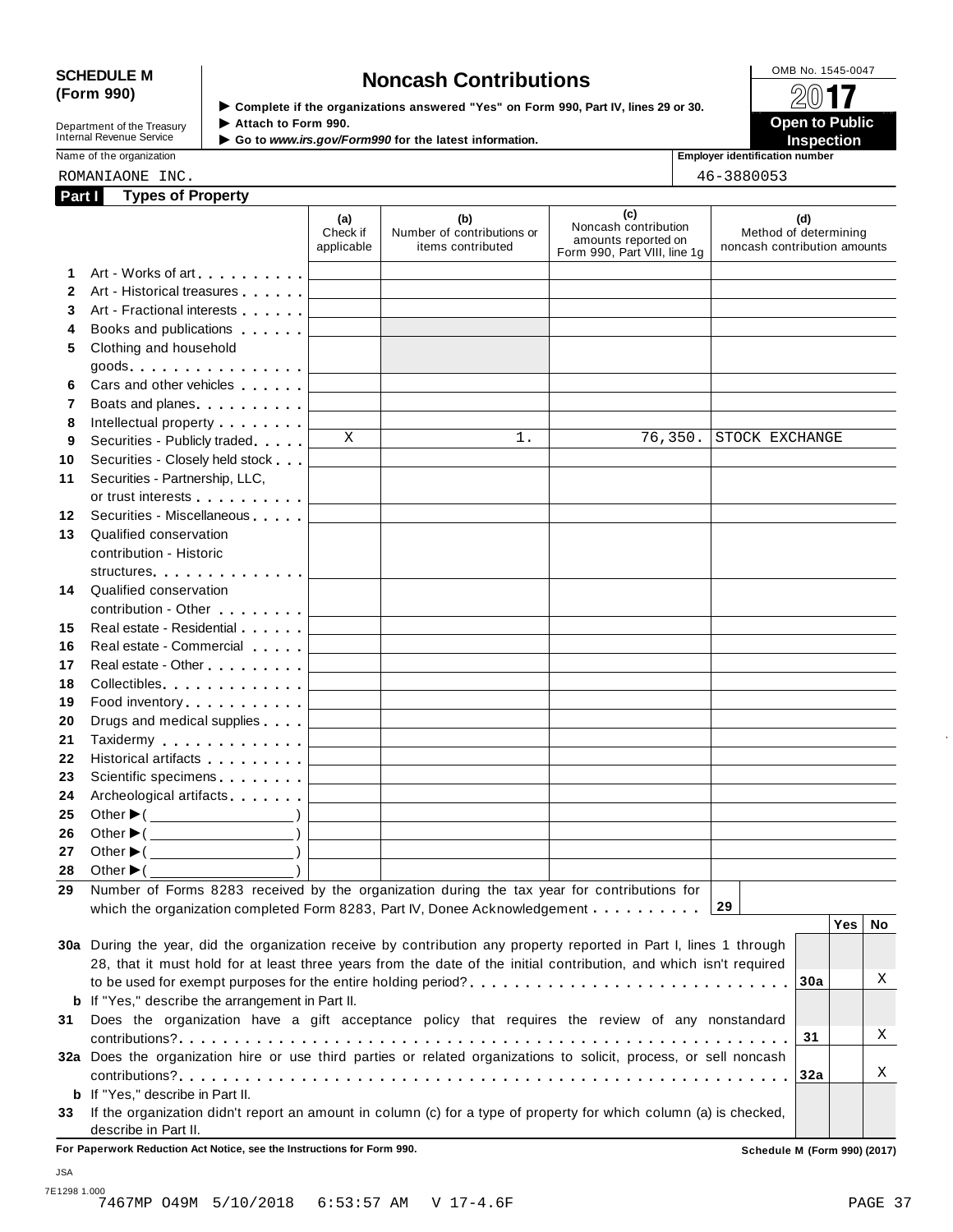**Part II**

**Supplemental Information.** Provide the information required by Part I, lines 30b, 32b, and 33, and whether the organization is reporting in Part I, column (b), the number of contributions, the number of items received, or a combination of both. Also complete this part for any additional information.